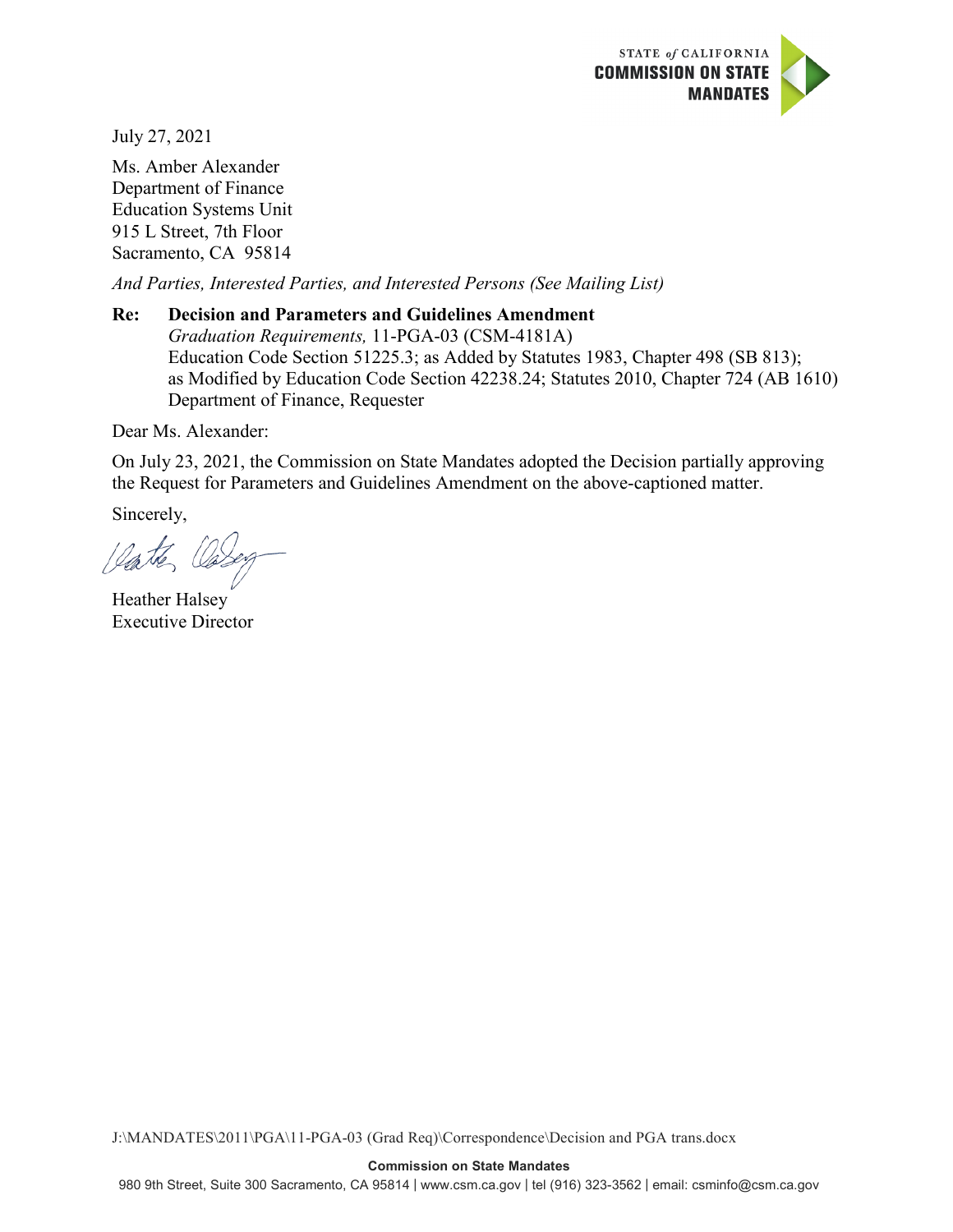#### BEFORE THE

### COMMISSION ON STATE MANDATES

### STATE OF CALIFORNIA

| IN RE PARAMETERS AND GUIDELINES             | Case No.: 11-PGA-03 (CSM-4181A)         |
|---------------------------------------------|-----------------------------------------|
| <b>AMENDMENT FOR:</b>                       | <b>Graduation Requirements</b>          |
| Education Code Section 51225.3; as Added by | <b>DECISION PURSUANT TO</b>             |
| Statutes 1983, Chapter 498 (SB 813);        | <b>GOVERNMENT CODE SECTION 17500 ET</b> |
| As Modified by Education Code Section       | SEQ.; CALIFORNIA CODE OF                |
| 42238.24; Statutes 2010, Chapter 724 (AB    | REGULATIONS, TITLE 2, DIVISION 2,       |
| 1610)                                       | CHAPTER 2.5, ARTICLE 7.                 |
| Filed on July 25, 2011                      | (Adopted July 23, 2021)                 |
| Department of Finance, Requester            | (Served July 27, 2021)                  |

### **PARAMETERS AND GUIDELINES AMENDMENT**

The Commission on State Mandates adopted the attached Decision and Parameters and Guidelines Amendment on July 23, 2021.

 $\mu_{\alpha}$ the  $\omega_{\beta}$ 

Heather Halsey, Executive Director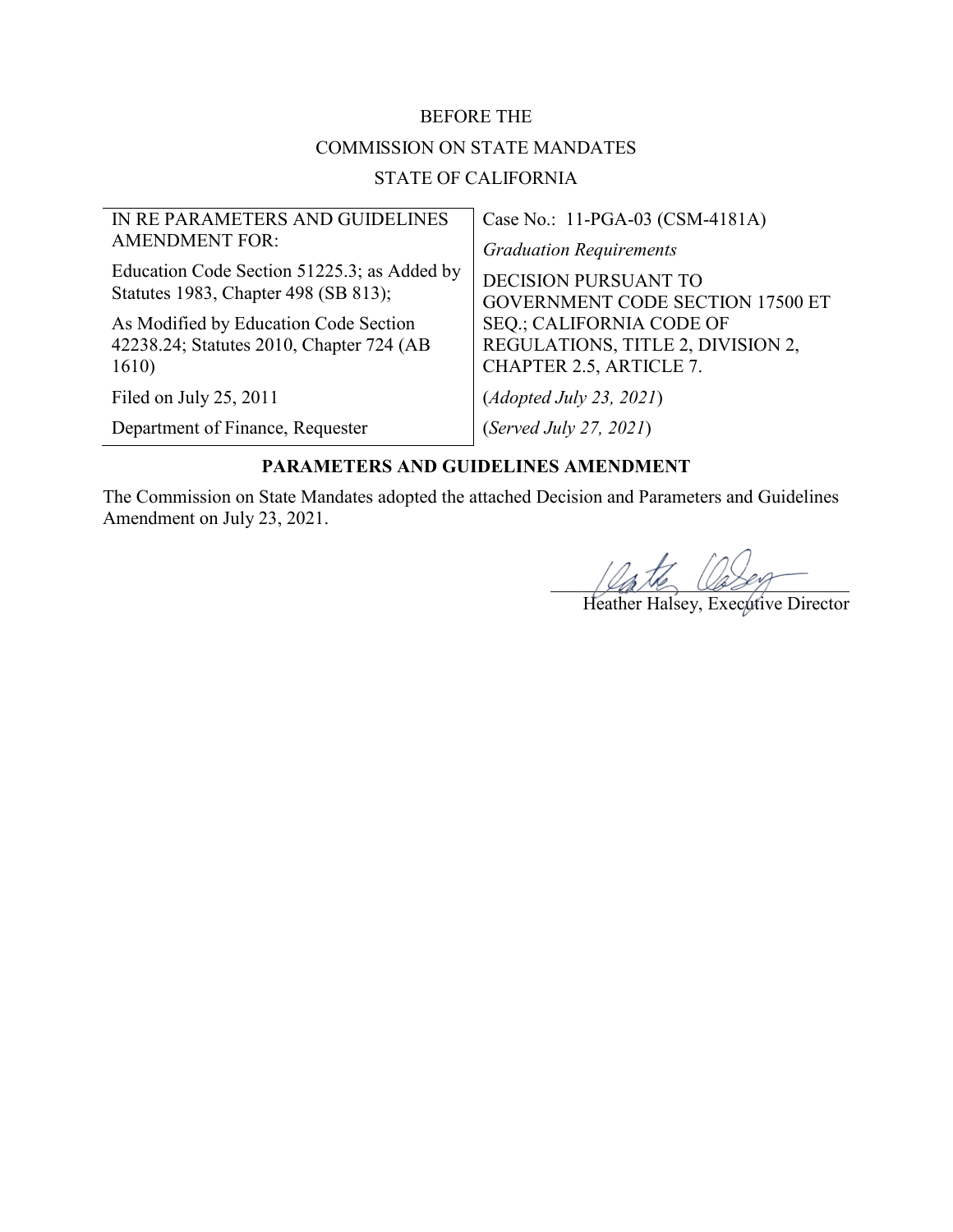# BEFORE THE COMMISSION ON STATE MANDATES

### STATE OF CALIFORNIA

### IN RE PARAMETERS AND GUIDELINES AMENDMENT FOR:

Education Code Section 51225.3; as Added by Statutes 1983, Chapter 498 (SB 813);

As Alleged to be Modified by Education Code Section 42238.24; Statutes 2010, chapter 724 (AB 1610)

Filed on July 25, 2011

By the Department of Finance, Requester

Case No.: 11-PGA-03 (CSM-4181A)

*Graduation Requirements*

DECISION PURSUANT TO GOVERNMENT CODE SECTION 17500, ET SEQ.; CALIFORNIA CODE OF REGULATIONS, TITLE 2, DIVISION 2, CHAPTER 2.5, ARTICLE 7.

(*Adopted July 23, 2021*)

(*Served July 27, 2021*)

### **DECISION**

The Commission on State Mandates (Commission) heard and decided this Parameters and Guidelines Amendment (PGA) during a regularly scheduled hearing on July 23, 2021. Amber Alexander and Michelle Valdivia appeared on behalf of the Department of Finance. The claimant did not appear at the hearing.

The law applicable to the Commission's determination of a reimbursable state-mandated program is article XIII B, section 6 of the California Constitution, Government Code sections 17500 et seq., and related case law.

The Commission adopted the Proposed Decision and Parameters and Guidelines Amendment by a vote of 5-0, as follows:

| <b>Member</b>                                                                          | <b>Vote</b> |
|----------------------------------------------------------------------------------------|-------------|
| Lee Adams, County Supervisor                                                           | Yes         |
| Jeannie Lee, Representative of the Director of the Office of Planning and Research     | Yes         |
| Gayle Miller, Representative of the Director of the Department of Finance, Chairperson | Yes         |
| Sarah Olsen, Public Member                                                             | Absent      |
| Spencer Walker, Representative of the State Treasurer                                  | Yes         |
| Jacqueline Wong-Hernandez, Representative of the State Controller, Vice-Chairperson    | Yes         |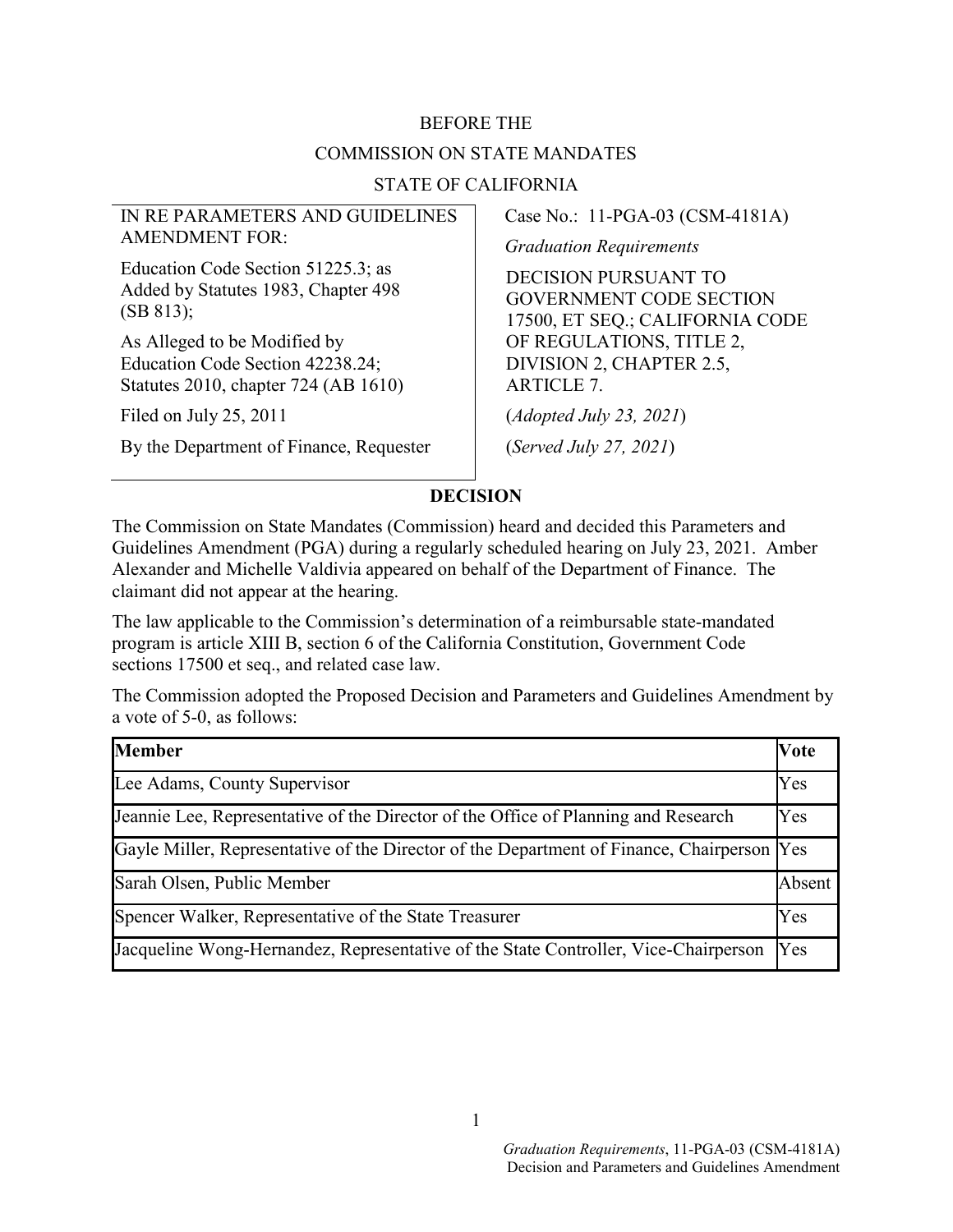### **I. Summary of the Mandate and Background**

On January 22, 1987, the Commission adopted its Decision approving the *Graduation Requirements*, CSM 4181A, test claim. Education Code section 51225.3, as added by the test claim statute, Statutes 1983, chapter 498, increased the number of science courses required for high school graduation from one course to two courses. The Commission determined that the test claim statute constituted a reimbursable state-mandated program by requiring students, beginning with the 1986-1987 school year, to complete at least one additional course in a biological or physical science before receiving a high school diploma.

The Commission adopted the Parameters and Guidelines March 23, 1988, and has amended them many times. As relevant to this request, the offset paragraph in the Parameters and Guidelines adopted in 1988 stated the following:

Any savings the Claimant experiences as a direct result of this statute must be deducted from the cost claimed, e.g., reductions in non-science classes resulting from increase in required science classes. In addition, reimbursement for this mandate received from any source, e.g., federal, state, block grants, etc., shall be identified and deducted from this claim.<sup>[1](#page-3-0)</sup>

On December 9, 2005, the Commission amended the offset paragraph of the Parameters and Guidelines pursuant to Statutes 2004, chapter 895, section 17 (AB 2855), for costs incurred beginning January 1, 2005 (the effective date of the bill). AB 2855 provided that "if the school district or county office of education submits a valid reimbursement claim for a new science facility, the reimbursement shall be reduced by the amount of state bond funds, if any, received by the school district or county office to construct the new science facility." Thus, the offset paragraph was amended to add the following language as required by the 2004 statute: "If the school district or county office submits a valid reimbursement claim for a new science facility, the reimbursement shall be reduced by the amount of state bond funds, if any, received by the school district or county office to construct the new science facility."<sup>[2](#page-3-1)</sup>

The last amendment was adopted November 6, 2008 and corrected in December 18, 2008 for costs incurred beginning January 1, 2005. This amendment clarified that county offices of education are eligible claimants because they provide instructional services for certain groups of students; added a reasonable reimbursement methodology for claiming increased teacher salary costs; and identified categorical funding sources as offsetting revenues for teacher salary and material and supply costs.<sup>[3](#page-3-2)</sup> As last amended, the Parameters and Guidelines, Section IX. Offsetting Revenue and Other Reimbursements, specify as follows:

<span id="page-3-0"></span> <sup>1</sup> Exhibit L, Parameters and Guidelines for *Graduation Requirements*, CSM 4181A, adopted March 23, 1988.

<span id="page-3-1"></span><sup>2</sup> Exhibit L, Proposed Parameters and Guidelines Amendment for *Graduation Requirements*, 04- PGA-30, adopted December 9, 2005.

<span id="page-3-2"></span><sup>&</sup>lt;sup>3</sup> Exhibit L, Revised Final Staff Analysis, Proposed Amendments to Parameters and Guidelines for *Graduation Requirements*, CSM 4181A, 05-PGA-05, 06-PGA-04, 06-PGA-05 as Modified by Staff, adopted November 6, 2008.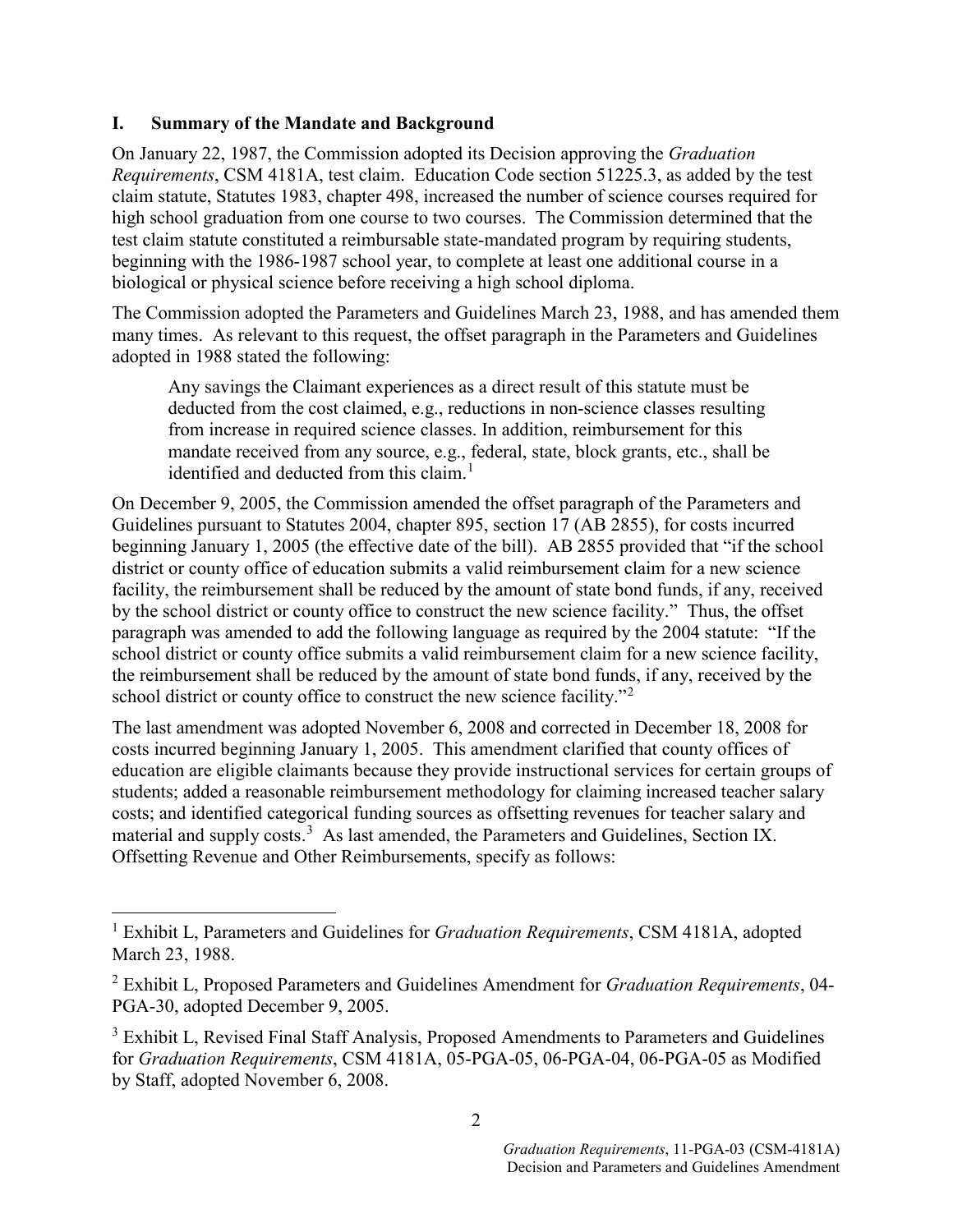#### IX. OFFSETTING REVENUES AND OTHER REIMBURSEMENTS

Any offsetting revenues the claimant experiences in the same program as a result of the same statutes or executive orders found to contain the mandate shall be deducted from the costs claimed. In addition, reimbursement for this mandate from any source, including but not limited to, federal, state, and block grants; total science teacher salary costs, including related indirect costs, that are funded by restricted resources as identified by the California Department of Education California School Accounting Manual; funds appropriated to school districts from the Schiff-Bustamante Standards-Based Instructional Materials Program (Ed. Code, §§ 60450 et seq., repealed by Stats. 2002, ch. 1168 (AB 1818, § 71, eff. Jan. 1, 2004) and used for supplying the second science course mandated by Education Code section 51223.5 (as amended by Stats. 1983, ch. 498) with instructional materials; funds appropriated from the State Instructional Materials Fund (Ed. Code, §§ 60240 et seq.) and used for supplying the second science course mandated by Education Code section 51223.5 (as amended by Stats. 1983, ch. 498) with instructional materials and supplies; and other state funds, shall be identified and deducted from this claim. The State Controller's Office (SCO) will adjust the claims for any prior reimbursements received for the Graduation Requirements program from claims submitted for the period beginning January 1, 2005. If the school district or county office submits a valid reimbursement claim for a new science facility, the reimbursement shall be reduced by the amount of state bond funds, if any, received by the school district or county office to construct the new science facility.<sup>[4](#page-4-0)</sup>

On July 25, 2011, the Department of Finance (Finance) filed a Request for Parameters and Guidelines Amendment for the *Graduation Requirements* program to add Education Code section 42238.24 as offsetting revenue for teachers' salaries and benefits costs and to suggest other language changes. Education Code section 42238.24 became effective on October 19, 2010, and states the following:

Costs related to the salaries and benefits of teachers incurred by a school district or county office of education to provide the courses specified in paragraph (1) of subdivision (a) of Section 51225.3 *shall be offset by the amount of state funding apportioned to the district* pursuant to this article, or in the case of a county office of education pursuant to Article 2 (commencing with Section 2550) of Chapter 12 of Part 2 of Division 1 of Title 1, *and the amount of state funding received from any of the items listed in Section 42605* that are contained in the annual Budget Act. The proportion of the school district's current expense of education that is required to be expended for payment of the salaries of classroom teachers pursuant to Section 41372 *shall first be allocated to fund the teacher salary costs incurred to provide the courses required by the state*. [5](#page-4-1)

<span id="page-4-0"></span> <sup>4</sup> Exhibit B, Parameters and Guidelines Amendment, *Graduation Requirements*, CSM 4181A, 04-PGA-30, 05-PGA-05, 06-PGA-05, adopted December 18, 2008.

<span id="page-4-1"></span><sup>5</sup> Statutes 2010, chapter 724 (AB 1610), effective October 19, 2010. (Emphasis added.)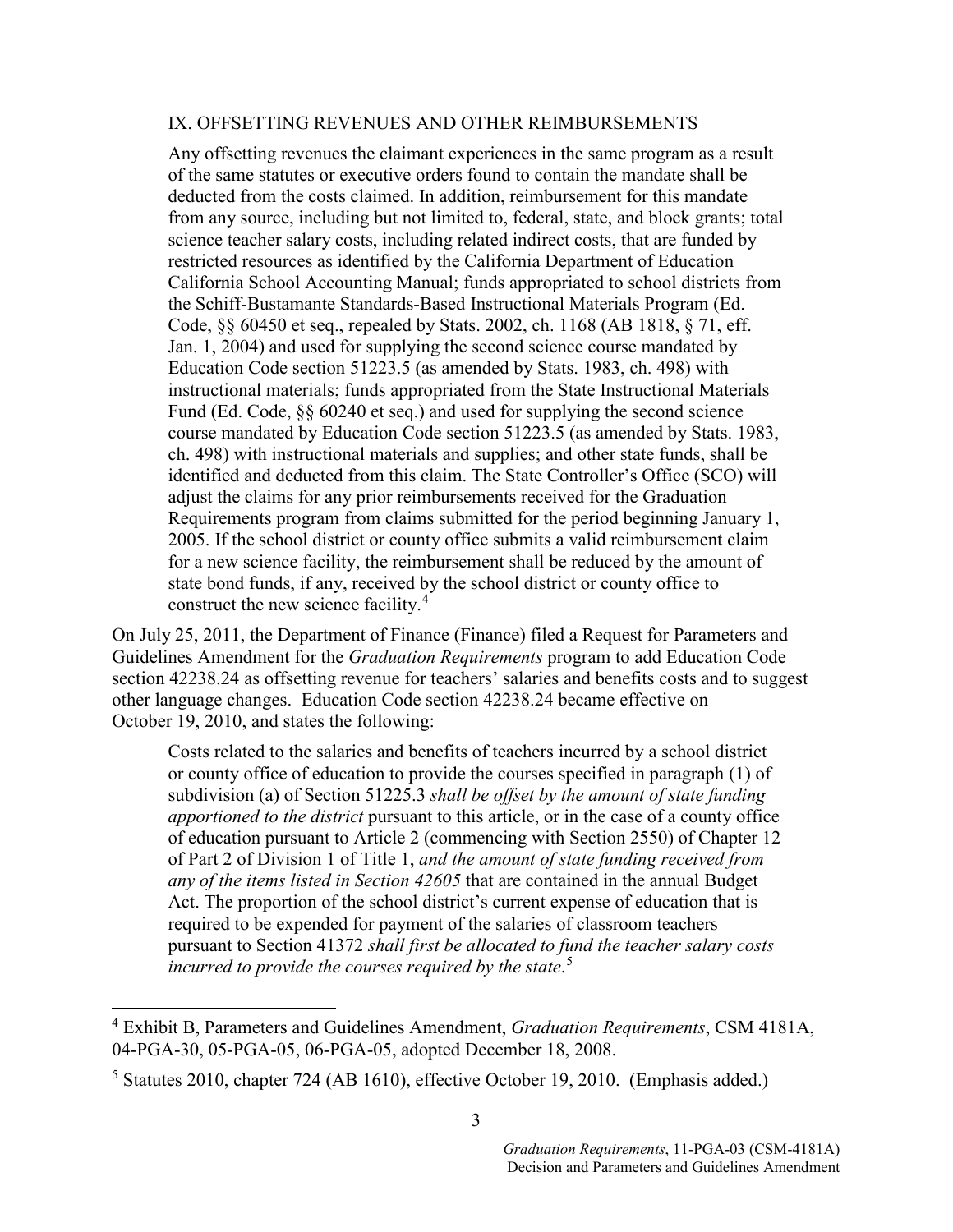The request was stayed pending resolution of *California School Boards Association v. State of California*. In that case, the California School Boards Association (CSBA) and several school districts challenged the constitutionality of Education Code section 42238.24 as an offset for the *Graduation Requirements* program, arguing that the state may not "'identify pre-existing education funding as mandate payment' but must instead allocate 'additional funding' to satisfy its mandate reimbursement obligation under article XIII B, section 6, and that the treatment of these funds as offsetting revenues 'allows the State to eliminate a mandate obligation without actually providing any payment by simply identifying existing funding and designating it offsetting revenues.'"[6](#page-5-0) Ultimately, the California Supreme Court, in 2019, found that the state does not violate article XIII B, section 6, or the separation of powers provision of the California Constitution when it directs the use of general education funding it already provides to school districts and county offices of education as offsetting revenue for the purpose of reimbursing state-mandated programs. [7](#page-5-1)

On February 1, 2021, the Alameda County Superior Court, on remand of *CSBA v. State of California*, resolved the remaining issues in the case by entering judgment following a stipulation of the parties that Education Protection Account (EPA) funding from Proposition 30 is not offsetting revenue under Education Code section 4223[8](#page-5-2).24.<sup>8</sup> This judgment is binding on the Commission and is discussed in the analysis below.

In 2012, the Legislature adopted the mandate block grant system as an alternative to filing reimbursement claims with the State Controller's Office (Controller).<sup>[9](#page-5-3)</sup> Beginning in fiscal year 2013-2014, the *Graduation Requirements* program became part of the mandate block grant system.<sup>[10](#page-5-4)</sup>

### **II. Procedural History**

On July 25, 20[11](#page-5-5), Finance filed a Request for Parameters and Guidelines Amendment.<sup>11</sup> On September 9, 2011, the Controller filed comments on Finance's request, in which it proposed

<span id="page-5-0"></span> <sup>6</sup> *CSBA v. State of California* (2019) 8 Cal.5th 713, 724-725; CSBA also included a challenge to Government Code section 17557(d)(2)(B), as amended in 2010 (Statutes 2010, chapter 719, SB 856), which allows a parameters and guidelines amendment to "[u]pdate offsetting revenues and offsetting savings that apply to the mandated program and do not require a new legal finding that there are no costs mandated by the state pursuant to subdivision (e) of Section 17556." The court found that Government Code section 17557(d)(2)(B) facially constitutional. *CSBA v. State of California* (2019) 8 Cal.5th 713, 730-732.

<span id="page-5-1"></span><sup>7</sup> *CSBA v. State of California* (2019) 8 Cal.5th 713, 726-730.

<span id="page-5-2"></span><sup>8</sup> Exhibit L, *CSBA v. State of California*, Judgment Following Stipulation, Alameda County Superior Court Case No. RG11554698.

<span id="page-5-3"></span><sup>9</sup> Government Code section 17581.6(a), as added by Statutes 2012, chapter 38, effective June 27, 2012; amended by Statutes 2012, chapter 575, effective September 26, 2012.

<span id="page-5-4"></span><sup>&</sup>lt;sup>10</sup> Former Government Code section 17581.6(e)(19) (as amended by Statutes 2013, chapter 48, effective July 1, 2013); currently at Government Code section 17581.6(f)(23).

<span id="page-5-5"></span><sup>&</sup>lt;sup>11</sup> Exhibit A, Request for Parameters and Guidelines Amendment, filed July 25, 2011.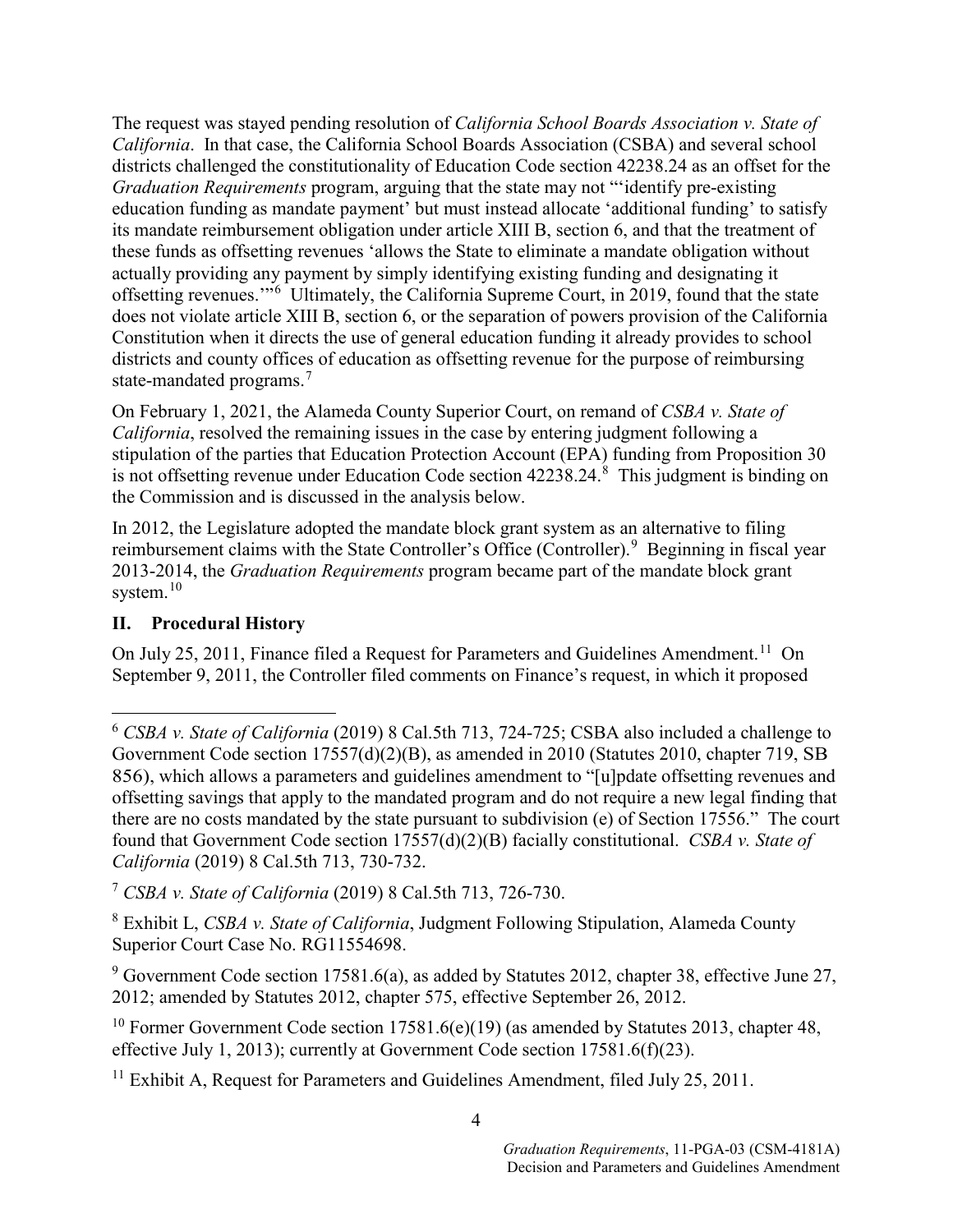additional language.<sup>12</sup> On September 26, 2011, the Graduation Requirements Mandate Resolution Committee filed a request for postponement of the proceeding on the ground that Education Code section 42238.24 was the subject of a court challenge in *CSBA v. State of*  California.<sup>[13](#page-6-1)</sup> On June 19, 2012, Commission staff placed the matter on inactive status pending the resolution of the court case. On December 19, 2019, the California Supreme Court issued its opinion in *CSBA v. State of California* (2019) 8 Cal.5th 713. On December 20, 2019, Commission staff removed the matter from inactive status and requested simultaneous comments on Finance's Request for Parameters and Guidelines Amendment and the application of the Court's opinion to the request. On April 17, 2020, Finance requested the matter be again placed on inactive status because of additional disputed issues on remand of *CSBA v. State of California*. On April 20, 2020, CSBA and the School Districts (San Jose Unified School District, Clovis Unified School District, Grossmont Union High School District, Poway Unified School District, Castro Valley Unified School District, and Fullerton Joint Union High School District) filed comments on the request.<sup>[14](#page-6-2)</sup> On April 24, 2020, Commission staff returned the matter to inactive status.

On February 1, 2021, judgment was entered in *CSBA v. State of California*, concluding the litigation.<sup>15</sup> On February 16, 2021, Commission staff removed the matter from inactive status and requested simultaneous comments on Finance's Request for Parameters and Guidelines Amendment and the application of the Court's opinion and judgment in *CSBA v. State of*  California. On March 3, 2021, CSBA, Finance, and the School Districts filed comments.<sup>[16](#page-6-4)</sup> On May 20, 2021, Commission staff issued the Draft Proposed Decision and Parameters and Guidelines Amendment.<sup>[17](#page-6-5)</sup> On June 7, 2021, Finance filed comments on the Draft Proposed

<span id="page-6-2"></span><sup>14</sup> Exhibit D, California School Boards Association's Comments on the Commission's First Request for Simultaneous Comment, filed April 20, 2020; Exhibit E, School Districts' Comments on the Commission's First Request for Simultaneous Comment, filed April 20, 2020.

<span id="page-6-3"></span><sup>15</sup> Exhibit L, *CSBA v. State of California*, Judgement Following Stipulation, Alameda County Superior Court Case No. RG11554698.

<span id="page-6-4"></span><sup>16</sup> Exhibit F, California School Boards Association's Comments on the Commission's Second Request for Simultaneous Comment, filed March 3, 2021; Exhibit G, Finance's Comments on the Commission's Second Request for Simultaneous Comment, filed March 3, 2021; Exhibit H, School Districts' Comments on the Commission's Second Request for Simultaneous Comment, filed March 3, 2021.

<span id="page-6-0"></span><sup>&</sup>lt;sup>12</sup> Exhibit C, Controller's Comments on the Request for Parameters and Guidelines Amendment, filed September 9, 2011.

<span id="page-6-1"></span><sup>&</sup>lt;sup>13</sup> The Committee consists of San Jose Unified School District, Castro Valley Unified School District, Clovis Unified School District, Fullerton Joint Union High School District, Grossmont Union High School District, Norwalk-LaMirada Unified School District, Poway Unified School District, and Sweetwater Union High School District.

<span id="page-6-5"></span><sup>&</sup>lt;sup>17</sup> Exhibit I, Draft Proposed Decision and Parameters and Guidelines Amendment issued May 20, 2021.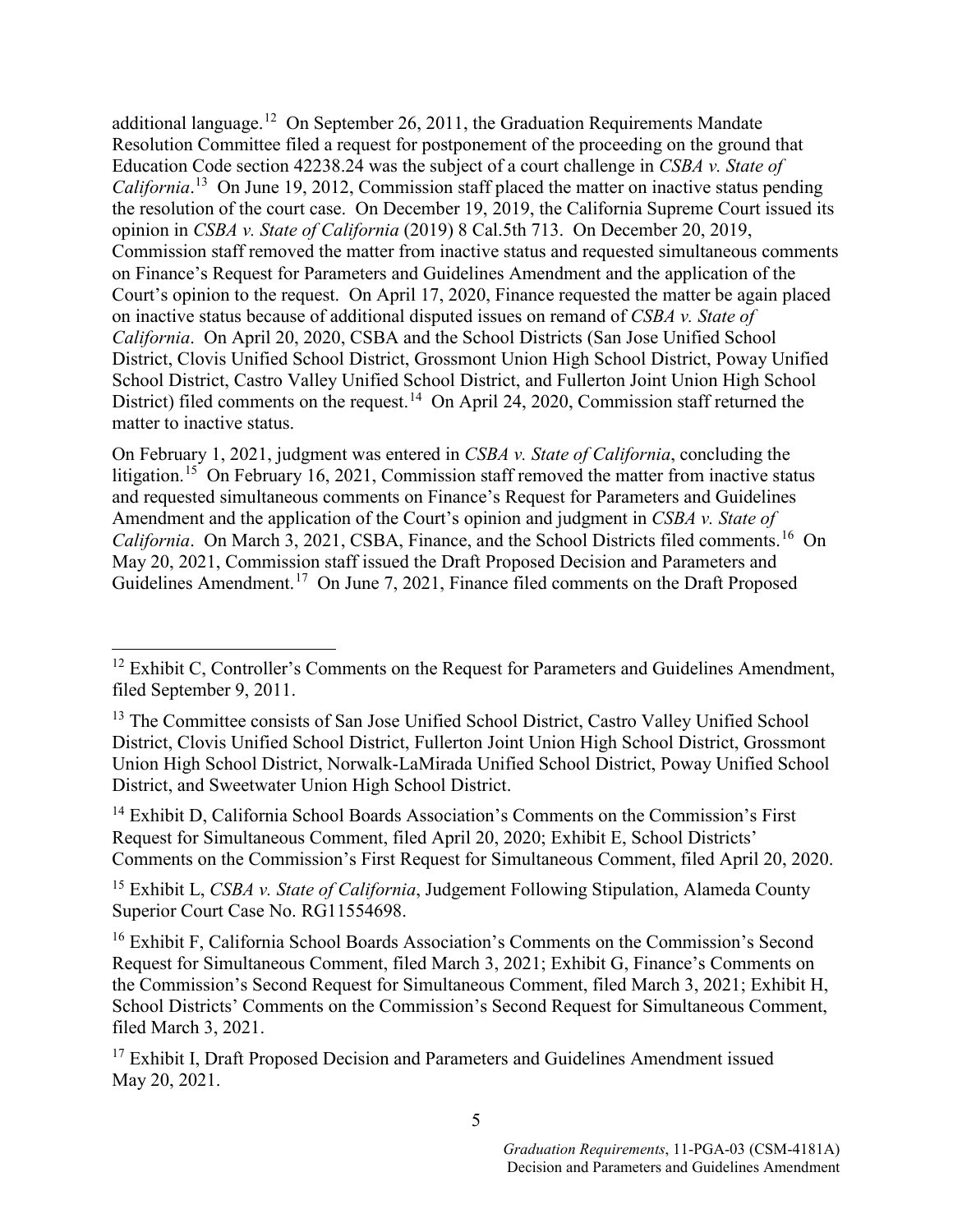Decision and Parameters and Guidelines Amendment.<sup>18</sup> On June 9, 2021, the Controller filed comments on the Draft Proposed Decision and Parameters and Guidelines Amendment.<sup>[19](#page-7-1)</sup>

### **III. Party Positions**

### **Department of Finance, Requester**

Finance filed a Request for Parameters and Guidelines Amendment pursuant to Government Code section 17557(d)(2)(B) for the *Graduation Requirements* program to include the offset identified in Education Code section 42238.24, and proposed the following language changes:

### IX. OFFSETTING REVENUES AND OTHER REIMBURSEMENTS

Any offsetting revenues the claimant experiences in the same program as a result of the same statutes or executive orders found to contain the mandate shall be deducted from the costs claimed. In addition, reimbursement for this mandate from any source, including but not limited to, federal, state, and block grants; total science teacher salary costs, including related indirect costs, that are funded by restricted resources as identified by the California Department of Education California School Accounting Manual; funds appropriated to school districts from the Schiff Bustamante Standards Based Instructional Materials Program (Ed. Code, §§ 60450 et seq., repealed by Stats. 2002, oh. 1168 (AB 1818, § 71, eff. Jan. 1, 2004) and used for supplying the second science course mandated by Education Code section 51223.5 (as amended by Stats. 1983, ch. 498) with instructional materials; funds appropriated from the State Instructional Materials Fund (Ed. Code, §§ 60240 et seq.) and used for supplying the second science course mandated by Education Code section 51223 .5 (as amended by Stats. 1983, ch. 498) with instructional materials and supplies; and other state funds, shall be identified and deducted from this claim. The State Controller's Office (SCO) will adjust the claims for any prior reimbursements received for the Graduation Requirements program from claims submitted for the period beginning January 1, 2005.

Any offsetting revenues the claimant experiences in the same program as a result of the same statutes or executive orders found to contain the mandate shall be deducted from the costs claimed.

In addition, reimbursement for this mandate from any source provided for the current expense of education, including but not limited to, federal, state, and block grants funding listed below, and pursuant to Ed. Code §§ 42238 et seq. (as amended by Stats. 2010, ch. 724, (AB 1610, § 16, eff. Oct. 19, 2010)) including total science teacher salary costs and indirect costs of providing the second science course, and materials costs of supplying the second science course, as required by Ed. Code section 51225.3 (as amended by Stats. 1983, ch. 498),

<span id="page-7-0"></span><sup>&</sup>lt;sup>18</sup> Exhibit J, Finance's Comments on the Draft Proposed Decision and Parameters and Guidelines Amendment, filed June 7, 2021.

<span id="page-7-1"></span><sup>&</sup>lt;sup>19</sup> Exhibit K, Controller's Comments on the Draft Proposed Decision and Parameters and Guidelines Amendment, filed June 9, 2021.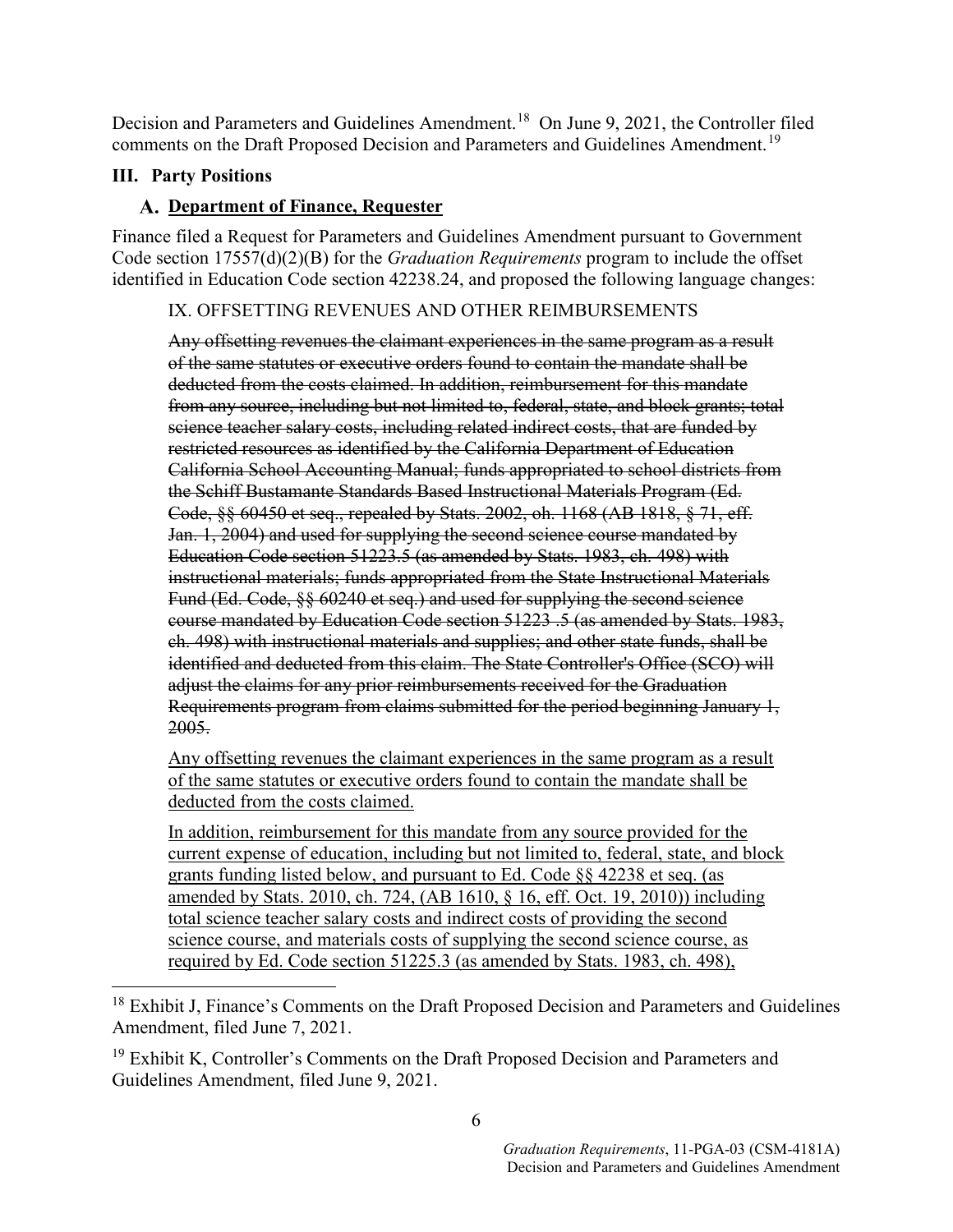including related indirect costs, that are funded by restricted resources as identified by the California Department of Education California School Accounting Manual, shall be identified and deducted from this claim for reimbursement:

- State funds apportioned to school districts and county offices of education from the State School Fund pursuant to Ed. Code section 41372;
- State Funds provided pursuant to Ed. Code section 2550 et seq.;
- Funding provided in the annual Budget for any educational purpose as specified in Ed. Code § 42605, (added by Stats. 2009, Third Extraordinary Session, ch. 12, (SB 4, § 15, eff. Feb. 20, 2009));
- <u>Funds appropriated to school districts from the Schiff-Bustamante</u> Standards-Based Instructional Materials Program (Ed. Code, §§ 60450 et seq., repealed by Stats. 2002, ch. 1168 (AB 1818, § 71, eff. Jan. 1, 2004);
- **funds appropriated from the State Instructional Materials Fund (Ed. Code,** §§ 60240 et seq.);
- And other state and federal funds provided for instructional purposes.

The State Controller's Office (SCO) will adjust the claims for any prior reimbursements received for the Graduation Requirements program from claims submitted for the period beginning October 19, 2010.

If the school district or county office submits a valid reimbursement claim for a new science facility, the reimbursement shall be reduced by the amount of state bond funds, if any, received by the school district or county office to construct the new science facility.[20](#page-8-0)

On March 3, 2021, Finance filed comments stating, "On February 1, 2021, the case was resolved in its entirety with the stipulation of the parties that Education Protection Account funds are not offsetting revenues under section 42238.24 for the Graduation Requirements mandate. Accordingly, the Parameters and Guidelines should be amended to include the requirements of section 42238.24."<sup>[21](#page-8-1)</sup> On June 7, 2021, Finance filed comments on the Draft Proposed Decision and Parameters and Guidelines Amendment concurring with the recommendation of Commission staff. $22$ 

## **State Controller's Office**

On September 9, 2011, the Controller filed comments on Finance's Request for Parameters and Guidelines Amendment. In its comments on the proposed amendment, the Controller concurred

<span id="page-8-0"></span><sup>&</sup>lt;sup>20</sup> Exhibit A, Request for Parameters and Guidelines Amendment, filed July 25, 2011, pages 1-2.

<span id="page-8-1"></span> $21$  Exhibit G, Finance's Comments on the Commission's Second Request for Simultaneous Comment, filed March 3, 2021.

<span id="page-8-2"></span> $22$  Exhibit J, Finance's Comments on the Draft Proposed Decision and Parameters and Guidelines Amendment, filed June 7, 2021, page 1.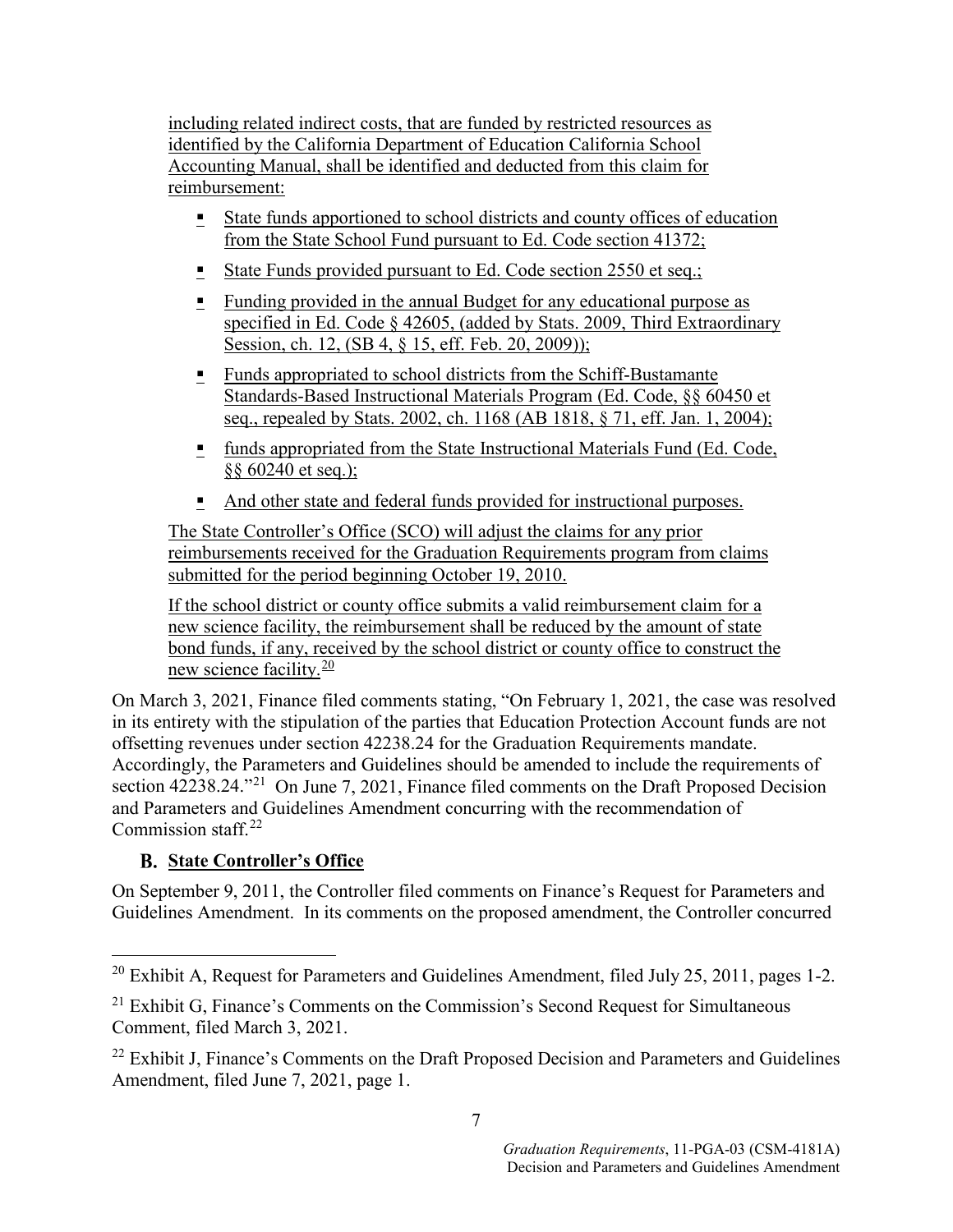with the request and proposed some additional changes to the language. The Controller proposed deleting the reference to the Schiff-Bustamante Standards-Based Instructional Materials Program explaining that Education Code section 60450 et seq., the statutes which delineated the program, had been repealed effective January 1, 2004, thus there would be no further appropriation requiring offset. The Controller also proposed deleting, "The State Controller's Office (SCO) will adjust the claims for any prior reimbursements received for the Graduation Requirements program from claims submitted for the period beginning October 19, 2010," noting that the Controller will amend the claiming instructions for fiscal year 2010-2011 to reflect the new offset for Education Code section  $42238.24$  $42238.24$  $42238.24$ <sup>23</sup> The majority of the Controller's proposed changes were to citation style, removing abbreviations in favor of complete words. On June 9, 2021, the Controller filed comments on the Draft Proposed Decision and Parameters and Guidelines Amendment concurring with Finance's Request for Parameters and Guidelines Amendment.<sup>[24](#page-9-1)</sup>

#### **California School Boards Association**

On April 20, 2020, in response to the Commission's First Request for Simultaneous Comment, CSBA filed comments on Finance's Request for Parameters and Guidelines Amendment in light of the California Supreme Court's decision in *CSBA v. State of California*. CSBA asserted that the language proposed by Finance is too broad and objected to any language that was outside the scope of Education Code section 42238.24 which only provides for two sources of offsetting revenue: "the amount of state funding apportioned to the district pursuant to this article, or in the case of a county office of education pursuant to Article 2 (commencing with Section 2550) of Chapter 12 of Part 2 of Division 1 of Title 1;" and, "the amount of state funding received from any of the items listed in Section 42605 that are contained in the annual Budget Act."<sup>25</sup> CSBA also argued that the funds provided through the EPA are not offsetting revenue because the California Constitution prohibits the use of those funds to pay costs incurred by the Legislature, Governor, or state agencies. CSBA reasoned that the use of the funds as offsetting revenue would violate a constitutional guarantee and the Parameters and Guidelines must state that EPA funds are not offsetting revenue.<sup>[26](#page-9-3)</sup> Citing the California Supreme Court's analysis of the legislative history of Education Code section 42238.24 that it would take effect *the next fiscal year*, CSBA concluded that the Parameters and Guidelines Amendment would take effect in

<span id="page-9-0"></span> $^{23}$  Exhibit C, Controller's Comments on the Request for Parameters and Guidelines Amendment, filed September 9, 2011, page 2.

<span id="page-9-1"></span> $24$  Exhibit K, Controller's Comments on the Draft Proposed Decision and Parameters and Guidelines Amendment, filed June 9, 2021, page 1.

<span id="page-9-2"></span> $25$  Exhibit D, California School Boards Association's Comments on the Commission's First Request for Simultaneous Comment, filed April 20, 2020, pages 3-4, 6.

<span id="page-9-3"></span> $26$  Exhibit D, California School Boards Association's Comments on the Commission's First Request for Simultaneous Comment, filed April 20, 2020, pages 4-5.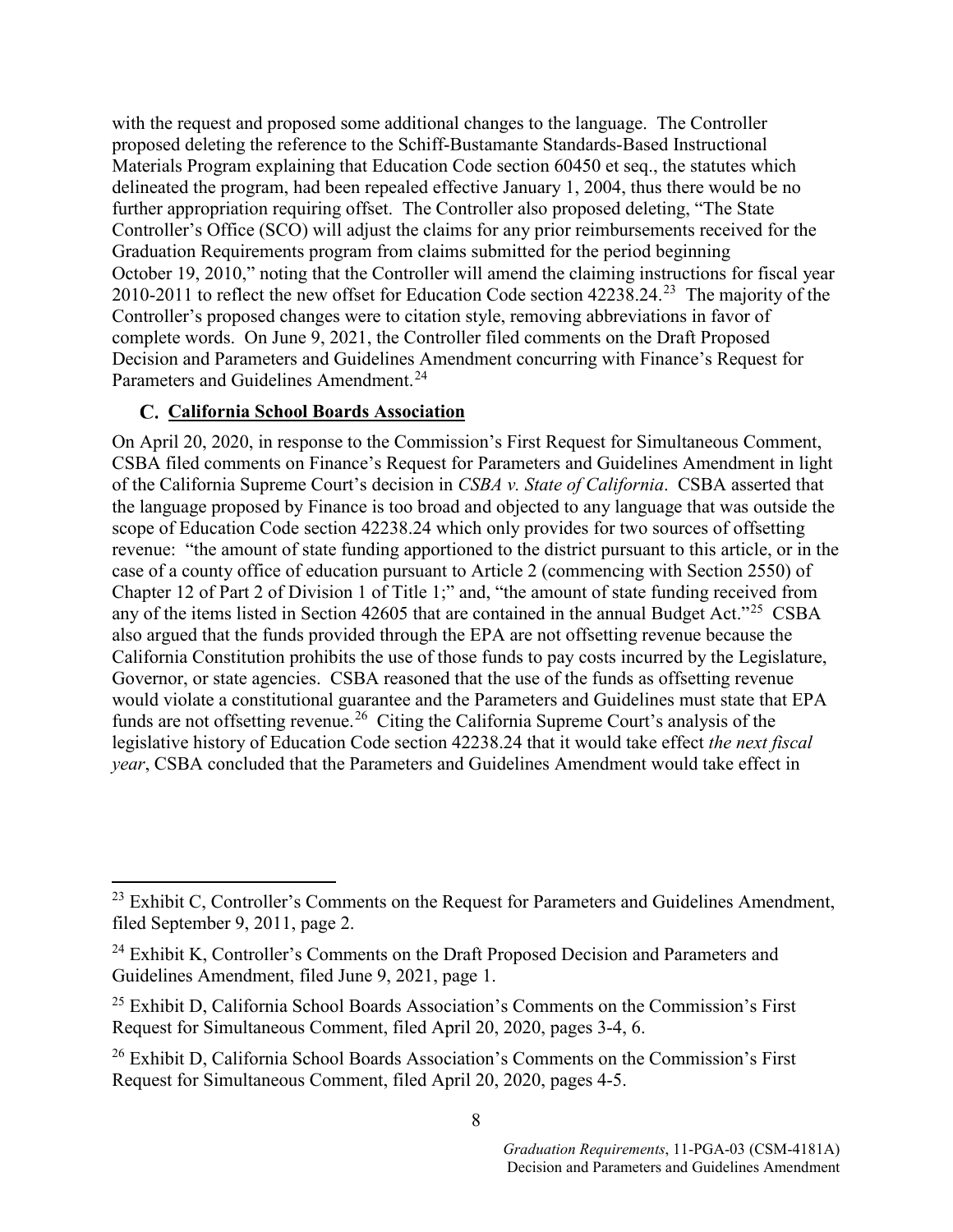fiscal year 2011-2012.<sup>[27](#page-10-0)</sup> CSBA agreed with the deletion of the Schiff-Bustamante Standards-Based Instructional Materials Program as proposed by the Controller.<sup>[28](#page-10-1)</sup> Finally, the CSBA included its own proposed offset language.[29](#page-10-2)

On March 3, 2021, CSBA filed comments in response to the Commission's Second Request for Simultaneous Comment on Finance's Request for Parameters and Guidelines Amendment in light of the California Supreme Court's decision and the superior court's judgment on the stipulation of the parties in *CSBA v. State of California*. CSBA reasserted all its prior arguments noting that the use of EPA funds as offsetting revenue was now resolved and the Parameters and Guidelines must reflect the exclusion of EPA funds.<sup>[30](#page-10-3)</sup>

### **D.** School Districts

On April 20, 2020, in response to the Commission's First Request for Simultaneous Comment, the School Districts filed comments on Finance's Request for Parameters and Guidelines Amendment.<sup>[31](#page-10-4)</sup> The School Districts incorporated and agreed with CSBA's comments asserting overbroad proposed language, the exclusion of EPA funds as offsetting revenue, and the effective date of fiscal year 2011-2012. The School Districts requested clarification regarding local bond funds as offsetting revenue.<sup>32</sup> Pointing to an audit by the Controller of the *Graduation Requirements* claim of Grossmont Union High School District where the Controller had characterized local bonds as state funds requiring an offset without any legal basis, the School Districts asserted that the plain language of the offset language in the Parameters and Guidelines excludes local bond funds, thus offsetting revenue should be limited to state and federal funds.[33](#page-10-6) Relying on the Commission's Revised Final Staff Analysis from the 2008 amendment to the *Graduation Requirements* Parameters and Guidelines, the School Districts argued that local bonds are the proceeds of taxes because the local bond funds are secured by the

<span id="page-10-0"></span> $27$  Exhibit D, California School Boards Association's Comments on the Commission's First Request for Simultaneous Comment, filed April 20, 2020, page 6, citing *CSBA v. State of California* (2019) 8 Cal.5th 713, 719.

<span id="page-10-1"></span> $28$  Exhibit D, California School Boards Association's Comments on the Commission's First Request for Simultaneous Comment, filed April 20, 2020, page 4, footnote 2.

<span id="page-10-2"></span> $29$  Exhibit D, California School Boards Association's Comments on the Commission's First Request for Simultaneous Comment, filed April 20, 2020, page 6.

<span id="page-10-3"></span><sup>30</sup> Exhibit F, California School Boards Association's Comments on the Commission's Second Request for Simultaneous Comment, filed March 3, 2021.

<span id="page-10-4"></span> $31$  Exhibit E, School Districts' Comments on the Commission's First Request for Simultaneous Comment, filed April 20, 2020.

<span id="page-10-5"></span> $32$  Exhibit E, School Districts' Comments on the Commission's First Request for Simultaneous Comment, filed April 20, 2020, page 3.

<span id="page-10-6"></span> $33$  Exhibit E, School Districts' Comments on the Commission's First Request for Simultaneous Comment, filed April 20, 2020, pages 3-4, 6.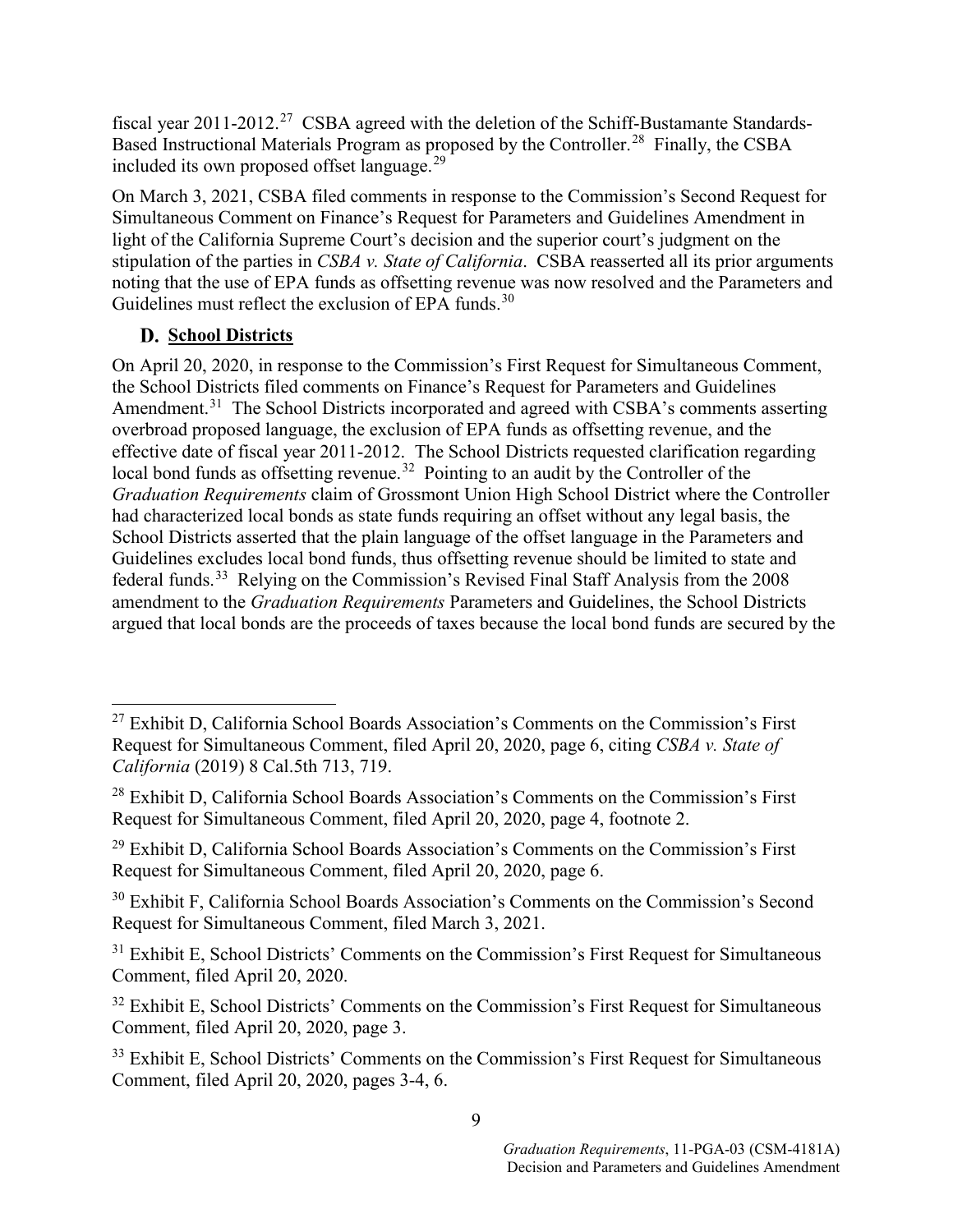ad valorem tax and, in any case, they may only be spent on voter-approved projects.<sup>[34](#page-11-0)</sup> The School Districts conclude that local bond funds cannot be reimbursement within the meaning of the offset language because the bonds are debt that must be repaid.<sup>[35](#page-11-1)</sup>

On March 3, 2021, the School Districts filed comments in response to the Commission's Second Request for Simultaneous Comment. Again, the School Districts incorporated CSBA's comments and reasserted their argument that local bond funds are not offsetting revenue.<sup>[36](#page-11-2)</sup>

### **IV. Discussion**

**The Commission's Consideration of Finance's Request for Parameters and Guidelines Amendment Is Limited, Pursuant to Section 1183.17 of the Commission's Regulations, to the Offset Requirements in Section 42238.24, and Does Not Include Finance's Other Proposed Changes Which Were Submitted Without Explanation for Why They Are Required.**

At the time Finance filed this request in 2011, and as the law exists today, all requests to amend parameters and guidelines must include the proposed language and "a narrative explaining why the amendment is required."[37](#page-11-3)

As indicated above, Finance filed the Request for Parameters and Guidelines Amendment to include the offset identified in Education Code section 42238.24 with respect to teacher salary costs. However, Finance's proposed language does more than simply add the offset language in Education Code section 42238.24. Finance proposes the following changes to the offsetting revenue paragraph in the Parameters and Guidelines, including changes relating to material and supply costs:

### IX. OFFSETTING REVENUES AND OTHER REIMBURSEMENTS

[¶¶]

- $\blacksquare$  Funds appropriated to school districts from the Schiff-Bustamante Standards-Based Instructional Materials Program (Ed. Code, §§ 60450 et seq., repealed by Stats. 2002, ch. 1168 (AB 1818, § 71, eff. Jan. 1, 2004) and used for supplying the second science course mandated by Education Code section 51223.5 (as amended by Stats. 1983, ch. 498) with instructional materials;
- $\blacksquare$  funds appropriated from the State Instructional Materials Fund (Ed. Code, §§ 60240 et seq.) and used for supplying the second science course

<span id="page-11-0"></span><sup>&</sup>lt;sup>34</sup> Exhibit E, School Districts' Comments on the Commission's First Request for Simultaneous Comment, filed April 20, 2020, pages 5-6.

<span id="page-11-1"></span> $35$  Exhibit E, School Districts' Comments on the Commission's First Request for Simultaneous Comment, filed April 20, 2020, pages 5-6.

<span id="page-11-2"></span><sup>36</sup> Exhibit H, School Districts' Comments on the Commission's Second Request for Simultaneous Comment, filed March 3, 2021.

<span id="page-11-3"></span> $37$  California Code of Regulations, title 2, former section 1183.2 (as amended by Register 2010, No. 44); currently in section 1183.17(a).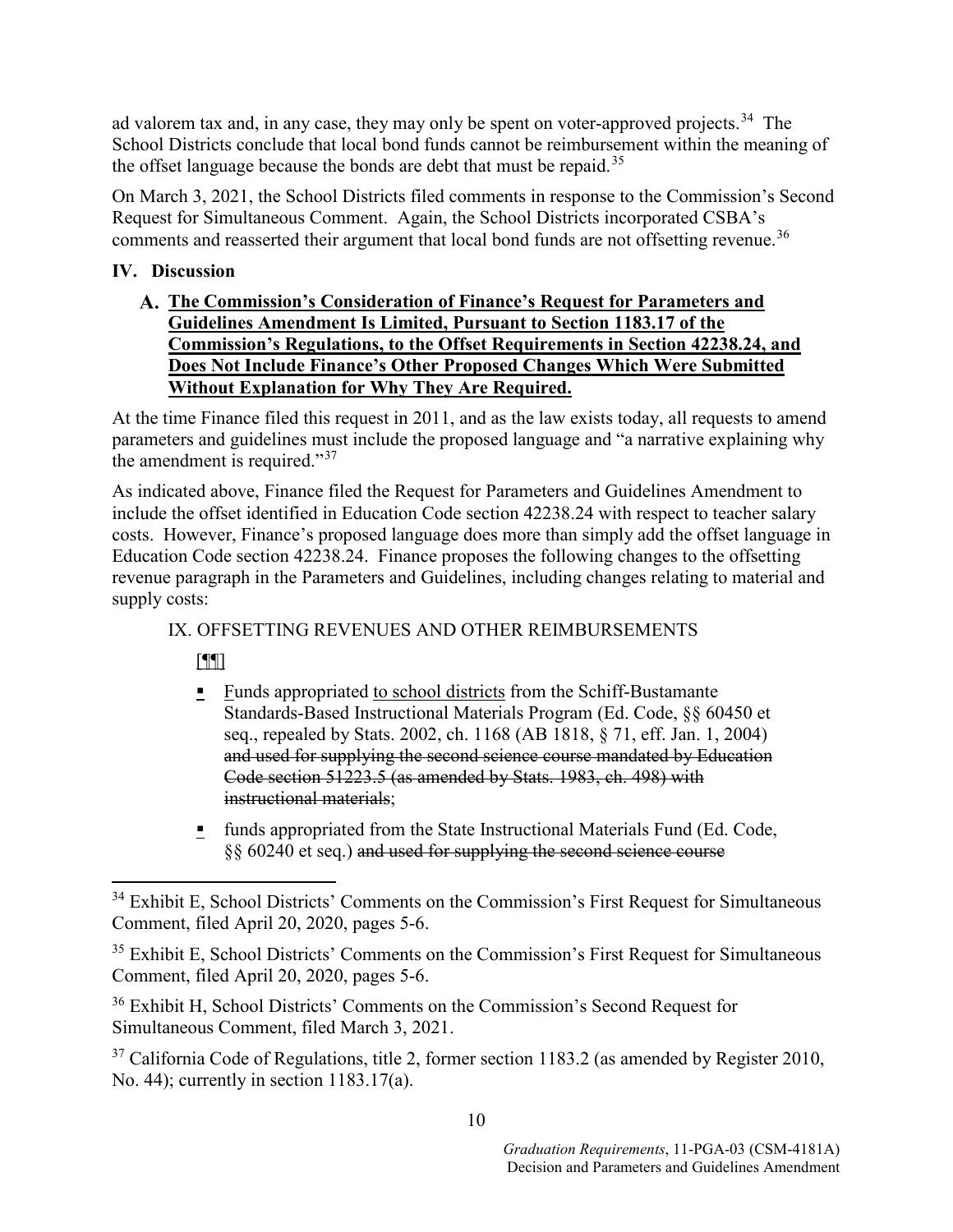mandated by Education Code section 51223.5 (as amended by Stats. 1983, ch. 498) with instructional materials and supplies;

And other state and federal funds provided for instructional services., shall be identified and deducted from this claim.<sup>[38](#page-12-0)</sup>

Finance, however, has not provided "a narrative explaining why the[se] amendment[s] [are] required" in accordance with the Commission's regulations. Therefore, the Commission will not consider the above proposed language.

**Proposed Changes to the Parameters and Guidelines Made in the Comments Filed by the School Districts and the Controller Regarding Local Bond Funds and Instructional Material Funding Go Beyond Finance's Request and Have Not Been Pled in a Request for Parameters and Guidelines Amendment. Therefore, These Proposed Changes Are Not Properly Before the Commission.** 

As indicated above, the School Districts and the Controller have requested additional amendments to the Parameters and Guidelines in their comments on Finance's request. Specifically, the School Districts request that the Parameters and Guidelines be amended to clarify that *local* bond funds not be identified and deducted as offsetting revenue.<sup>39</sup> The Controller requests amendments to the instructional materials funding identified as offsetting revenue in the Parameters and Guidelines.<sup>[40](#page-12-2)</sup>

These requests go beyond the scope of Finance's Request for Parameters and Guidelines Amendment and cannot be considered without these parties filing a request for Parameters and Guidelines Amendment. California Code of Regulations, title 2, section 1183.17(c) states the following:

The addition or substitution of requesters and supporting declarations based on the original facts alleged in an existing parameters and guidelines amendment request is not an "amendment." *However, new proposals for amendments must be filed as a new parameters and guidelines amendment request*. [41](#page-12-3)

Although the School Districts and the Controller propose language changes that go beyond the scope of Finance's request, they have not filed a request for parameters and guidelines amendment. Therefore, these proposed changes are not properly before the Commission and the Commission cannot consider them as part of this item.

<span id="page-12-0"></span><sup>&</sup>lt;sup>38</sup> Exhibit A, Request for Parameters and Guidelines Amendment, filed July 25, 2011, page 2.

<span id="page-12-1"></span><sup>39</sup> Exhibit H, School Districts' Comments on the Commission's Second Request for Simultaneous Comment, filed March 3, 2021.

<span id="page-12-2"></span><sup>&</sup>lt;sup>40</sup> Exhibit C, Controller's Comments on the Request for Parameters and Guidelines Amendment, filed September 9, 2011.

<span id="page-12-3"></span><sup>&</sup>lt;sup>41</sup> California Code of Regulations, title 2, former section 1183.2 (as amended by Register 2010, No. 44); currently in section 1183.17(c). Emphasis added.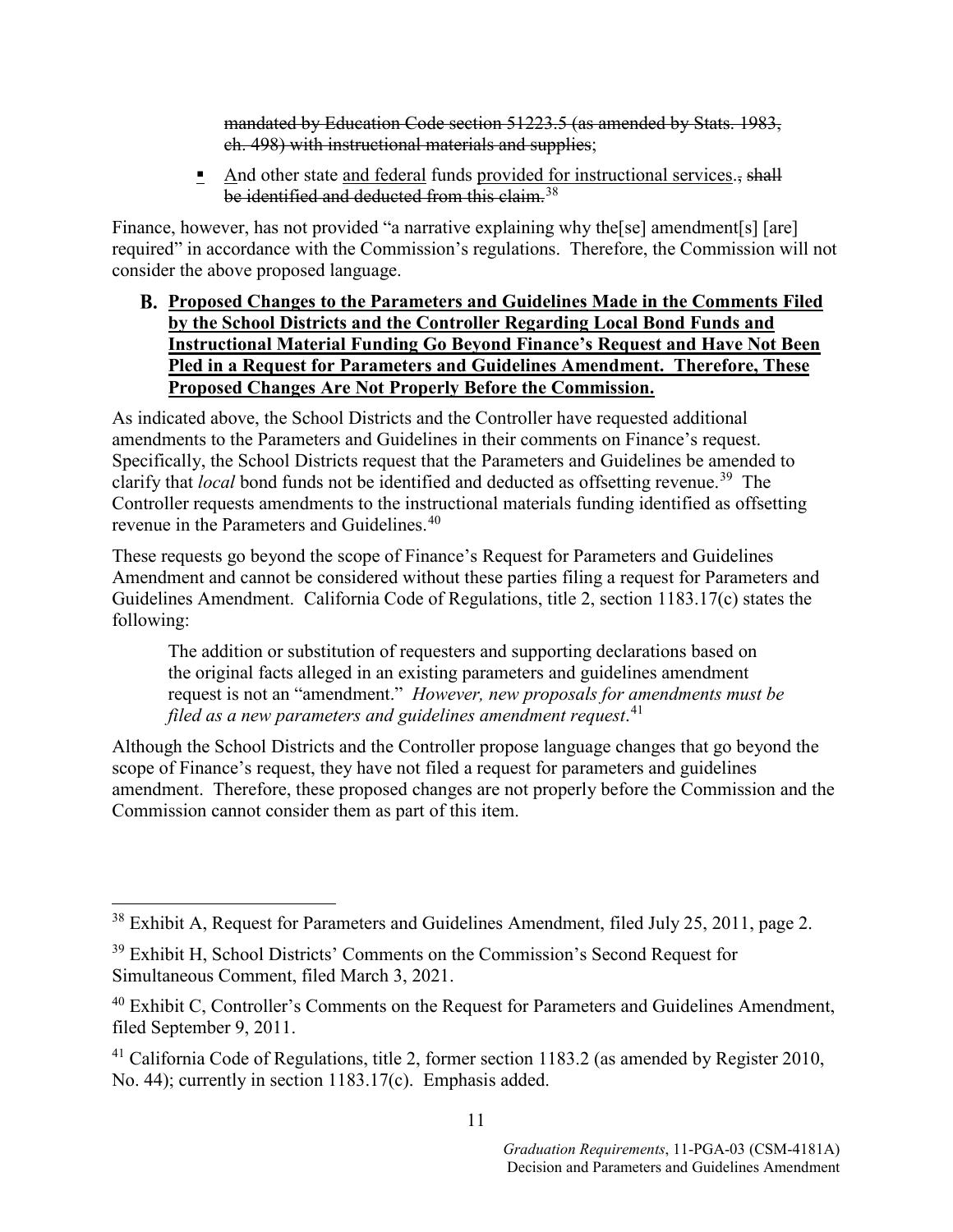**Education Code Section 42238.24 Requires That the Proportion of the School District's Current Expense of Education That Is Required To Be Expended on Salaries of Classroom Teachers Shall** *First* **Fund the Salary and Benefit Costs of High School Teachers Teaching State-Required Courses for High School Graduation, Pursuant to Education Code Section 51225.3(a)(1), Including the Second Science Course Mandated by Education Code Section 51225.3(a)(1)(C) Before Funding Other Educational Expenses.** 

Education Code section 42238.24 provides as follows:

Costs related to the salaries and benefits of teachers incurred by a school district or county office of education to provide the courses specified in paragraph (1) of subdivision (a) of Section 51225.3 *shall be offset by the amount of state funding apportioned to the district* pursuant to this article, or in the case of a county office of education pursuant to Article 2 (commencing with Section 2550) of Chapter 12 of Part 2 of Division 1 of Title 1, *and the amount of state funding received from any of the items listed in Section 42605* that are contained in the annual Budget Act. The proportion of the school district's current expense of education that is required to be expended for payment of the salaries of classroom teachers pursuant to Section 41372 *shall first be allocated to fund the teacher salary costs incurred to provide the courses required by the state*. [42](#page-13-0)

The plain language of section 42238.24 requires that the costs relating to the salaries and benefits of teachers to provide the courses required by 51225.3 shall be offset by specified state funding. The last sentence of Education Code section 42238.24 requires that "The proportion of the school district's current expense of education that is required to be expended for payment of the salaries of classroom teachers pursuant to Section 41372 shall first be allocated to fund the teacher salary costs incurred to provide the courses required by the state." Section 41372(b) requires high school districts (except small districts as specified in Education Code section 41374) to expend 50 percent, and unified school districts to expend 55 percent, of their "current expense of education" on the salaries of all classroom teachers for grades 9 through 12. The "current expense of education" is defined to include the gross total expended for certificated salaries and benefits; classified salaries and benefits; and replacement books, supplies, and equipment.<sup>[43](#page-13-1)</sup> Thus, Education Code section 42238.24 imposes an additional requirement on districts to *first* fund the salary and benefit costs of high school teachers teaching the courses required by Education Code section 51225.3 from the 50 and 55 percent allocation of state funding apportioned to the district before funding other educational expenses (i.e., the costs of teachers teaching the courses required by the governing boards of local districts; and the remaining current expenses of education, including salaries and benefits of classified employees, and the cost for replacement books, supplies, and equipment).<sup>[44](#page-13-2)</sup>

<span id="page-13-0"></span> <sup>42</sup> Statutes 2010, chapter 724 (AB 1610), effective October 19, 2010. Emphasis added.

<span id="page-13-1"></span><sup>43</sup> Education Code section 41372(b).

<span id="page-13-2"></span><sup>&</sup>lt;sup>44</sup> Education Code 51225.3(a)(2) allows districts to impose "[o] ther coursework requirements adopted by the governing board of the school district" as a condition of high school graduation.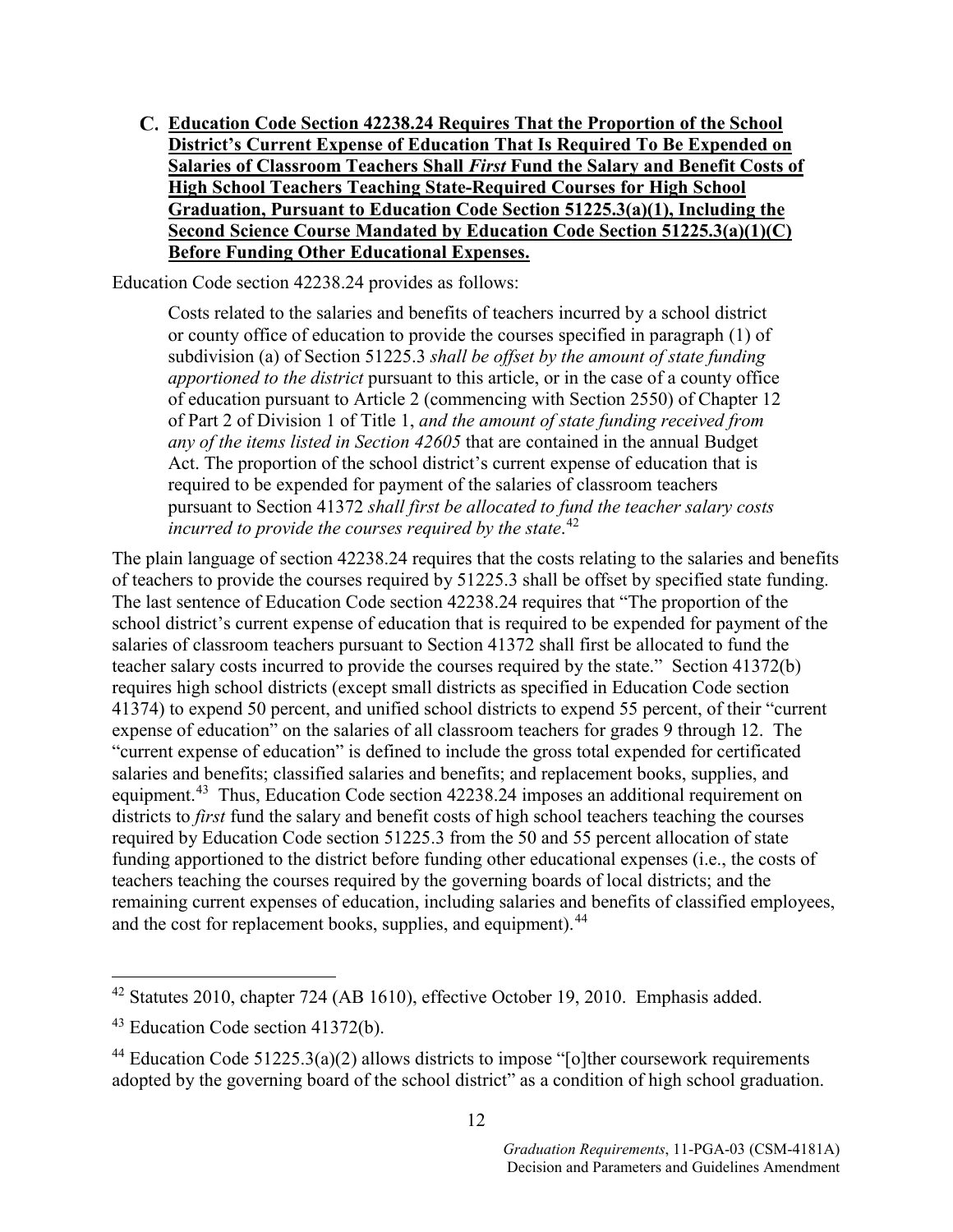The courses specified in Education Code section  $51225.3(a)(1)$  include the additional science course mandated in the *Graduation Requirements* program in subdivision (a)(1)(C), but also other courses required by state law for high school graduation. Education Code section  $51225.3(a)(1)$ , states the following:

- a) A pupil shall complete all of the following while in grades 9 to 12, inclusive, in order to receive a diploma of graduation from high school:
	- (1) At least the following numbers of courses in the subjects specified, each course having a duration of one year, unless otherwise specified:
		- (A)Three courses in English.
		- (B) Two courses in mathematics . . .
		- (C) Two courses in science, including biological and physical sciences.
		- (D)Three courses in social studies, including United States history and geography; world history, culture, and geography; a one-semester course in American government and civics; and a one-semester course in economics.
		- (E) One course in visual or performing arts or foreign language. For the purposes of satisfying the requirement specified in this subparagraph, a course in American Sign Language shall be deemed a course in foreign language.
		- (F) Two courses in physical education, unless the pupil has been exempted pursuant to the provisions of this code.

The courses identified above include the 13 minimum general education classes required, two of which are physical education and, all of which must be year-long courses. Most public California schools require between 22 and 26 year-long courses for graduation, so the staterequired classes make up between approximately 50-59 percent of the courses needed to graduate.[45](#page-14-0)

Thus, under section 42238.24, the costs incurred for teachers' salaries and benefits to provide all the courses above, including the additional science course mandated by the state, shall be offset by the amount of state funding" specified in the statute. For purposes of the *Graduation Requirements* program, this state funding to fund the teachers' salaries and benefits costs for the second science course mandated by 51225.3(a)(1)(C) shall be identified as offsetting revenue. Only if the amount of funding provided pursuant to the specified articles is insufficient to fund all of the teacher salaries and benefits to provide the state-required courses specified in Education Code section  $51225.3(a)(1)$  is subvention required. Then, after all of these funds have been allocated to the state required courses any remaining costs for teachers' salaries and benefits for the *Graduation Requirements* program would be reimbursable. Given that Education Code section 41372(b) requires high school districts (except small districts as specified in Education Code section 41374) to expend 50 percent, and unified school districts to

<span id="page-14-0"></span><sup>&</sup>lt;sup>45</sup> Exhibit L, California Department of Education, High School Graduation Frequently Asked Questions,<https://www.cde.ca.gov/ci/gs/hs/hsgrfaq.asp> (accessed April 6, 2021), page 1.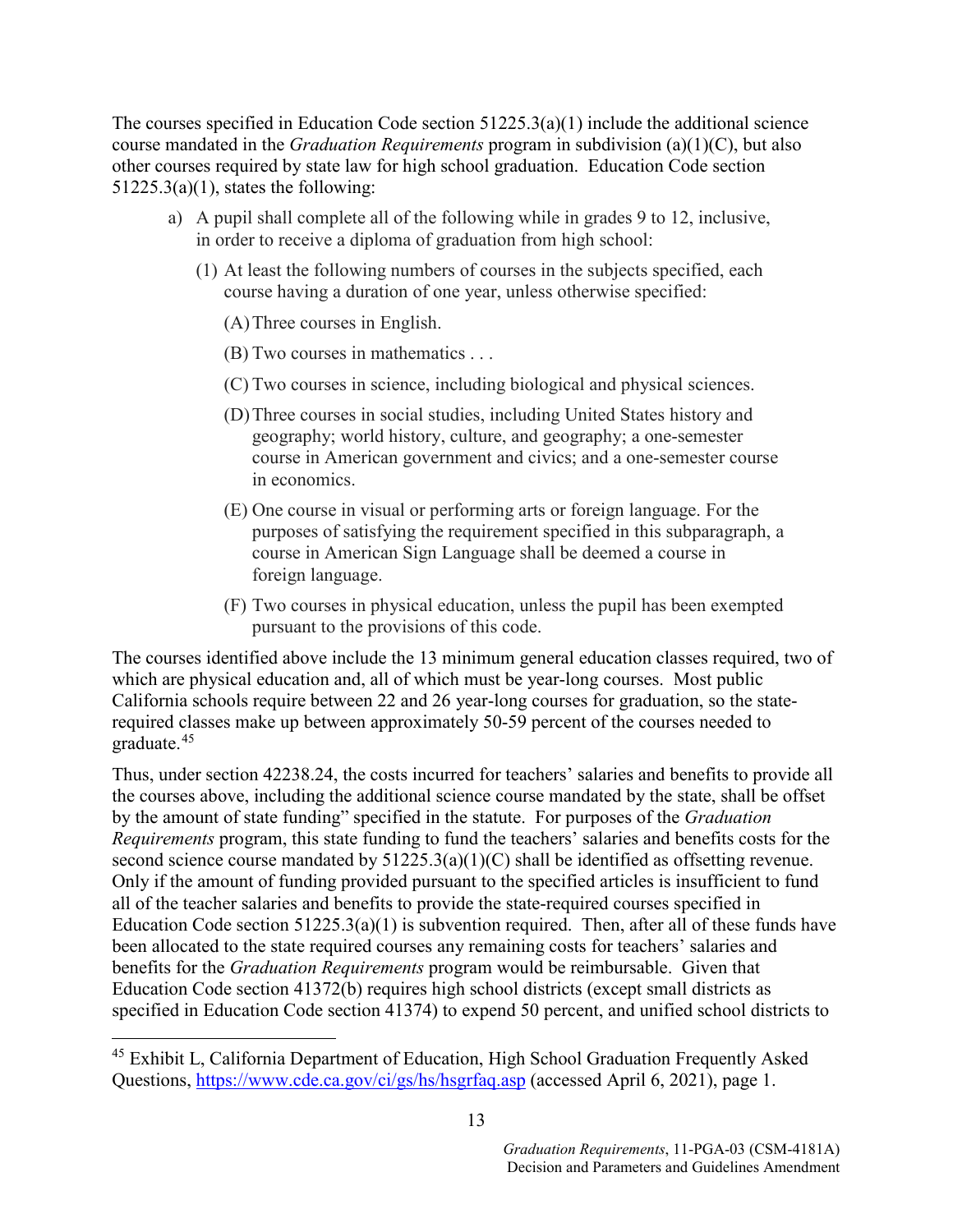expend 55 percent, of their "current expense of education" on the salaries of classroom teachers for grades 9 through 12 and first expend those costs for the required courses, it is highly unlikely that a district would ever have remaining costs for teachers' salaries and benefits for the mandated program as long as funding levels remain at or above their current levels and new state-required courses are not added.

There are three funding sources identified in section 42238.24 that are required to be applied first to the salary and benefit costs of teachers teaching the courses required by section 51225.3, and that must be offset from the *Graduation Requirements* program: (1) "the amount of state funding apportioned to the district pursuant to this article;" (2) in the case of a county office of education, the state funding apportioned "pursuant to Article 2 (commencing with Section 2550) of Chapter 12 of Part 2 of Division 1 of Title 1;" and (3) "the amount of state funding received from any of the items listed in Section 42605 that are contained in the annual Budget Act."

"[T]he amount of state funding apportioned to the district pursuant to this article" refers to the article in which section 42238.24 appears (Article 2 of Chapter 7 of Part 24 of Division 3 of Title 2 of the Education Code beginning with section 42238 et seq.), which sets forth a method for determining the state apportionments of general revenue to districts based upon computed revenue limits per unit of average daily attendance (ADA) less property tax revenues received.<sup>[46](#page-15-0)</sup> In addition, at the time section 42238.24 was enacted, several code sections provided categorical funding for specific expenses and programs.<sup>[47](#page-15-1)</sup> The California Department of Education (CDE) describes revenue limit funding as follows:

[E]ach school district was funded based on a unique revenue limit, multiplied by its average daily attendance (ADA). In addition, districts received restricted funding for over 50 categorical programs which were designed to provide targeted services based on the demographics and needs of the students in each district.<sup>[48](#page-15-2)</sup>

Revenue limit funding for districts was replaced by the Local Control Funding Formula (LCFF) in  $2013-2014.^{49}$  $2013-2014.^{49}$  $2013-2014.^{49}$  According to CDE,

Under the LCFF funding system, revenue limits and most state categorical programs have been eliminated. The LCFF creates funding targets based on student characteristics and provides greater flexibility to use these funds to

<span id="page-15-0"></span> 46 Education Code sections 42238-42250.1; California Code of Regulations, title 2, section 15370.

<span id="page-15-1"></span> $47$  Education Code sections 42238.15, as amended by Statutes 1993, chapter 58 (adjustments for special education, child care, instructional materials, regional occupational programs, school improvement programs, economic impact aid, staff development, and gifted and talented education); 42238.18, as amended by Statutes 1998, chapter 125 (juvenile court and community schools).

<span id="page-15-2"></span><sup>48</sup> Exhibit L, California Department of Education, LCFF Frequently Asked Questions, <https://www.cde.ca.gov/fg/aa/lc/lcfffaq.asp#FC> (accessed April 6, 2021), page 1.

<span id="page-15-3"></span> $49$  Education Code sections 42238.01 - 42238.07, as added by Statutes 2013, chapter 47, section 28, eff. July 1, 2013. These code sections have been amended several times, with the last amendment by Statutes 2020, chapter 24.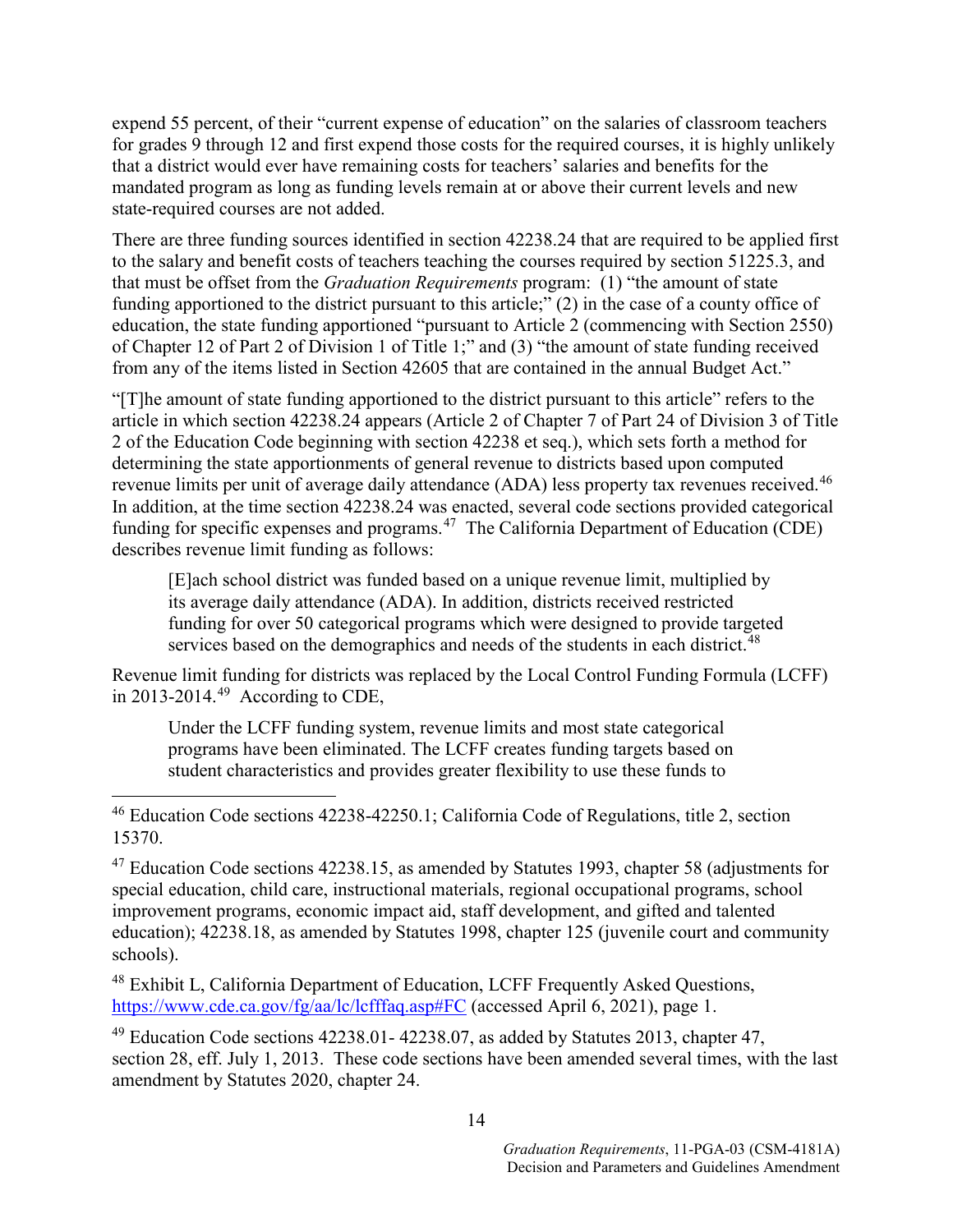improve student outcomes. For school districts and charter schools, the LCFF funding targets consist of grade span-specific base grants plus supplemental and concentration grants that are calculated based on student demographic factors.<sup>[50](#page-16-0)</sup>

For districts, the LCFF provides a rate based on the ADA in four grade spans (the base rate), adjusted for early elementary and high school base rates, and provides supplemental or concentration funding for English learners and low income students.<sup>[51](#page-16-1)</sup>

With respect to county offices of education, Education Code section 42238.24 refers to "Article 2 (commencing with Section 2550) of Chapter 12 of Part 2 of Division 1 of Title 1." However, the correct reference should be *Article 3* (and not "Article 2") of Chapter 12 of Part 2 of Division 1 of Title 1 which, in 2010, included sections 2550-2558.6.<sup>[52](#page-16-2)</sup> These code sections, as they existed when section 42238.24 was enacted in 2010, prescribed a method of determining state apportionments of general revenue to county offices of education providing instructional services based generally on computed revenue limits per unit of ADA, less property tax revenues received, and included categorical funding for specific expenses.

Beginning in 2013-2014, the LCFF was also established for county offices of education pursuant to Education Code section 2574.<sup>[53](#page-16-3)</sup> Section 2574 provides an alternative education grant for the instructional programs provided by county offices of education, which is calculated using the per pupil revenue limit formula in Education Code section 2550 et seq.<sup>54</sup> County offices of education are also entitled to supplemental and concentration grants, calculated under the regulations required for districts by Education Code section 42238.07.[55](#page-16-5)

In addition to the statutory changes to funding, in 2012, the voters approved Proposition 30 which added The Schools and Local Public Safety Protection Act of 2012 to the California Constitution in article XIII, section 36.<sup>[56](#page-16-6)</sup> Derived from a temporary tax increase imposed on retailers in 2013, the Act created in the state general fund the Education Protection Account

<span id="page-16-2"></span><sup>52</sup> Although Section 42238.24 refers to Article 2 (commencing with Section 2550) of Chapter 12 of Part 2 of Division 1 of Title 1 - Article 2 is entitled "Tax Override for Outdoor Science and Conservation Program", which did not commence with section 2550 (instead it commenced with section 2520) and was repealed by Statutes 1980, chapter 1208, some thirty years prior to enactment of Section 42238.24. Instead, Article 3. "Computation of Revenue Limits" of Chapter 12 of Part 2 of Division 1 of Title 1 commenced with section 2550 when section 42238.24 was enacted.

<span id="page-16-3"></span><sup>53</sup> Education Code section 2574 was added by Statutes 2013, chapter 47.

<span id="page-16-4"></span><sup>54</sup> Education Code section 2574(c)(1). Education 2574(a) also provides LCFF for the counties' oversight responsibilities, which are *not* at issue in the *Graduation Requirements* program.

<span id="page-16-5"></span><sup>55</sup> Education Code section  $2574(c)(2)$ , (3).

<span id="page-16-6"></span><sup>56</sup> Proposition 30 of 2012.

<span id="page-16-0"></span><sup>&</sup>lt;sup>50</sup> Exhibit L, California Department of Education, LCFF Frequently Asked Questions, <https://www.cde.ca.gov/fg/aa/lc/lcfffaq.asp#FC> (accessed April 6, 2021), page 1.

<span id="page-16-1"></span><sup>&</sup>lt;sup>51</sup> Exhibit L, Legislative Analyst's Office, An Overview of the Local Control Funding Formula (2013), <https://lao.ca.gov/reports/2013/edu/lcff/lcff-072913.pdf> (accessed April 6, 2021).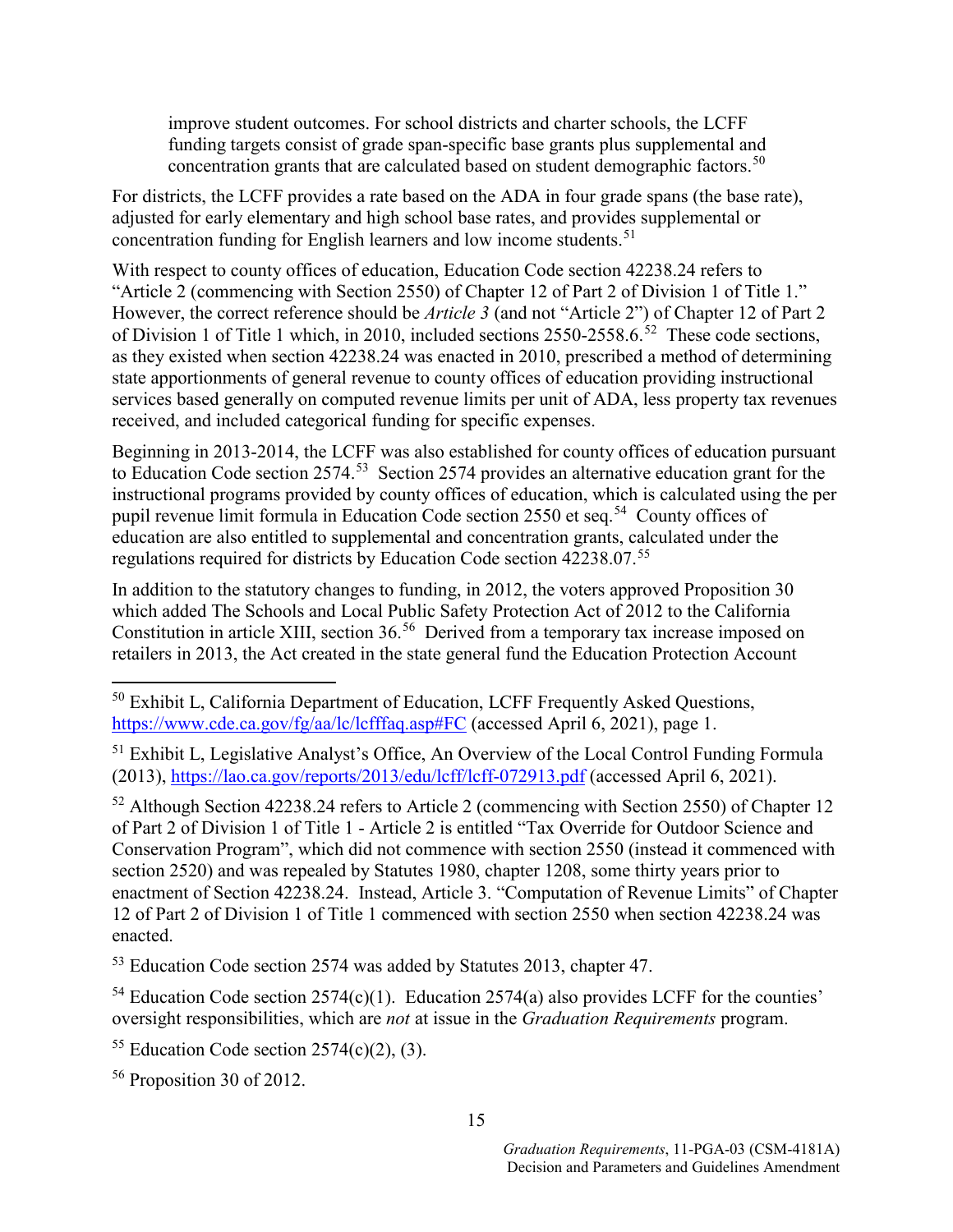(EPA) to provide new general purpose, unrestricted educational funding.<sup>57</sup> The EPA funds may not be used to pay any costs incurred by the Legislature, the Governor, or any agency of state government; the recipients — community college districts, county offices of education, school districts, and charter schools — have sole authority to determine how the EPA funds are spent.<sup>58</sup> EPA funding is required to be provided in proportion to the revenue limits calculated, for districts, pursuant to Education Code section 42238, and for county offices of education, pursuant to section 2558, as they both read on November 6, 2012.<sup>59</sup> As indicated in the judgment in *CSBA v. State of California*, EPA funding from Proposition 30 is *not* offsetting revenue under Education Code section 42238.24.<sup>[60](#page-17-3)</sup>

Education Code section 42238.24 also identifies a third source of funding to be offset as follows: "[c]osts related to the salaries and benefits of teachers incurred by a school district or county office of education to provide the courses specified in paragraph (1) of subdivision (a) of Section 51225.3 shall be offset by *. . .* the amount of state funding received from any of the items listed in Section 42605 that are contained in the annual Budget Act." Section 42605 of the Education Code, in 2010, stated that, "recipients of funds from the [specified 39 budget act] items may use funding received ... for any educational purpose."<sup>[61](#page-17-4)</sup> These budget act items were appropriations for categorical programs, and for fiscal years 2008-2009 through 2012-2013, districts and county offices of education were authorized to use the former categorical program funds in the list "for any educational purpose." Education Code section 42238.24 now requires districts to use these funds for the "costs related to the salaries and benefits of teachers incurred . . . to provide the courses specified in paragraph (1) of subdivision (a) of Section 51225.3" and to identify the funds used from section 42605 for the *Graduation Requirements* mandate as offsetting revenue. Education Code section 42605 was repealed in 2013. $62$ 

Finally, Finance requests that the Commission include the following sentence in the Parameters and Guidelines: "State funds apportioned to districts and county offices of education from the State School Fund pursuant to Ed. Code section 41372" as an offsetting revenue.<sup>63</sup> Finance has not explained this request. However, as shown in the analysis below, section 41372 does not provide a new source of funding as offsetting revenues. Nevertheless, if a district fails to first expend 50 or 55 percent of their "current expense of education" on the salaries and benefits of teachers providing the courses required by state law for high school graduation, the amount of the deficiency shall be withheld by the county superintendent of schools from the apportionments made to a district after April 15 for the current fiscal year and added to the next

- <span id="page-17-0"></span>57 California Constitution, article XIII, section 36(f).
- <span id="page-17-1"></span><sup>58</sup> California Constitution, article XIII, section 36(e)(5)-(6).

<span id="page-17-2"></span> $59$  California Constitution, article XIII, section 36(e)(3)(B), as amended by Proposition 55, approved Nov. 8, 2016, eff. Nov. 9, 2016.

- <span id="page-17-3"></span><sup>60</sup> Exhibit L, *CSBA v. State of California*, Judgement Following Stipulation, Alameda County Superior Court Case No. RG11554698.
- <span id="page-17-4"></span><sup>61</sup> Education Code section 42605, as amended by Statutes 2010, chapter 328.
- <span id="page-17-5"></span><sup>62</sup> Statutes 2013, chapter 47.
- <span id="page-17-6"></span> $63$  Exhibit A, Request for Parameters and Guidelines Amendment, filed July 25, 2011, page 2.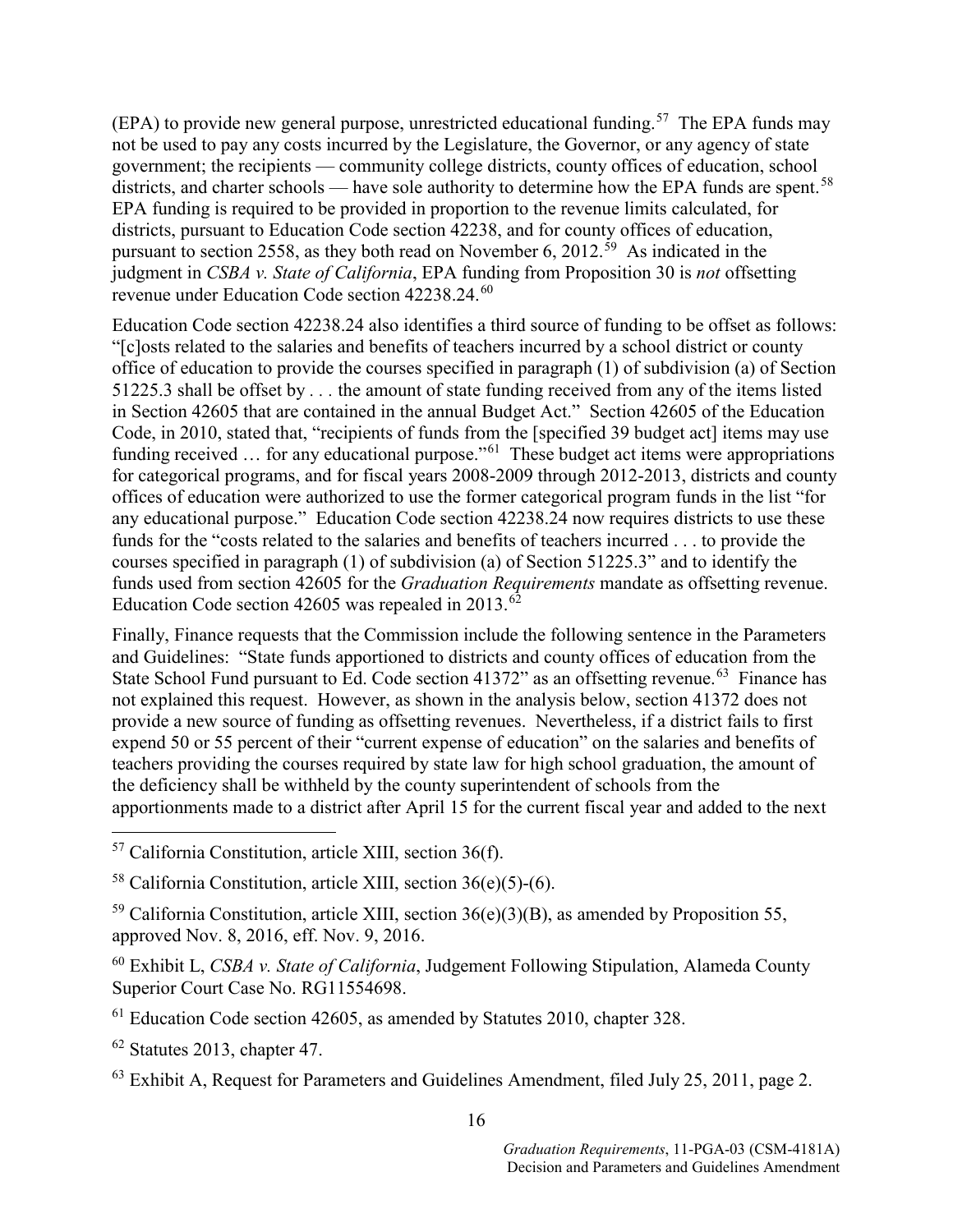fiscal year for the district to spend on teacher salaries and benefits, increasing the amount of the offsetting revenues for that next fiscal year, unless an exemption is granted.

As explained above, Education Code section 42238.24 identifies the following three sources of funds as offsetting revenues: the state funding apportioned pursuant to Article 2 of Chapter 7 of Part 24 of Division 3 of Title 2 of the Education Code (beginning with section 42238 et seq.); the state funding apportioned to county offices of education pursuant to Article 3 (commencing with Section 2550); and the state funding apportioned pursuant to Education Code section 42605. Education Code section 42238.24 then references section 41372 and directs school districts to *first* expend, from the state funding identified in the first sentence, the required percentages of the current expense of education (either 50 or 55 percent) on the teacher salary costs incurred to provide the courses required by the state. This is shown in the italicized language of Education Code section 42238.24 below.

Costs related to the salaries and benefits of teachers incurred by a school district or county office of education to provide the courses specified in paragraph (1) of subdivision (a) of Section 51225.3 shall be offset by the amount of state funding apportioned to the district pursuant to this article, or in the case of a county office of education pursuant to Article 2 (commencing with Section 2550) of Chapter 12 of Part 2 of Division 1 of Title 1, and the amount of state funding received from any of the items listed in Section 42605 that are contained in the annual Budget Act. *The proportion of the school district's current expense of education that is required to be expended for payment of the salaries of classroom teachers pursuant to Section 41372 shall first be allocated to fund the teacher salary costs incurred to provide the courses required by the state*. [64](#page-18-0)

For purpose of background, the funds appropriated by the Legislature pursuant to Article 2, Article 3, and section 42605 are transferred to the State School Fund for allocation by the Controller.<sup>65</sup> Several times a year, the Controller is required to draw warrants from the State School Fund in favor of the county treasurer of each county in the amounts certified by the Superintendent of Public Instruction to the school districts under the jurisdiction of the county superintendent of schools of that county.<sup>[66](#page-18-2)</sup> All moneys received by the treasurer of any county from the apportionments of the State School Fund shall be immediately credited by the treasurer to the school districts of the county exactly as apportioned by the Superintendent of Public Instruction.<sup>67</sup> The county superintendent of schools has the responsibility to maintain the fiscal oversight of each school district in his or her county.<sup>[68](#page-18-4)</sup> As part of this responsibility, the county superintendent of schools is required to audit the funds of each local educational agency each May, and verify how the funds were expended.<sup>69</sup> As required by section 41372, 50 or 55 percent

<span id="page-18-0"></span> <sup>64</sup> Statutes 2010, chapter 724 (AB 1610), effective October 19, 2010. Emphasis added.

<span id="page-18-1"></span><sup>65</sup> Education Code sections 14002, 14002.05.

<span id="page-18-2"></span><sup>66</sup> Education Code section 14041.

<span id="page-18-3"></span><sup>67</sup> Education Code section 14043.

<span id="page-18-4"></span><sup>68</sup> Education Code section 1240.

<span id="page-18-5"></span><sup>69</sup> Education Code section 41020.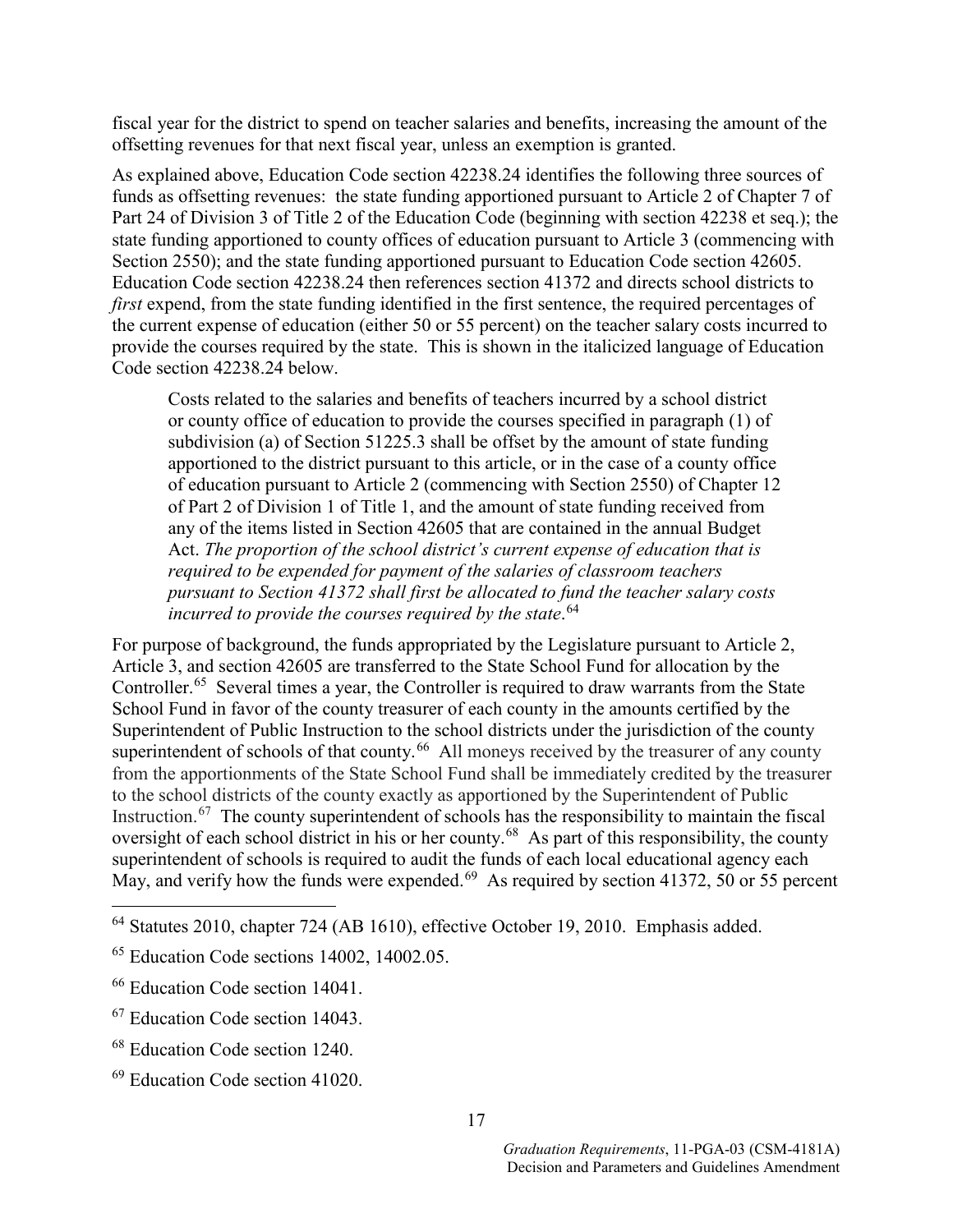of the current expense of education shall be expended on teacher salaries and benefits, and section 42238.24 requires that the districts first pay the salaries and benefits of the teachers teaching the courses required by the state.

Pursuant to Education Code section 41372, if the county superintendent of schools having jurisdiction over the district determines, on the basis of an audit conducted pursuant to Education Code section 41020, that a school district has *not* expended the required percentage of the current expense of education for the payment of salaries of classroom teachers during the preceding fiscal year, the county superintendent of schools shall, "in the apportionments made to the school district from the State School Fund after April 15 of the current fiscal year, designate an amount of this apportionment or apportionments equal to the apparent deficiency in district expenditures." Any amount designated by the county superintendent of schools "shall be deposited in the county treasury to the credit of the school district, but shall be *unavailable* for expenditure by the district" pending the determination to be made by the county superintendent of schools on any application for exemption which may be submitted to the county superintendent of schools. If the exemption is granted by the county superintendent of schools, the designated moneys shall be immediately available for expenditure by the school district governing board. If no application for exemption is made or exemption is denied, the county superintendent of schools shall order the designated amount or amount not exempted to be *added* to the amounts to be expended for salaries of classroom teachers during the next fiscal year.

Accordingly, if a district fails to first expend 50 or 55 percent of their "current expense of education" on the salaries and benefits of teachers providing the courses required by state law for high school graduation, the amount designated by the county superintendent of schools as the deficiency shall be "unavailable" to the district from the apportionments made to the district after April 15 of that fiscal year, unless an exemption is granted, and the designated amount not exempted shall be added to the amounts to be expended for salaries of classroom teachers during the next fiscal year. In such a case, a school district will be required to first spend the amount designated in addition to the 50 or 55 percent of the current expense of education on teacher salaries and benefits for the courses required by the state, including the science course mandated in the *Graduation Requirements* program, and will have a larger offset in a fiscal year if the district failed to comply with the required expenditures identified in Education Code section 41732 and 42238.24 in the prior fiscal year.

Therefore, with the exception of EPA funding provided by article XIII, section 36 of the California Constitution (which is not offsetting revenue within the meaning of section 42238.24), the following funds are required by Education Code section 42238.24 to be identified as offsetting revenue, reducing any costs claimed for teacher salary and benefit costs incurred for the *Graduation Requirements* program:

• For school districts, the amount of state funding apportioned pursuant to Article 2 of Chapter 7 of Part 24 of Division 3 of Title 2 of the Education Code (commencing with section 42238 et seq.) for the courses specified by Education Code section 51225.3(a)(1) and required by Education Code sections 42238.24 and 41372 to *first* fund the teacher salary and benefit costs incurred for all 13 state required courses, which are used for the second science course mandated in the *Graduation Requirements* program by Education Code section  $51225.3(a)(1)(C)$ . These funds are a mandatory offset and only after all of these funds have been expended exclusively for the teacher salary and benefits costs for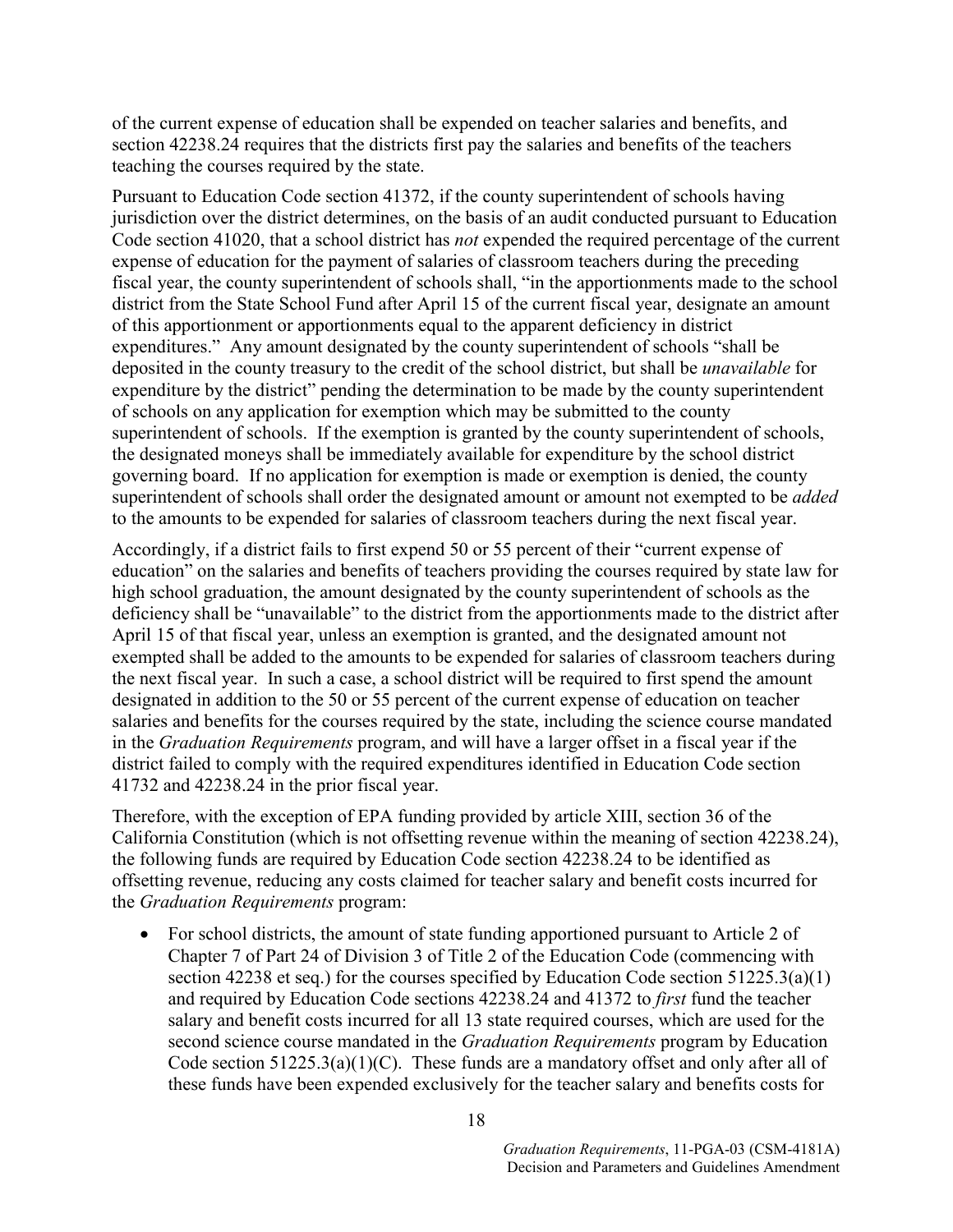the (currently 13) state required courses, may any additional remaining teacher salary and benefits costs be claimed for the mandated second science course;

- For county offices of education, the amount of state funding apportioned pursuant to Article 3 (commencing with Section 2550) of Chapter 12 of Part 2 of Division 1 of Title 1 of the Education Code for the courses specified by Education Code section 51225.3(a)(1) and required by Education Code sections 42238.24 and 41372 to *first* fund the teacher salary and benefit costs incurred for all 13 state required courses, which are used for the second science course mandated in the *Graduation Requirements* program by Education Code section  $51225.3(a)(1)(C)$ . These funds are a mandatory offset and only after all of these funds have been expended exclusively for the teacher salary and benefits costs for the (currently 13) state required courses, may any additional remaining teacher salary and benefits costs be claimed for the mandated second science course; and
- The amount of state funding received from any of the items listed in Education Code section 42605 from fiscal years 2008-2009 through 2012-2013 and required by Education Code sections 42238.24 and 41372 to *first* fund the teacher salary and benefit costs incurred for all 13 state required courses, which are used for the second science course mandated in the *Graduation Requirements* program by Education Code section  $51225.3(a)(1)(C)$ . These funds are a mandatory offset and only after all of these funds have been expended exclusively for the teacher salary and benefits costs for the (currently 13) state required courses, may any additional remaining teacher salary and benefits costs be claimed for the mandated second science course.

### **Although the Parameters and Guidelines Should Be Amended to Reflect the Requirements of Education Code Section 42238.24, Finance's Proposed Language Is Overbroad and Inconsistent with the Plain Language of Education Code Section 42238.24.**

Finance proposes the following language:

### IX. OFFSETTING REVENUES AND OTHER REIMBURSEMENTS

Any offsetting revenues the claimant experiences in the same program as a result of the same statutes or executive orders found to contain the mandate shall be deducted from the costs claimed.

In addition, reimbursement for this mandate from any source provided for the current expense of education, including but not limited to, federal, state, and block grants funding listed below, and pursuant to Ed. Code §§ 42238 et seq. (as amended by Stats. 2010, ch. 724, (AB 1610, § 16, eff. Oct. 19, 2010)) including total science teacher salary-costs and indirect costs of providing the second science course, and materials costs of supplying the second science course, as required by Ed. Code section 51225.3 (as amended by Stats. 1983, ch. 498), including related indirect costs, that are funded by restricted resources as identified by the California Department of Education California School Accounting Manual, shall be identified and deducted from this claim for reimbursement: ;

 $[$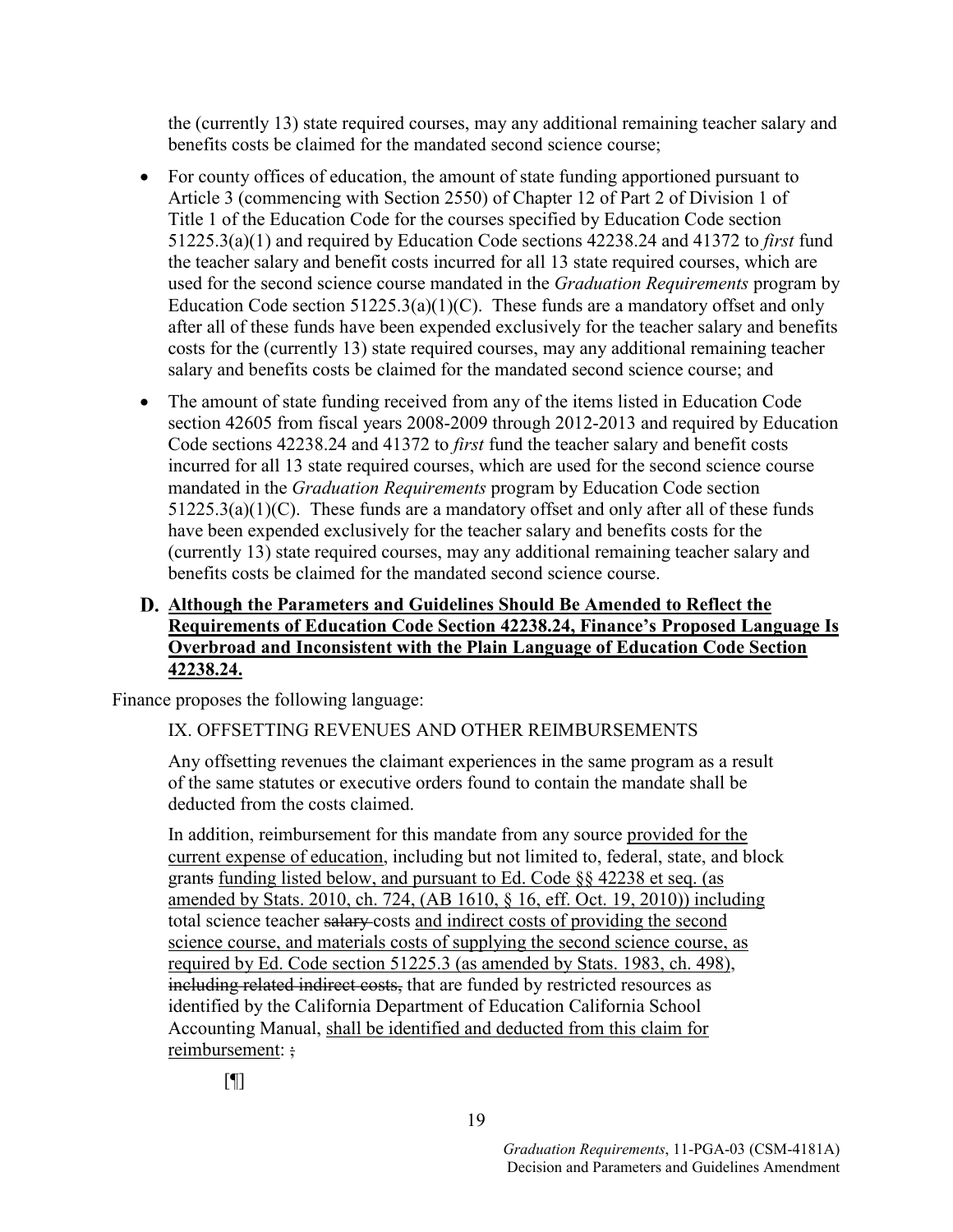- State Funds provided pursuant to Ed. Code section 2550 et seq.
- Funding provided in the annual Budget for any educational purpose as specified in Ed. Code § 42605, (added by Stats. 2009, Third Extraordinary Session, ch. 12, (SB 4, § 15, eff. Feb. 20, 2009));

### $[$ ¶ $[$

Finance's request to identify any funding "pursuant to Ed. Code §§ 42238 et seq." as offsetting revenue misconstrues Education Code section 42238.24. As explained above, Education Code section 42238.24 refers specifically to "this article" — Article 2 of Chapter 7 of Part 24 of Division 3 of Title 2. The proposed language does not track the plain language of Education Code section 42238.24 and is overly broad.

Similarly, Finance's request to include "State funds provided pursuant to Ed. Code section 2550 et seq." as offsetting revenue is inconsistent with the plain language of Education Code section 42238.24. As explained above, Education Code section 42238.24 requires that costs be offset pursuant to Article 3 "(commencing with Section 2550) of Chapter 12 of Part 2 of Division 1 of Title 1."

Furthermore, as phrased, the proposed language does not limit the required offset to teachers' salaries and benefits, but rather proposes to identify the above funding as general offsetting revenue for "the current expense of education." As indicated above, the "current expense of education" is defined to include the gross total expended for certificated salaries and benefits; classified salaries and benefits; and replacement books, supplies, and equipment.<sup>[71](#page-21-1)</sup> Education Code section 42238.24, however, limits the offsetting revenues to teacher salaries and benefits as follows: "[c]osts related to the salaries and benefits of teachers incurred by a school district or county office of education to provide the courses specified in paragraph (1) of subdivision (a) of Section 51225.3 shall be offset by the amount of state funding apportioned to the district . . ."

Accordingly, this proposed language is overbroad and inconsistent with law, is not included in the Parameters and Guidelines.

### **The Parameters and Guidelines Are Amended to Identify the Offsetting Revenues Required by Education Code Section 42238.24 For Teacher Salary and Benefit Costs, Beginning October 19, 2010.**

Based on the above analysis, the Commission amends Section IX. of the Parameters and Guidelines as follows:

Any offsetting revenues the claimant experiences in the same program as a result of the same statutes or executive orders found to contain the mandate shall be deducted from the costs claimed. In addition, reimbursement for this mandate from any source, including but not limited to, federal, state, and block grants shall be identified and deducted from this claim.;

<span id="page-21-0"></span><sup>&</sup>lt;sup>70</sup> Exhibit A, Request for Parameters and Guidelines Amendment, filed July 25, 2011, page 2.

<span id="page-21-1"></span><sup>71</sup> Education Code section 41372(b).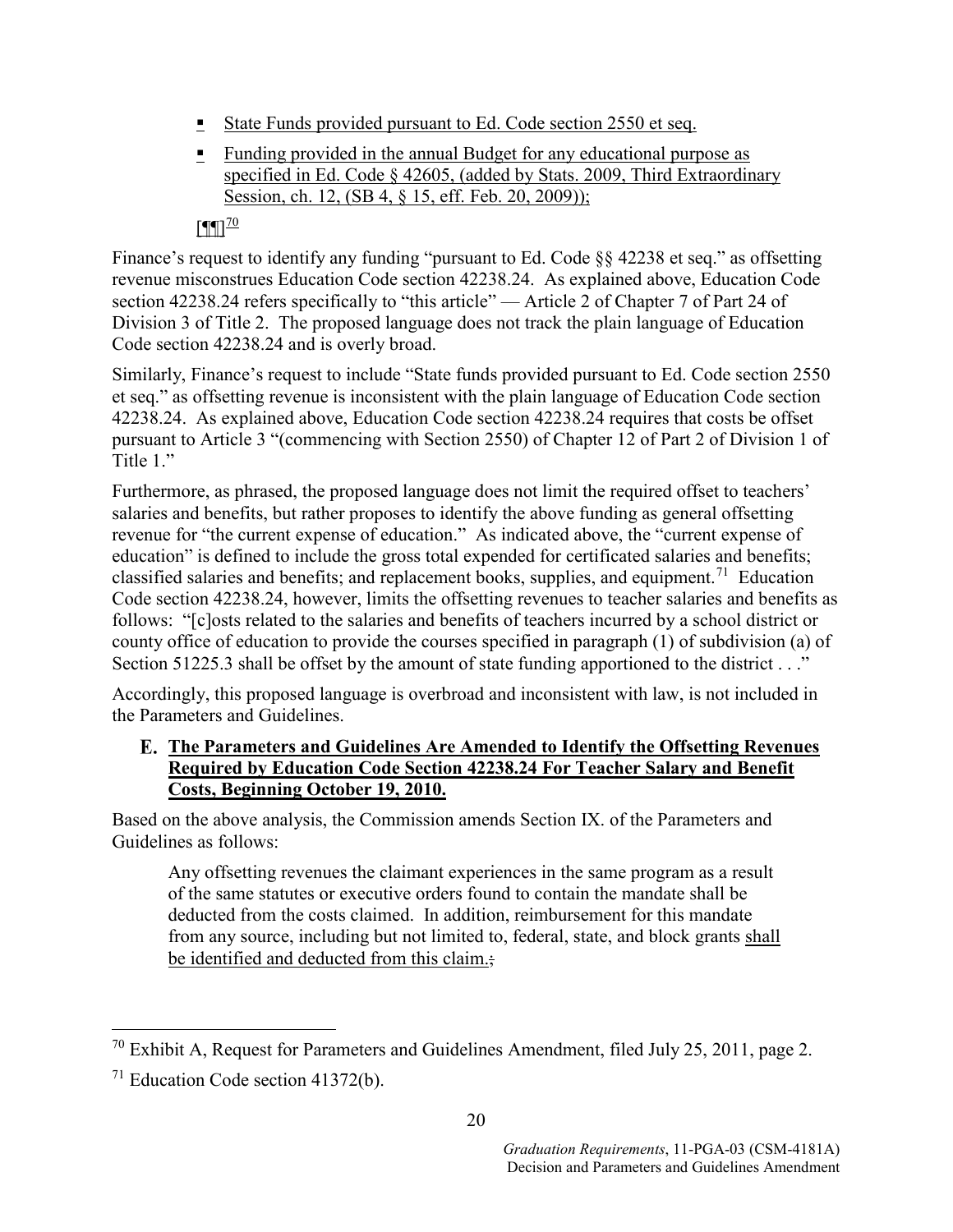The following offsetting revenues are specifically identified for this program and shall be identified and deducted from this claim:

- tTotal science teacher salary and benefit costs, including related indirect costs, that are funded from the following sources as required by Education Code section 42238.24 (Stats. 2010, ch. 724, AB 1610): by restricted resources as identified by the California Department of Education California School Accounting Manual;
	- A. For school districts, the amount of state funding apportioned pursuant to Article 2 of Chapter 7 of Part 24 of Division 3 of Title 2 of the Education Code (commencing with section 42238 et seq.) for the courses specified by Education Code section 51225.3(a)(1) and required by Education Code sections 42238.24 and 41372 to *first* fund the teacher salary and benefit costs incurred for all 13 state-required courses, which are used for the second science course mandated in the *Graduation Requirements* program by Education Code section 51225.3(a)(1)(C) (as amended by Stats. 1983, ch. 498). These funds are a mandatory offset and only after all of these funds have been expended exclusively for the teacher salary and benefits costs for the (currently 13) state required courses, may any additional remaining teacher salary and benefits costs be claimed for the mandated second science course.
	- B. For county offices of education, the amount of state funding apportioned pursuant to Article 3 (commencing with Section 2550) of Chapter 12 of Part 2 of Division 1 of Title 1 of the Education Code for the courses specified by Education Code section  $51225.3(a)(1)$  and required by Education Code sections 42238.24 and 41372 to *first* fund the teacher salary and benefit costs incurred for all 13 state-required courses, which are used for the second science course mandated in the *Graduation Requirements* program by Education Code section 51225.3(a)(1)(C) (as amended by Stats. 1983, ch. 498). These funds are a mandatory offset and only after all of these funds have been expended exclusively for the teacher salary and benefits costs for the (currently 13) state required courses, may any additional remaining teacher salary and benefits costs be claimed for the mandated second science course.
	- C. The amount of state funding received from any of the items listed in Education Code section 42605 from fiscal years 2008-2009 through 2012-2013 and required by Education Code sections 42238.24 and 41372 to *first* fund the teacher salary and benefit costs incurred for all 13 state-required courses, which are used for the second science course mandated in the *Graduation Requirements* program by Education Code section  $51225.3(a)(1)(C)$  (as amended by Stats. 1983, ch. 498). These funds are a mandatory offset and only after all of these funds have been expended exclusively for the teacher salary and benefits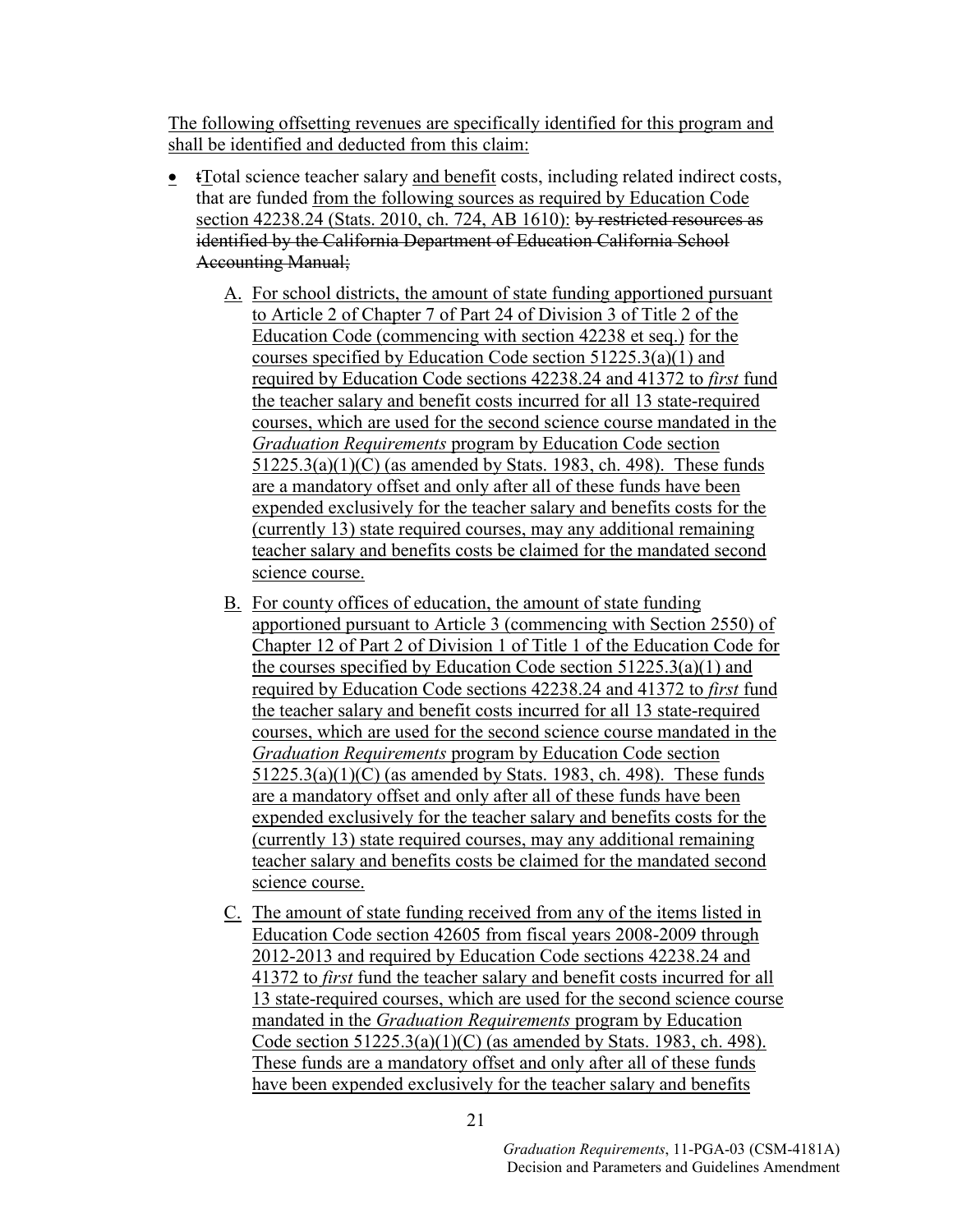costs for the (currently 13) state required courses, may any additional remaining teacher salary and benefits costs be claimed for the mandated second science course.

Education Protection Account funding provided by article XIII, section 36 of the California Constitution is *not* offsetting revenue within the meaning of Education Code section 42238.24.<sup>[72](#page-23-0)</sup>

**•** fEunds appropriated to school districts from the Schiff-Bustamante Standards-Based Instructional Materials Program (Ed. Code, §§ 60450 et seq., repealed by Stats. 2002, ch. 1168 (AB 1818, § 71, eff. Jan. 1, 2004) and used for supplying the second science course mandated by Education Code section  $51223.5(a)(1)(C)$  (as amended by Stats. 1983, ch. 498) with instructional materials; and funds appropriated from the State Instructional Materials Fund (Ed. Code, §§ 60240 et seq.) and used for supplying the second science course mandated by Education Code section 51223.5(a)(1)(C) (as amended by Stats. 1983, ch. 498) with instructional materials and supplies; and other state funds, shall be identified and deducted from this claim.

The State Controller's Office (SCO) will adjust the claims for any prior reimbursements received for the Graduation Requirements program from claims submitted for the period beginning October 19, 2010 January 1, 2005.

• If the school district or county office submits a valid reimbursement claim for a new science facility, the reimbursement shall be reduced by the amount of state bond funds, if any, received by the school district or county office to construct the new science facility.

The State Controller's Office (Controller) will adjust the claims for any prior reimbursements received for the Graduation Requirements program from claims submitted for the period beginning October 19, 2010 (the period of reimbursement for this amendment).

In addition, other non-substantive amendments are made to the Parameters and Guidelines to reflect this Decision and to update the boilerplate language in Section IV. Period of Reimbursement.

Government Code section 17557(d)(1) establishes the period of reimbursement for parameters and guidelines amendments as follows:

A parameters and guidelines amendment filed more than 90 days after the claiming deadline for initial claims, as specified in the claiming instructions pursuant to Section 17561, and *on or before the claiming deadline following a fiscal year, shall establish reimbursement eligibility for that fiscal year*. [73](#page-23-1)

<span id="page-23-0"></span> <sup>72</sup> *CSBA v. State of California*, Judgment Following Stipulation, Alameda County Superior Court, Case No. RG11554698.

<span id="page-23-1"></span><sup>73</sup> Emphasis added.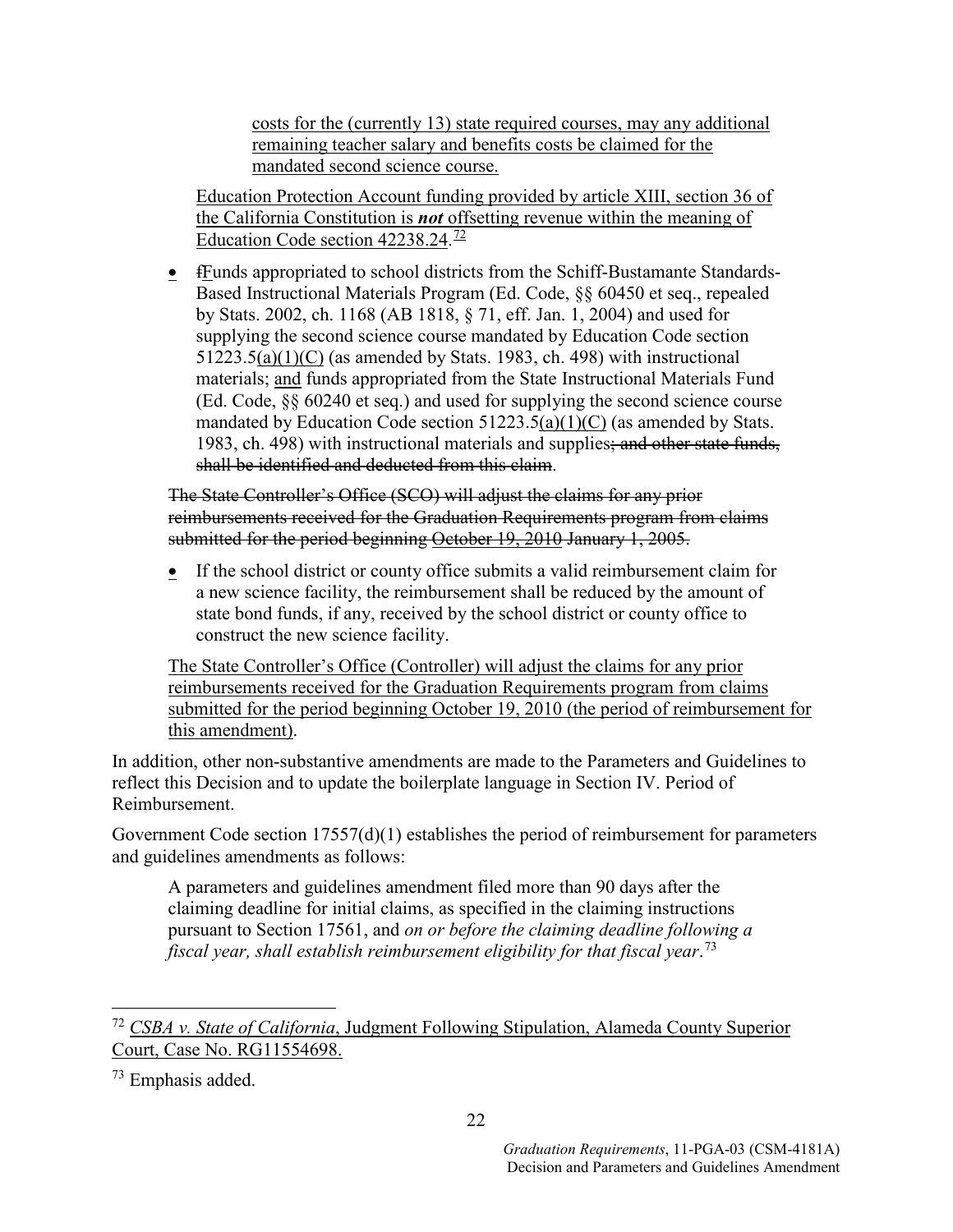Applying the statute to the instant case, Finance filed a Request for Parameters and Guidelines Amendment on July 25, 2011, "to reflect the addition of Education Code section 42238.24…."[74](#page-24-0)  The next claiming deadline was in February 2012 for fiscal year 2010-2011.<sup>75</sup> The filing date of July 25, 2011, is before the claiming deadline thus establishing "reimbursement eligibility for *that* fiscal year," fiscal year 2010-2011. However, Education Code section 42238.24 was not in existence at the start of fiscal year 2010-2011, having become effective on October 19, 2010.<sup>76</sup> Accordingly, the Parameters and Guidelines Amendment requiring claimants to offset teachers' salaries and benefits costs pursuant to Education Code section 42238.24 begins October 19, 2010.

### **V. Conclusion**

Based on the foregoing, the Commission hereby adopts the Proposed Decision and Parameters and Guidelines Amendment.

Adopted: 03/23/88 Amended: 08/24/88 Amended: 01/24/91 Amended: 12/09/05 Amended: 11/6/08 Corrected: 12/18/08 Amended: 07/23/21

### **PARAMETERS AND GUIDELINES AMENDMENT**

(CSM 4181 A, 11-PGA-03)

Education Code Section 51225.3

Statutes 1983, Chapter 498

*Graduation Requirements* 

### **EFFECTIVE FOR REIMBURSEMENT CLAIMS FOR INCREASED COSTS BEGINNING OCTOBER 19, 2010**

### **I. SUMMARY OF THE MANDATE**

On January 22, 1987, the Commission on State Mandates (Commission) adopted a Statement of Decision finding that the *Graduation Requirements* test claim constitutes a reimbursable state-mandated program by requiring students, beginning with the 1986-1987 school year, to complete at least two courses in science before receiving a high school diploma. Under prior law, the Education Code only required the completion of one science course.

<span id="page-24-0"></span> <sup>74</sup> Exhibit A, Request for Parameters and Guidelines Amendment, filed July 25, 2011, page 1.

<span id="page-24-1"></span><sup>&</sup>lt;sup>75</sup> Government Code section  $17560(a)$ .

<span id="page-24-2"></span><sup>76</sup> Statutes 2010, chapter 724 (AB 1610), effective October 19, 2010.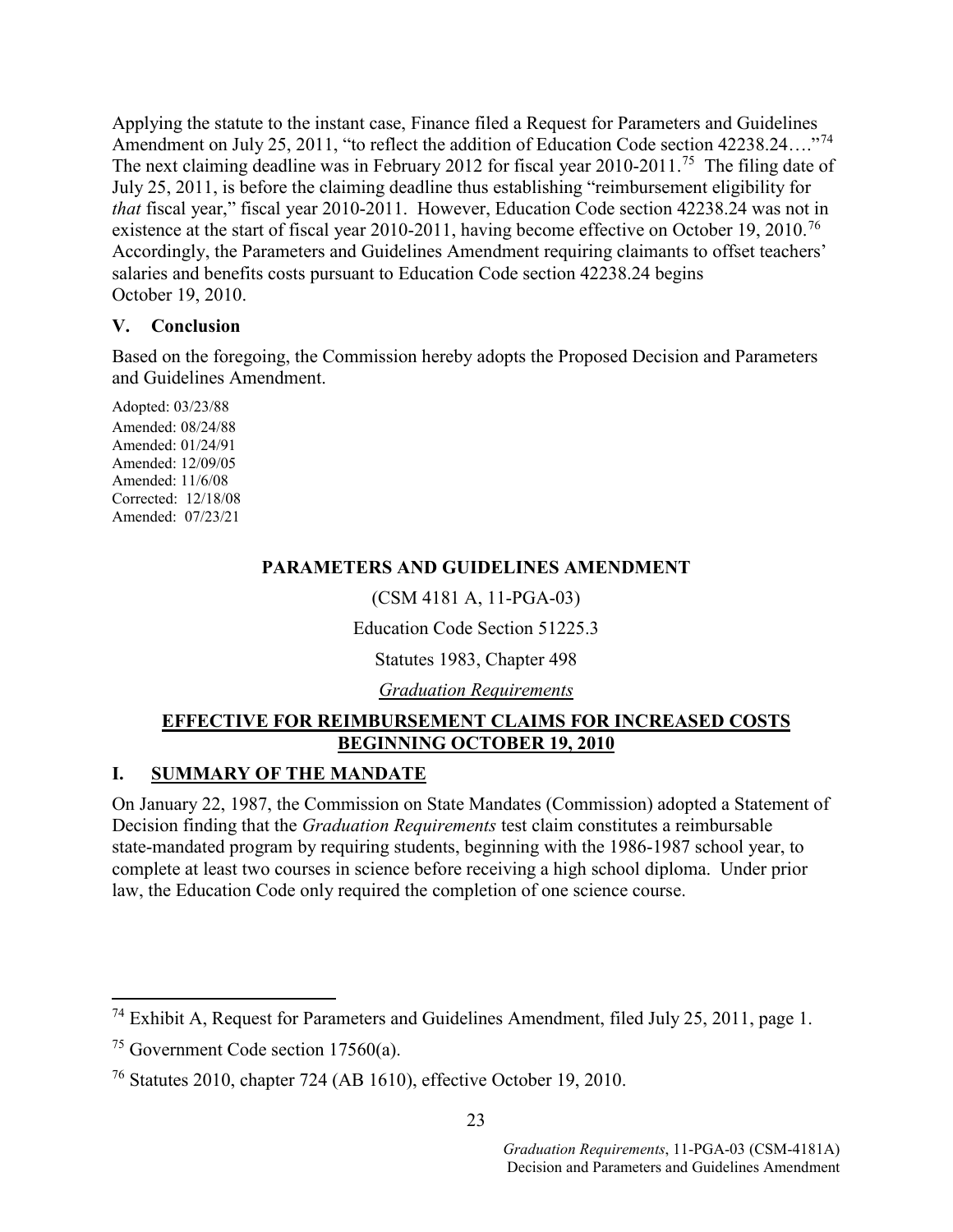## **II. ELIGIBLE CLAIMANTS**

The eligible claimants are any school district and county office of education as defined in Government Code section 17519, except for community colleges, that incurs increased costs as a result of this mandate.

## **III. PARAMETERS AND GUIDELINES AMENDMENT**

On July 25, 2011, the Department of Finance filed the Request for Parameters and Guidelines Amendment to identify offsetting revenues for teacher salary and benefit costs pursuant to Education Code section 42238.24 (Stats. 2010, ch. 724, AB 1610). On July 23, 2021, following a stay of this matter pending the outcome of litigation in *California School Boards' Association (CSBA)v. State of California*, [77](#page-25-0) the Commission adopted a Decision to amend Section XI., Offsetting Revenue and Other Reimbursements, to incorporate the requirements of Education Code section 42238.24 (Stats. 2010, ch. 724, AB 1610) for teacher salary and benefit costs incurred beginning October 19, 2010. These parameters and guidelines have been amended in accordance with that Decision.

## **IV. PERIOD OF REIMBURSEMENT**

The period of reimbursement for this parameters and guidelines amendment begins on October 19, 2010.

Reimbursement for state-mandated costs may be claimed as follows:

- 1. Actual costs for one fiscal year shall be included in each claim.
- 2. Pursuant to Government Code section  $17561(d)(1)(A)$ , all claims for reimbursement of initial fiscal year costs shall be submitted to the State Controller (Controller) within 120 days of the issuance date for the claiming instructions.
- 3. Pursuant to Government Code section 17560(a), a local agency may, by February 15 following the fiscal year in which costs were incurred, file an annual reimbursement claim that details the costs actually incurred for that fiscal year.
- 4. Pursuant to Government Code section 17560(a), a school district may, by February 15 following the fiscal year in which costs were incurred, file an annual reimbursement claim that details the costs incurred for that fiscal year.
- 5. If revised claiming instructions are issued by the State Controller pursuant to Government Code section 17558(c), between November 15 and February 15, a local agency filing an annual reimbursement claim shall have 120 days following the issuance date of the revised claiming instructions to file a claim. (Gov. Code §17560(b).)
- 6. If the total costs for a given fiscal year do not exceed \$1,000, no reimbursement shall be allowed except as otherwise allowed by Government Code section 17564(a).
- 7. There shall be no reimbursement for any period in which the Legislature has suspended the operation of a mandate pursuant to state law.

<span id="page-25-0"></span> <sup>77</sup> *CSBA v. State of California* (2019) 8 Cal.5th 713; Judgment Following Stipulation (on remand), Alameda County Superior Court, Case No. RG11554698.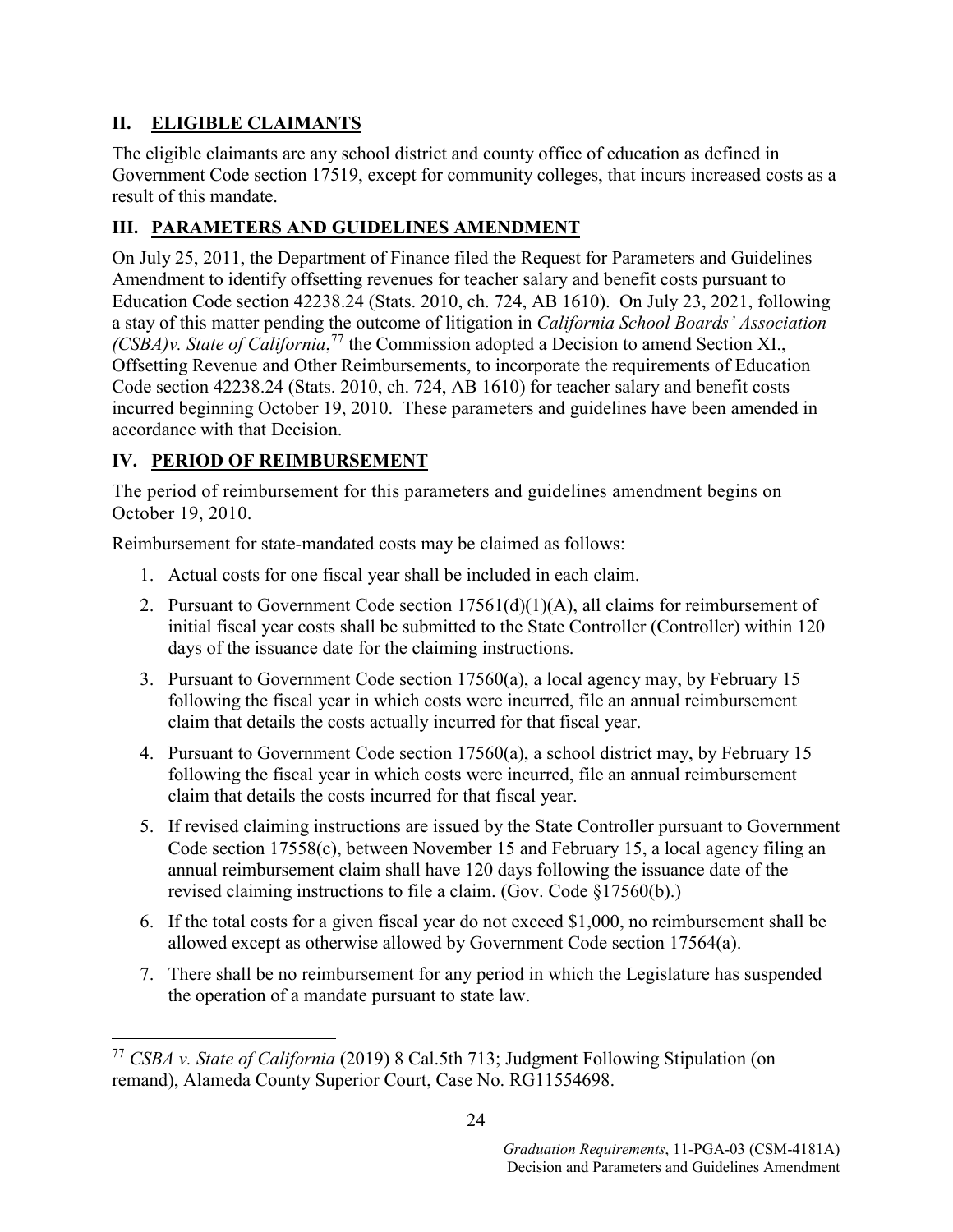### **V. REIMBURSABLE ACTIVITIES**

To be eligible for mandated cost reimbursement for any fiscal year, only actual costs may be claimed. Actual costs are those costs actually incurred to implement the mandated activities. Actual costs must be traceable and supported by source documents that show the validity of such costs, when they were incurred, and their relationship to the reimbursable activities. A source document is a document created at or near the same time the actual cost was incurred for the event or activity in question. Source documents may include, but are not limited to, employee time records or time logs, sign-in sheets, invoices, and receipts.

Evidence corroborating the source documents may include, but is not limited to, worksheets, cost allocation reports (system generated), purchase orders, contracts, agendas, training packets, and declarations. Declarations must include a certification or declaration stating, "I certify (or declare) under penalty of perjury under the laws of the State of California that the foregoing is true and correct," and must further comply with the requirements of Code of Civil Procedure section 2015.5. Evidence corroborating the source documents may include data relevant to the reimbursable activities otherwise in compliance with local, state, and federal government requirements. However, corroborating documents cannot be substituted for source documents.

The claimant is only allowed to claim and be reimbursed for increased costs for reimbursable activities identified below. Increased cost is limited to the cost of an activity that the claimant is required to incur as a result of the mandate.

For each eligible claimant, the following activities are reimbursable:

- A. Acquisition (planning, design, land, demolition, building construction, fixtures, and facility rental) of additional space necessary for the mandated additional year of science instruction, providing that space is lacking in existing facilities. However, the acquisition of additional space for conducting new science classes are reimbursable only to the extent that districts can document that this space would not have been otherwise acquired due to increases in the number of students enrolling in high school, and that it was not feasible, or would be more expensive, to acquire space by remodeling existing facilities.
- B. Acquisition (planning, purchasing, and placement) of additional equipment and furniture necessary for the mandated additional year of science instruction.
- C. Remodeling (planning, design, demolition, building construction, fixtures, and interim facility rental) existing space required for the mandated additional year of science instruction essential to maintaining a level of instruction sufficient to meet college admission requirements.
- D. Increased cost to school district for staffing the new science class mandated. Reimbursement for this activity is based on the reasonable reimbursement methodology identified in Section XII. of these parameters and guidelines.

*Reimbursement is not required for other (non-classroom teacher) science instruction personnel (e.g. laboratory assistants).*

E. Increased cost for supplying the new science class mandated with science instructional materials (textbooks, materials, and supplies).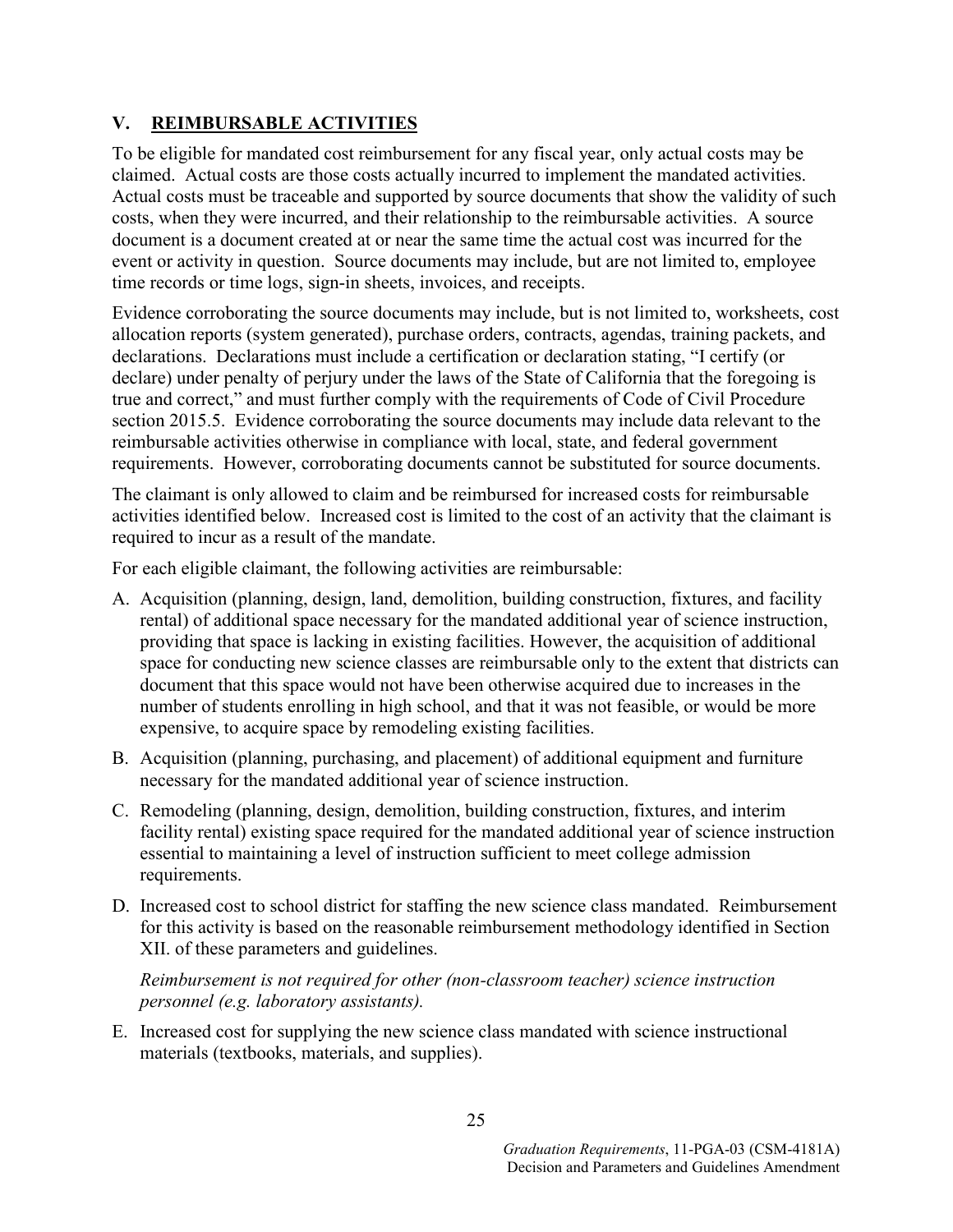## **VI. CLAIM PREPARATION AND SUBMISSION** *FOR ACTUAL COSTS*

Each of the following cost elements must be identified for each reimbursable activity identified in Section V., Reimbursable Activities, of this document. Each claimed reimbursable cost must be supported by source documentation as described in Section V. Additionally, each reimbursement claim must be filed in a timely manner.

### A. Direct Cost Reporting

Direct costs are those costs incurred specifically for the reimbursable activities. The following direct costs are eligible for reimbursement.

### 1. Salaries and Benefits

Report each employee implementing the reimbursable activities by name, job classification, and productive hourly rate (total wages and related benefits divided by productive hours). Describe the specific reimbursable activities performed and the hours devoted to each reimbursable activity performed.

### 2. Materials and Supplies

Report the cost of materials and supplies that have been consumed or expended for the purpose of the reimbursable activities. Purchases shall be claimed at the actual price after deducting discounts, rebates, and allowances received by the claimant. Supplies that are withdrawn from inventory shall be charged on an appropriate and recognized method of costing, consistently applied.

### 3. Contracted Services

Report the name of the contractor and services performed to implement the reimbursable activities. Attach a copy of the contract to the claim. If the contractor bills for time and materials, report the number of hours spent on the activities and all costs charged. If the contract is a fixed price, report the dates when services were performed and itemize all costs for those services.

Beginning in fiscal year 1984-1985, the maximum reimbursable fee for contracted services was \$65 per hour, adjusted annually by the GNP Deflator. Those claims which are based on annual retainers shall contain a certification that the fee is no greater than the maximum fee specified in the Controller's claiming instructions. Reasonable expenses will also be paid as identified on the monthly billings of consultants.

4. Fixed Assets and Equipment

Report the purchase price paid for fixed assets and equipment (including computers) necessary to implement the reimbursable activities. The purchase price includes taxes, delivery costs, and installation costs. If the fixed asset or equipment is also used for purposes other than the reimbursable activities, only the pro-rata portion of the purchase price used to implement the reimbursable activities can be claimed.

### 5. Travel

Report the name of the employee traveling for the purpose of the reimbursable activities. Include the date of travel, destination point, the specific reimbursable activity requiring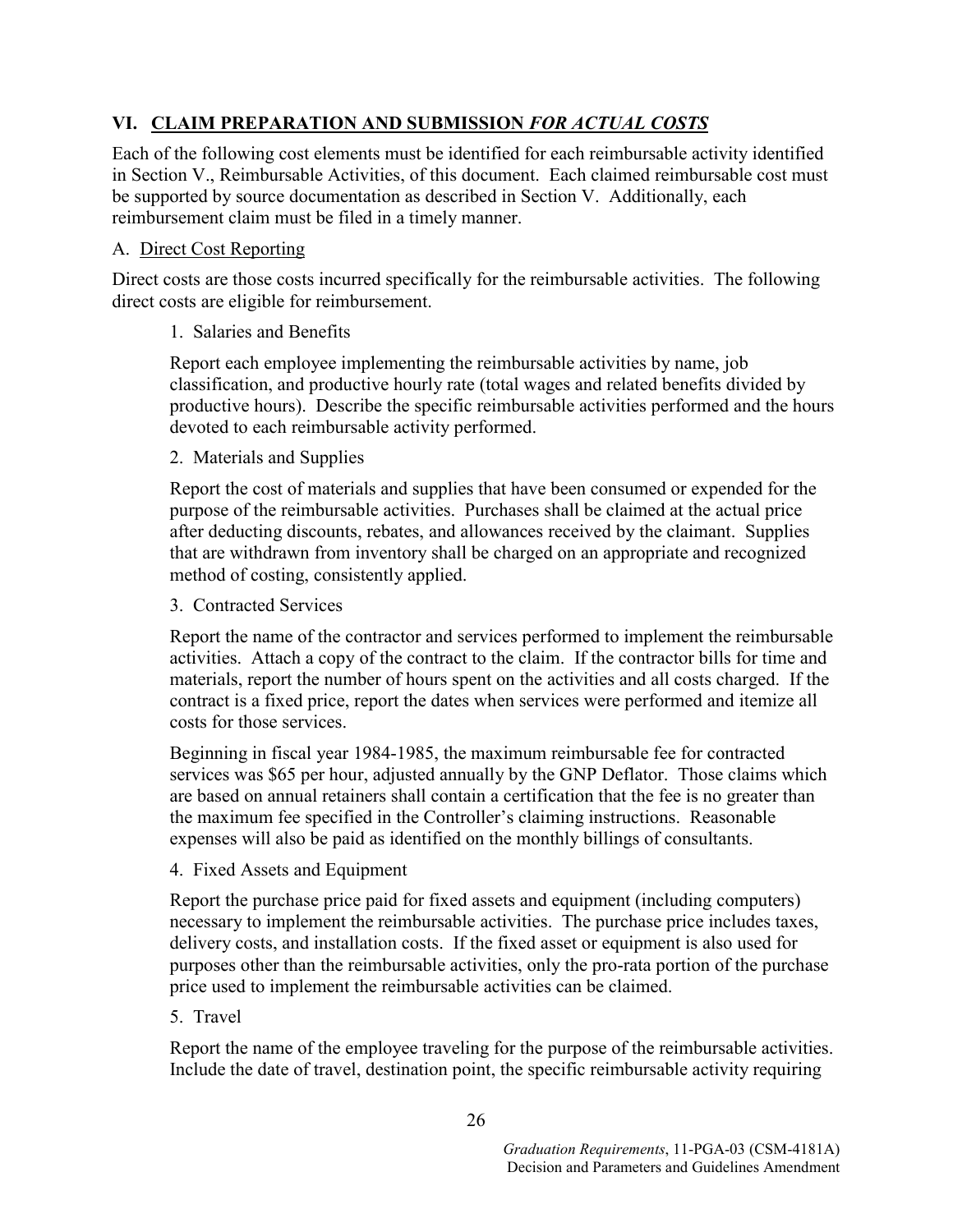travel, and related travel expenses reimbursed to the employee in compliance with the rules of the local jurisdiction. Report employee travel time according to the rules of cost element A.1, Salaries and Benefits, for each applicable reimbursable activity.

### B. Indirect Cost Rates

Indirect costs are costs that have been incurred for common or joint purposes. These costs benefit more than one cost objective and cannot be readily identified with a particular final cost objective without effort disproportionate to the results achieved. After direct costs have been determined and assigned to other activities, as appropriate, indirect costs are those remaining to be allocated to benefited cost objectives. A cost may not be allocated as an indirect cost if any other cost incurred for the same purpose, in like circumstances, has been claimed as a direct cost.

Indirect costs include: (a) the indirect costs originating in each department or agency of the governmental unit carrying out state mandated programs, and (b) the costs of central governmental services distributed through the central service cost allocation plan and not otherwise treated as direct costs.

School districts must use the J-380 (or subsequent replacement) non-restrictive indirect cost rate provisionally approved by the California Department of Education.

County offices of education must use the J-580 (or subsequent replacement) non-restrictive indirect cost rate provisionally approved by the California Department of Education.

### **VII. CLAIM PREPARATION AND SUBMISSION: REASONABLE REIMBURSEMENT METHODOLOGY (Teacher Salary Costs)**

A. Reasonable Reimbursement Methodology for Increased Teacher Salary Costs for Staffing the Mandated Science Class – Direct Costs

The Commission is adopting a reasonable reimbursement methodology to reimburse school districts for all direct costs of teacher salaries for staffing the new mandated science class, as authorized by Government Code section 17557(b), and 17518.5, in lieu of filing detailed documentation of actual costs.

1. Reasonable Reimbursement Methodology

The definition of reasonable reimbursement methodology is in Government Code section 17518.5 (as amended by Stats. 2007, ch. 329 (A.B. 1222) as follows:

- (a) "Reasonable reimbursement methodology" means a formula for reimbursing local agencies and school districts for costs mandated by the state, as defined in Section 17514.
- (b) A reasonable reimbursement methodology shall be based on cost information from a representative sample of eligible claimants, information provided by associations of local agencies or school districts, or other projections of local costs.
- (c) A reasonable reimbursement methodology shall consider the variation in costs among local agencies and school districts to implement the mandate in a costefficient manner.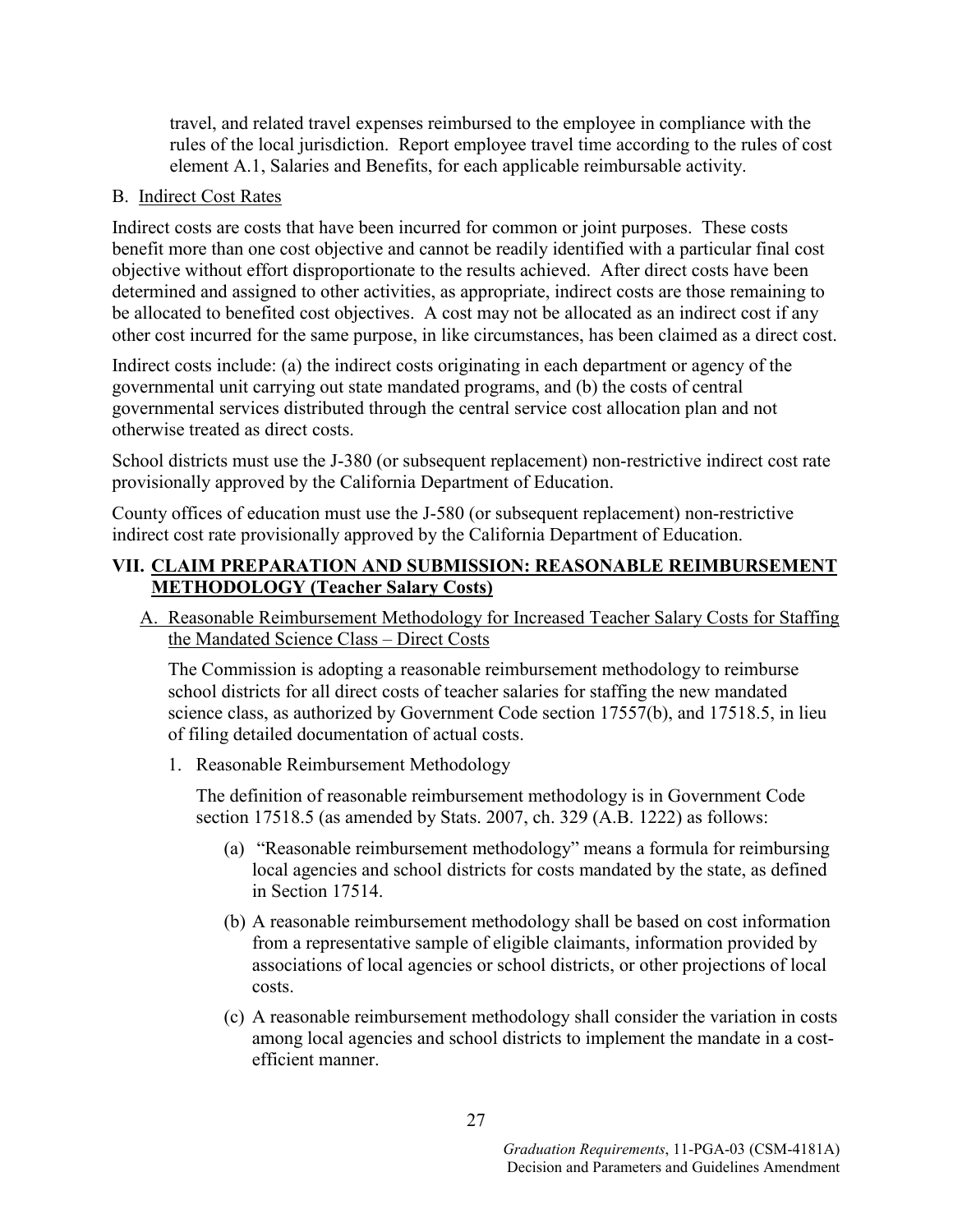- (d) Whenever possible, a reasonable reimbursement methodology shall be based on general allocation formulas, uniform cost allowances, and other approximations of local costs mandated by the state, rather than detailed documentation of actual local costs. In cases when local agencies and school districts are projected to incur costs to implement a mandate over a period of more than one fiscal year, the determination of a reasonable reimbursement methodology may consider local costs and state reimbursements over a period of greater than one fiscal year, but not exceeding 10 years.
- (e) A reasonable reimbursement methodology may be developed by any of the following:
	- (1) The Department of Finance.
	- (2) The Controller.
	- (3) An affected state agency.
	- (4) A claimant.
	- (5) An interested party.
- 2. One-Quarter Class Load Formula for Claiming the Direct Cost of Teacher Salaries for Staffing the New Mandated Science Class

The reasonable reimbursement methodology shall consist of the following formula to cover all direct costs:

The increased teacher costs are calculated based on the number of teachers that teach the additional year of science as follows:

- 1. Total regular secondary enrollment for grades 9-12 on the CBEDS Information Day for the claim year is divided by four representing the additional year of science.
- 2. The number of additional classes is the enrollment in (1) divided by the average science class size.
- 3. The additional teachers are determined by dividing the additional classes in (2) by the classes taught by a full-time equivalent teacher (5 class periods).
- 4. The increased cost is determined by multiplying the number of teachers in (3) by the average annual teacher salary and benefit cost for the school district for the claim year.

#### B. Indirect Cost Rates

Indirect costs are costs that have been incurred for common or joint purposes. These costs benefit more than one cost objective and cannot be readily identified with a particular final cost objective without effort disproportionate to the results achieved. After direct costs have been determined and assigned to other activities, as appropriate, indirect costs are those remaining to be allocated to benefited cost objectives. A cost may not be allocated as an indirect cost if any other cost incurred for the same purpose, in like circumstances, has been claimed as a direct cost.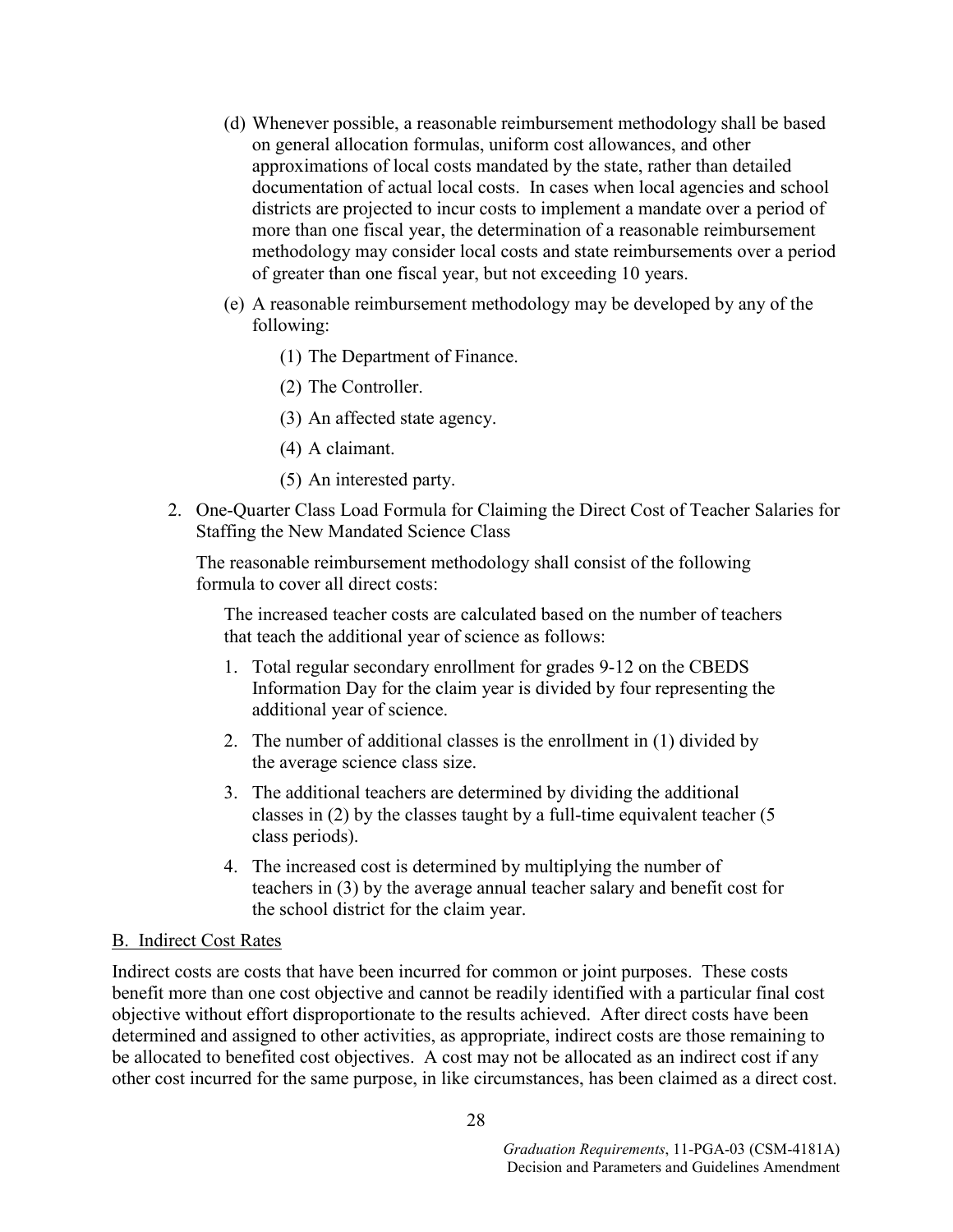Indirect costs include: (a) the indirect costs originating in each department or agency of the governmental unit carrying out state mandated programs, and (b) the costs of central governmental services distributed through the central service cost allocation plan and not otherwise treated as direct costs.

School districts must use the J-380 (or subsequent replacement) non-restrictive indirect cost rate provisionally approved by the California Department of Education.

County offices of education must use the J-580 (or subsequent replacement) non-restrictive indirect cost rate provisionally approved by the California Department of Education.

## **VIII. RECORD RETENTION**

### A. Actual Costs

Pursuant to Government Code section 17558.5(a), a reimbursement claim for actual costs filed by a local agency or school district pursuant to this chapter<sup>[78](#page-30-0)</sup> is subject to the initiation of an audit by the Controller no later than three years after the date that the actual reimbursement claim is filed or last amended, whichever is later. However, if no funds are appropriated or no payment is made to a claimant for the program for the fiscal year for which the claim is filed, the time for the Controller to initiate an audit shall commence to run from the date of initial payment of the claim. In any case, an audit shall be completed not later than two years after the date that the audit is commenced. All documents used to support the reimbursable activities, as described below, must be retained during the period subject to audit. If an audit has been initiated by the Controller during the period subject to audit, the retention period is extended until the ultimate resolution of any audit findings.

For this program, supporting documentation shall include the following:

- 1. Documentation of increased units of science course enrollments due to the enactment of Education Code Section 51225.3 necessitating such an increase.
- 2. Documentation of lack of appropriately configured and equipped space in existing facilities for the new courses.
- 3. Certification by the Board that an analysis of all appropriate science facilities within the district was conducted, and a determination made that no such facilities existed to reasonably accommodate increased enrollment for the additional science courses required by the enactment of Education Code Section 51225.3. To reasonably accommodate includes:
	- a. Adjusting attendance boundaries to balance attendance between under-utilized and over-utilized secondary school facilities within the district.
	- b. Taking advantage of other available secondary school science facilities that are within a secure walking distance of the school.

<span id="page-30-0"></span> <sup>78</sup> This refers to Title 2, division 4, part 7, chapter 4 of the Government Code.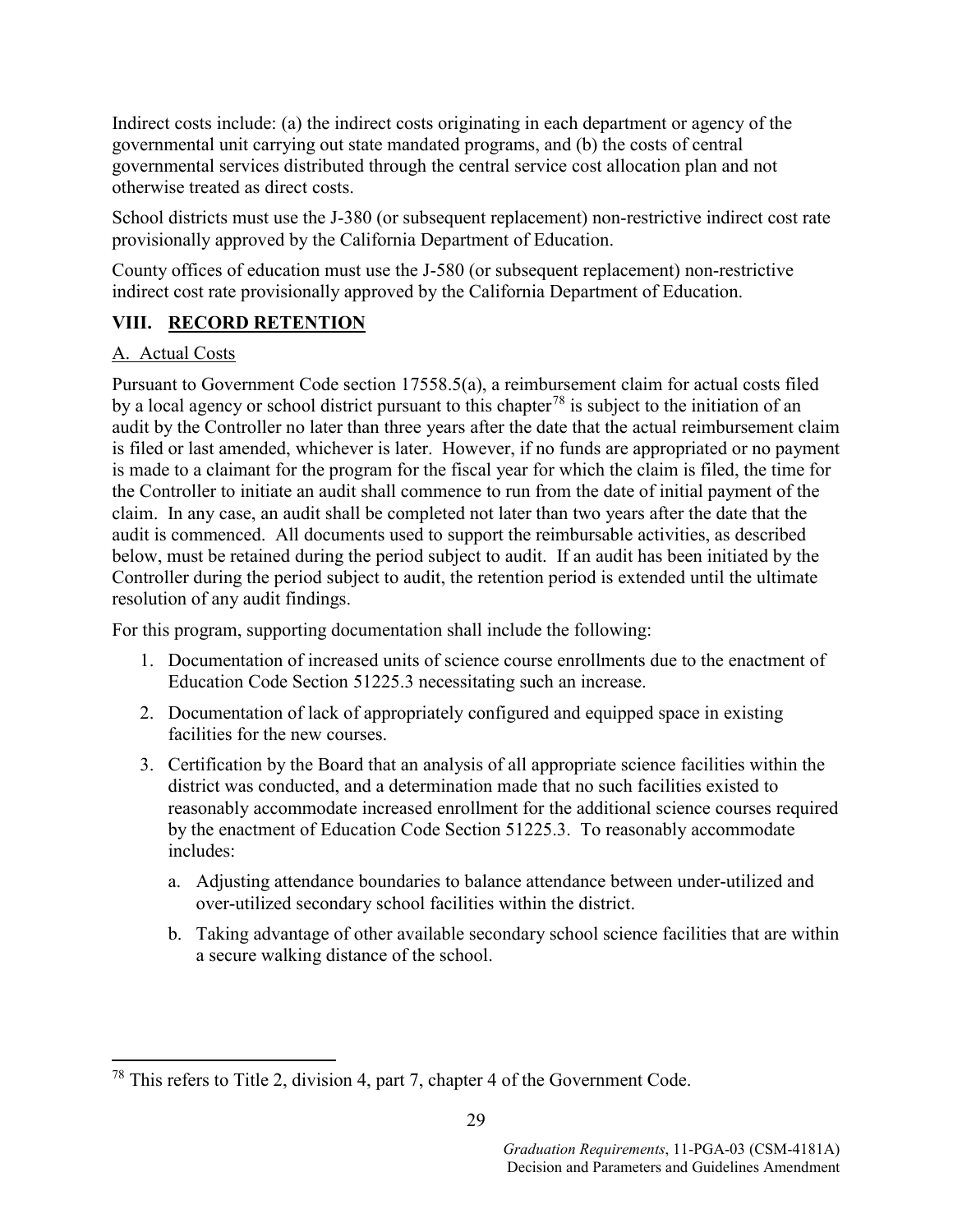- 4. Documentation that the additional space for conducting new science classes is required only when the space would not have otherwise been acquired due to an increase in high school enrollment.
- 5. Documentation that remodeling existing facilities was not feasible or would have been more expensive than acquiring additional space.

### B. Reasonable Reimbursement Methodology

Pursuant to Government Code section 17558.5(a), a reimbursement claim for actual costs filed by a school district pursuant to this chapter<sup>[79](#page-31-0)</sup> is subject to the initiation of an audit by the Controller no later than three years after the date that the actual reimbursement claim is filed or last amended, whichever is later. However, if no funds are appropriated or no payment is made to a claimant for the program for the fiscal year for which the claim is filed, the time for the Controller to initiate an audit shall commence to run from the date of initial payment of the claim. In any case, an audit shall be completed not later than two years after the date that the audit is commenced. Pursuant to Government Code section 17561(d)(2), the Controller has the authority to audit the application of a reasonable reimbursement methodology. If an audit has been initiated by the Controller during the period subject to audit, the retention period is extended until the ultimate resolution of any audit findings.

School districts must retain documentation which supports the reimbursement of teacher salary costs, including documentation supporting enrollment, average science class size, total science classes, average teacher salary and benefits, and offsetting revenue funded by restricted resources during the period subject to audit.

## **IX. OFFSETTING REVENUES AND REIMBURSEMENTS**

Any offsetting revenues the claimant experiences in the same program as a result of the same statutes or executive orders found to contain the mandate shall be deducted from the costs claimed. In addition, reimbursement for this mandate from any source, including but not limited to, service fees collected, federal funds, and other applicable state funds, shall be identified and deducted from any claim submitted for reimbursement.

The following offsetting revenues are specifically identified for this program and shall be identified and deducted from this claim:

- Total science teacher salary and benefit costs, including related indirect costs, that are funded from the following sources as required by Education Code section 42238.24 (Stats. 2010, ch. 724, AB 1610):
	- A. For school districts, the amount of state funding apportioned pursuant to Article 2 of Chapter 7 of Part 24 of Division 3 of Title 2 of the Education Code (commencing with section 42238 et seq.) for the courses specified by Education Code section 51225.3(a)(1) and required by Education Code sections 42238.24 and 41372 to *first* fund the teacher salary and benefit costs incurred for all 13 state-required courses, which are used for the second science course mandated in the *Graduation Requirements* program

<span id="page-31-0"></span> $79$  This refers to Title 2, division 4, part 7, chapter 4 of the Government Code.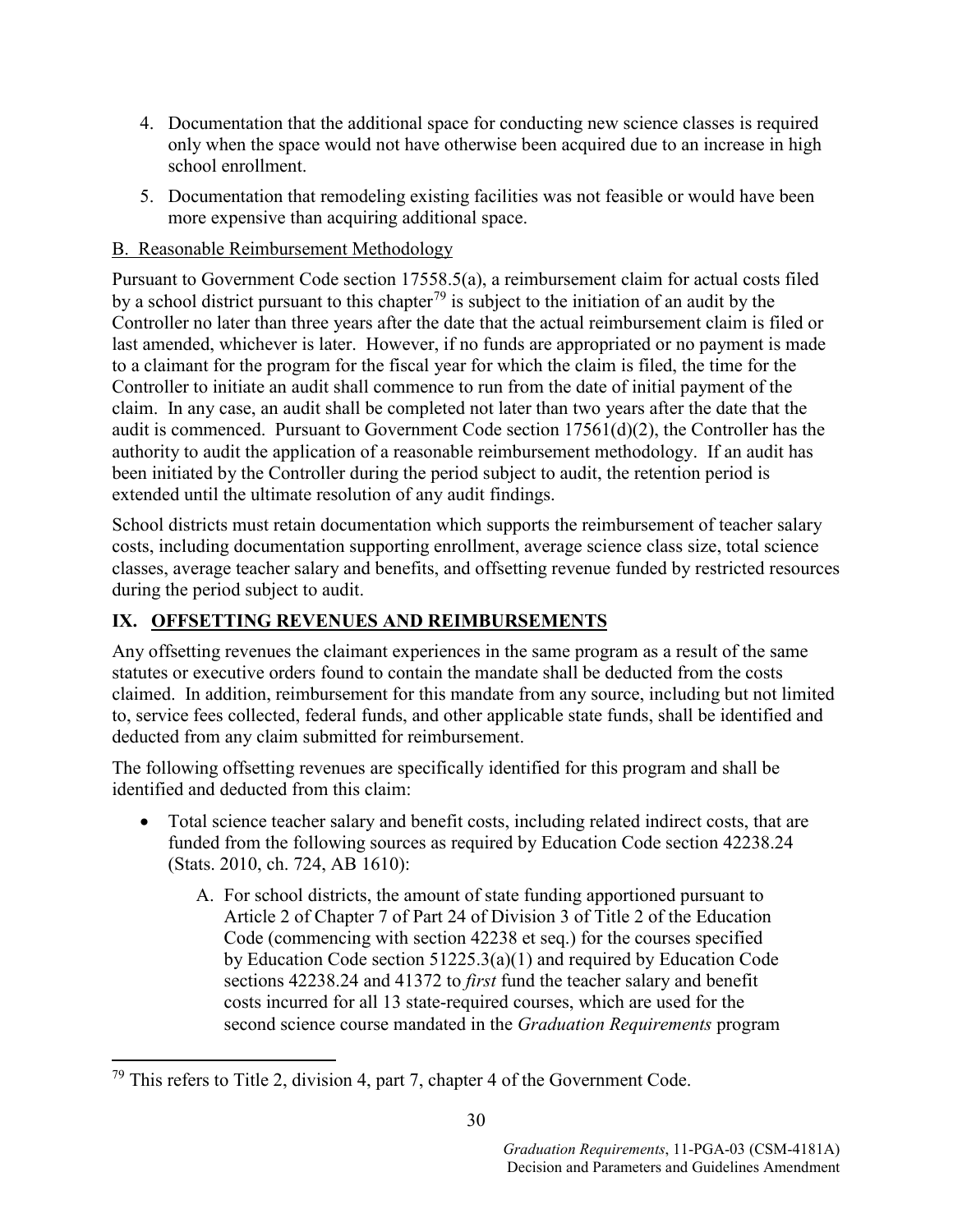by Education Code section 51225.3(a)(1)(C) (as amended by Stats. 1983, ch. 498). These funds are a mandatory offset and only after all of these funds have been expended exclusively for the teacher salary and benefits costs for the (currently 13) state required courses, may any additional remaining teacher salary and benefits costs be claimed for the mandated second science course.

- B. For county offices of education, the amount of state funding apportioned pursuant to Article 3 (commencing with Section 2550) of Chapter 12 of Part 2 of Division 1 of Title 1 of the Education Code for the courses specified by Education Code section 51225.3(a)(1) and required by Education Code sections 42238.24 and 41372 to *first* fund the teacher salary and benefit costs incurred for all 13 state-required courses, which are used for the second science course mandated in the *Graduation Requirements* program by Education Code section 51225.3(a)(1)(C) (as amended by Stats. 1983, ch. 498). These funds are a mandatory offset and only after all of these funds have been expended exclusively for the teacher salary and benefits costs for the (currently 13) state required courses, may any additional remaining teacher salary and benefits costs be claimed for the mandated second science course.
- C. The amount of state funding received from any of the items listed in Education Code section 42605 from fiscal years 2008-2009 through 2012- 2013 and required by Education Code sections 42238.24 and 41372 to *first* fund the teacher salary and benefit costs incurred for all 13 state-required courses, which are used for the second science course mandated in the *Graduation Requirements* program by Education Code section  $51225.3(a)(1)(C)$  (as amended by Stats. 1983, ch. 498). These funds are a mandatory offset and only after all of these funds have been expended exclusively for the teacher salary and benefits costs for the (currently 13) state required courses, may any additional remaining teacher salary and benefits costs be claimed for the mandated second science course.

Education Protection Account funding provided by article XIII, section 36 of the California Constitution is *not* offsetting revenue within the meaning of Education Code section 42238.24.[80](#page-32-0)

• Funds appropriated to school districts from the Schiff-Bustamante Standards-Based Instructional Materials Program (Ed. Code, §§ 60450 et seq., repealed by Stats. 2002, ch. 1168 (AB 1818,  $\S$  71, eff. Jan. 1, 2004) and used for supplying the second science course mandated by Education Code section 51223.5(a)(1)(C) (as amended by Stats. 1983, ch. 498) with instructional materials; funds appropriated from the State Instructional Materials Fund (Ed. Code, §§ 60240 et seq.) and used for supplying the

<span id="page-32-0"></span> <sup>80</sup> *CSBA v. State of California*, Judgment Following Stipulation, Alameda County Superior Court, Case No. RG11554698.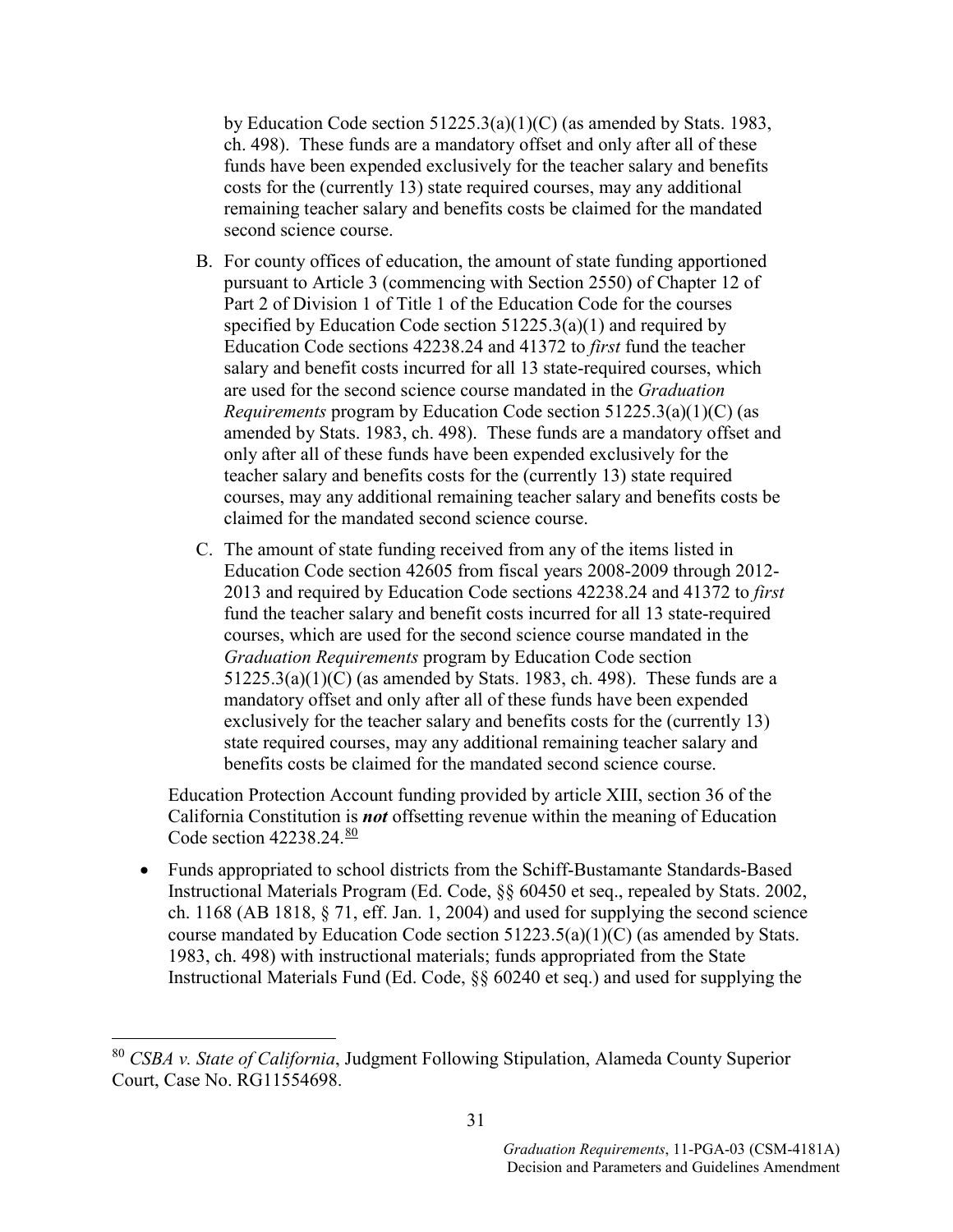second science course mandated by Education Code section  $51223.5(a)(1)(C)$  (as amended by Stats. 1983, ch. 498) with instructional materials and supplies.

• If the school district or county office submits a valid reimbursement claim for a new science facility, the reimbursement shall be reduced by the amount of state bond funds, if any, received by the school district or county office to construct the new science facility.

The State Controller's Office (Controller) will adjust the claims for any prior reimbursements received for the *Graduation Requirements* program from claims submitted for the period beginning October 19, 2010 (the period of reimbursement for this amendment).

## **X. OFFSETTING SAVINGS**

Any offsetting savings the claimant experiences in the same program as a result of the same statutes or executive orders found to contain the mandate shall be deducted from the costs claimed.

Pursuant to the court's ruling and judgment in *San Diego Unified School District* action (Sacramento County Superior Court, Case No. 03CS01401), the State Controller, when auditing reimbursement claims under section V of these parameters and guidelines, may require that claimants provide detailed documentation of offsetting savings directly resulting from their provision of the second science course, including savings that offset the salaries of teachers hired for the second science course. The State Controller may not deny reimbursement of costs for teachers' salaries incurred by a school district in providing a second science course pursuant to Education Code section 51225.3(a)(1), on the ground that the school district could have offset these costs by using its authority under Education Code section 44955(b), to terminate teachers of other courses provided by the school district, in particular, courses provided pursuant to Education Code section 51225.3(a)(2).

## **XI. STATE CONTROLLER'S REVISED CLAIMING INSTRUCTIONS**

Pursuant to Government Code section 17558(c), the Controller shall issue revised claiming instructions for each mandate that requires state reimbursement not later than 90 days after receiving the amended parameters and guidelines from the Commission, to assist local agencies and school districts in claiming costs to be reimbursed. The claiming instructions shall be derived from the decisions on the test claim and parameters and guidelines adopted by the Commission.

Pursuant to Government Code section 17561(d)(2), issuance of the revised claiming instructions shall constitute a notice of the right of the local agencies and school districts to file reimbursement claims, based upon the amended parameters and guidelines adopted by the Commission.

## **XII. REMEDIES BEFORE THE COMMISSION**

Upon request of a local agency or school district, the Commission shall review the claiming instructions issued by the State Controller or any other authorized state agency for reimbursement of mandated costs pursuant to Government Code section 17571. If the Commission determines that the claiming instructions do not conform to the parameters and guidelines, the Commission shall direct the Controller to modify the claiming instructions and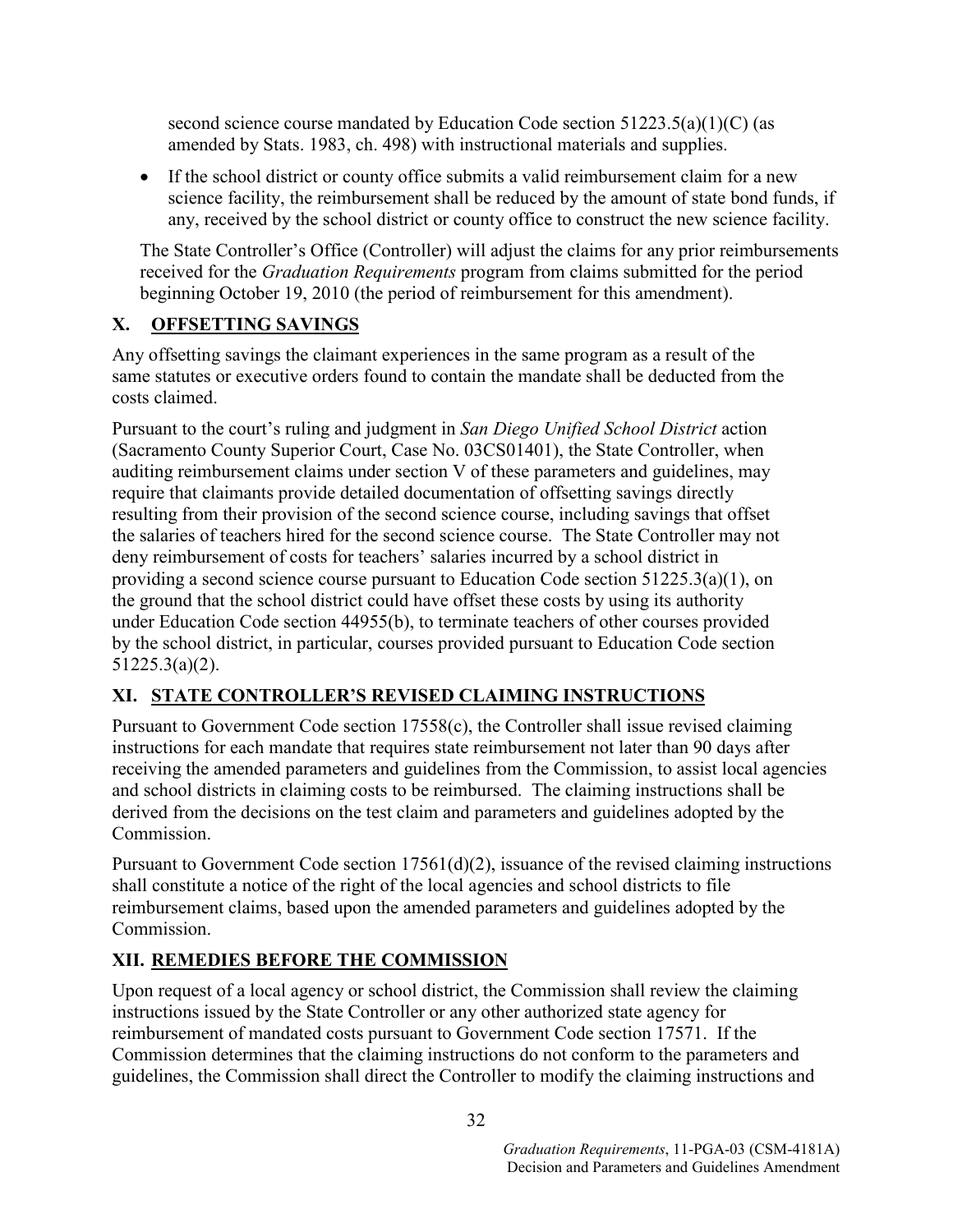the Controller shall modify the claiming instructions to conform to the parameters and guidelines as directed by the Commission.

In addition, requests may be made to amend parameters and guidelines pursuant to Government Code section 17557(d), and California Code of Regulations, title 2, section 1183.17.

### **XIII. LEGAL AND FACTUAL BASIS FOR THE PARAMETERS AND GUIDELINES**

The decisions adopted for the test claim, parameters and guidelines, and amendments thereto are legally binding on all parties and provide the legal and factual basis for the parameters and guidelines. The support for the legal and factual findings is found in the administrative record. The administrative record is on file with the Commission.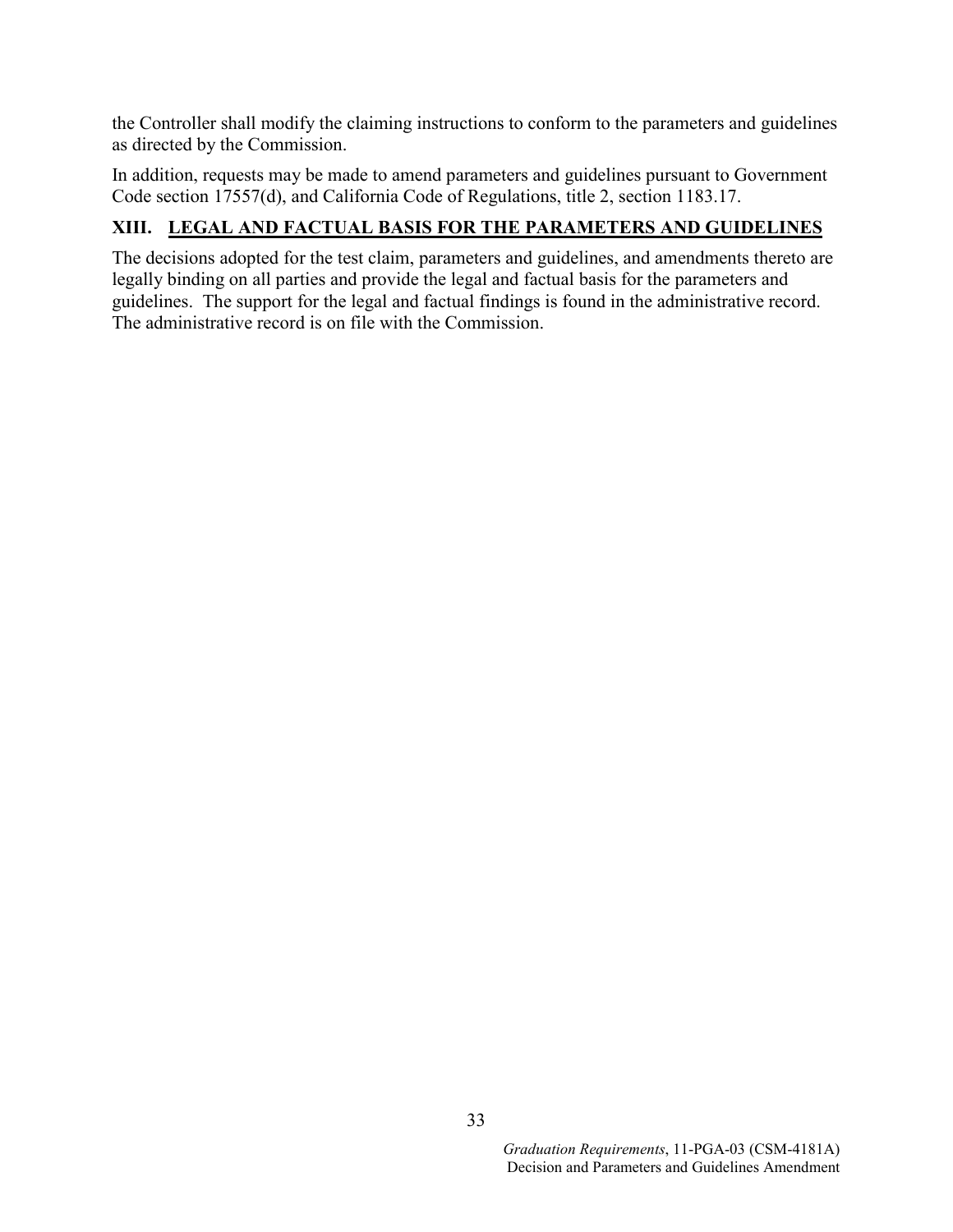### **DECLARATION OF SERVICE BY EMAIL**

I, the undersigned, declare as follows:

I am a resident of the County of Sacramento and I am over the age of 18 years, and not a party to the within action. My place of employment is 980 Ninth Street, Suite 300, Sacramento, California 95814.

On July 27, 2021, I served the:

• **Decision and Parameters and Guidelines Amendment adopted July 23, 2021**

*Graduation Requirements,* 11-PGA-03 (CSM-4181A) Education Code Section 51225.3; as Added by Statutes 1983, Chapter 498 (SB 813); As Modified by Education Code Section 42238.24; Statutes 2010, Chapter 724 (AB 1610) Department of Finance, Requester

By making it available on the Commission's website and providing notice of how to locate it to the email addresses provided on the attached mailing list.

I declare under penalty of perjury under the laws of the State of California that the foregoing is true and correct, and that this declaration was executed on July 27, 2021 at Sacramento, California.

 $11$   $11$  are

Jill L. Magee Commission on State Mandates 980 Ninth Street, Suite 300 Sacramento, CA 95814 (916) 323-3562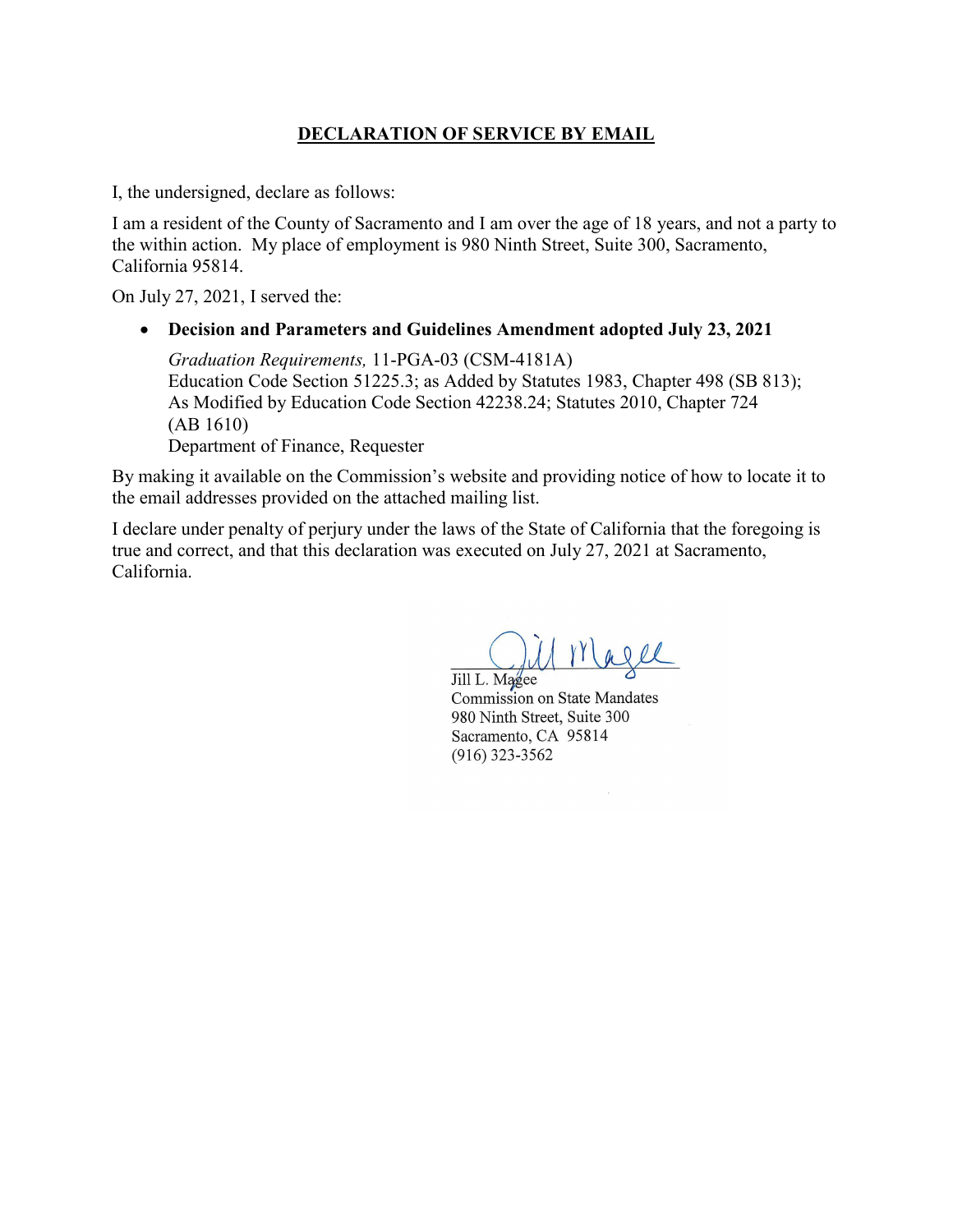# **COMMISSION ON STATE MANDATES**

### **Mailing List**

**Last Updated:** 7/26/21

**Claim Number:** 11-PGA-03

**Matter:** Graduation Requirements (CSM-4181A)

**Requester:** Department of Finance

#### **TO ALL PARTIES, INTERESTED PARTIES, AND INTERESTED PERSONS:**

Each commission mailing list is continuously updated as requests are received to include or remove any party or person on the mailing list. A current mailing list is provided with commission correspondence, and a copy of the current mailing list is available upon request at any time. Except as provided otherwise by commission rule, when a party or interested party files any written material with the commission concerning a claim, it shall simultaneously serve a copy of the written material on the parties and interested parties to the claim identified on the mailing list provided by the commission. (Cal. Code Regs., tit. 2,  $\bullet$ 1181.3.)

**Edmundo Aguilar**, Chief Counsel, *Department of Education* 1430 N Street, Sacramento, CA 95814-5901 Phone: (916) 319-0860 EAguilar@cde.ca.gov

**Amber Alexander**, *Department of Finance* **Requester Representative/Requester Contact** Education Systems Unit, 915 L Street, 7th Floor, Sacramento, Ca Phone: (916) 445-0328 Amber.Alexander@dof.ca.gov

**Michael Ambrose**, Associate General Counsel, *California School Boards Association* 3251 Beacon Boulevard, West Sacramento, CA 95691 Phone: (916) 669-3266 mambrose@csba.org

**Lili Apgar**, Specialist, *State Controller's Of ice* Local Reimbursements Section, 3301 C Street, Suite 740, Sacramento, CA 95816 Phone: (916) 324-0254 lapgar@sco.ca.gov

**Socorro Aquino**, *State Controller's Of ice* Division of Audits, 3301 C Street, Suite 700, Sacramento, CA 95816 Phone: (916) 322-7522 SAquino@sco.ca.gov

**Harmeet Barkschat**, *Mandate Resource Services,LLC* 5325 Elkhorn Blvd. #307, Sacramento, CA 95842 Phone: (916) 727-1350 harmeet@comcast.net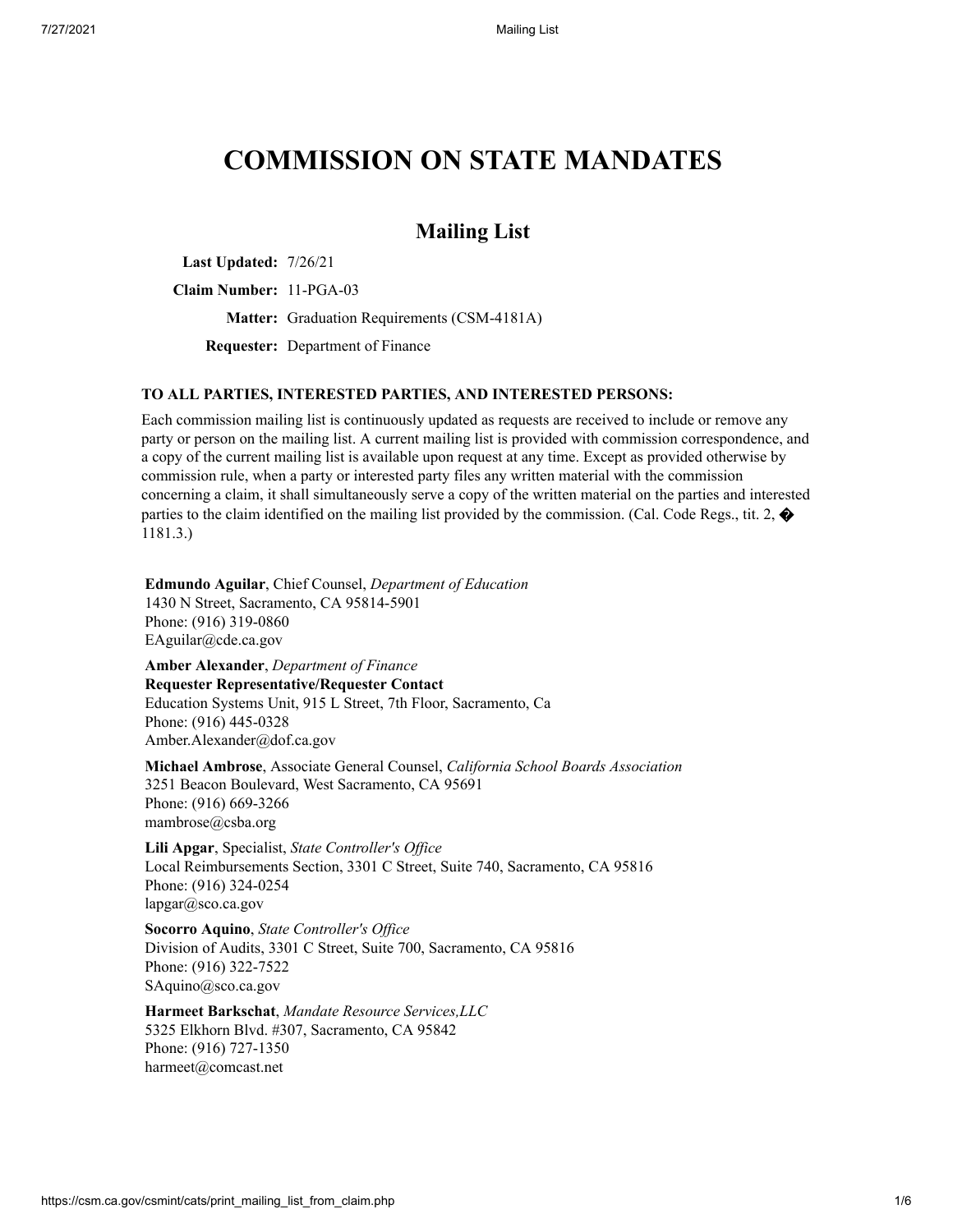**Keith Bray**, General Counsel/Chief of Staff, *California School Boards Association* 3251 Beacon Blvd, West Sacramento, CA 95691 Phone: (916) 669-3273 kbray@csba.org

**Mike Brown**, *School Innovations & Advocacy* 5200 Golden Foothill Parkway, El Dorado Hills, CA 95762 Phone: (916) 669-5116 mikeb@sia-us.com

**Guy Burdick**, Consultant, *MGT Consulting* 2251 Harvard Street, Suite 134, Sacramento, CA 95815 Phone: (916) 833-7775 gburdick@mgtconsulting.com

**J. Bradley Burgess**, *MGT of America* 895 La Sierra Drive, Sacramento, CA 95864 Phone: (916)595-2646 Bburgess@mgtamer.com

**Evelyn Calderon-Yee**, Bureau Chief, *State Controller's Of ice* Local Government Programs and Services Division, Bureau of Payments, 3301 C Street, Suite 740, Sacramento, CA 95816 Phone: (916) 324-5919 ECalderonYee@sco.ca.gov

**Carolyn Chu**, Senior Fiscal and Policy Analyst, *Legislative Analyst's Of ice* 925 L Street, Suite 1000, Sacramento, CA 95814 Phone: (916) 319-8326 Carolyn.Chu@lao.ca.gov

**Andra Donovan**, *San Diego Unified School District* Legal Services Office, 4100 Normal Street, Room 2148, , San Diego, CA 92103 Phone: (619) 725-5630 adonovan@sandi.net

**Donna Ferebee**, *Department of Finance* 915 L Street, Suite 1280, Sacramento, CA 95814 Phone: (916) 445-3274 donna.ferebee@dof.ca.gov

**Chris Ferguson**, *Department of Finance* Education Systems Unit, 915 L Street, 7th Floor, 915 L Street, 7th Floor, Sacramento, CA 95814 Phone: (916) 445-3274 Chris.Ferguson@dof.ca.gov

**Brianna Garcia**, *Education Mandated Cost Network* 1121 L Street, Suite 1060, Sacramento, CA 95814 Phone: (916) 446-7517 briannag@sscal.com

**Susan Geanacou**, *Department of Finance* 915 L Street, Suite 1280, Sacramento, CA 95814 Phone: (916) 445-3274 susan.geanacou@dof.ca.gov

**Juliana Gmur**, *Commission on State Mandates* 980 9th Street, Suite 300, Sacramento, CA 95814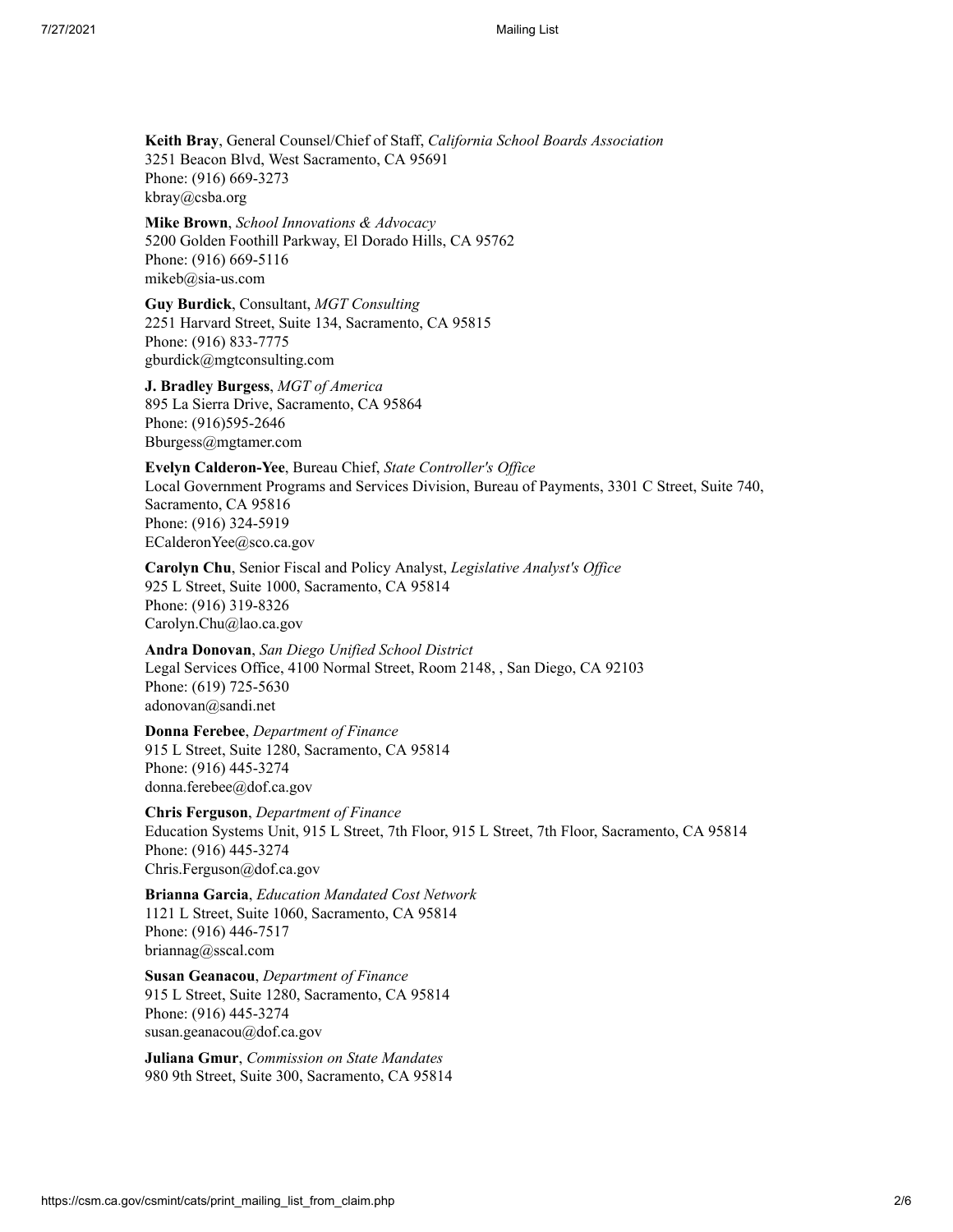Phone: (916) 323-3562 juliana.gmur@csm.ca.gov

**Heather Halsey**, Executive Director, *Commission on State Mandates* 980 9th Street, Suite 300, Sacramento, CA 95814 Phone: (916) 323-3562 heather.halsey@csm.ca.gov

**Chris Hill**, Principal Program Budget Analyst, *Department of Finance* Local Government Unit, 915 L Street, Sacramento, CA 95814 Phone: (916) 445-3274 Chris.Hill@dof.ca.gov

**Tiffany Hoang**, Associate Accounting Analyst, *State Controller's Office* Local Government Programs and Services Division, Bureau of Payments, 3301 C Street, Suite 740, Sacramento, CA 95816 Phone: (916) 323-1127 THoang@sco.ca.gov

**Jason Jennings**, Director, *Maximus Consulting* Financial Services, 808 Moorefield Park Drive, Suite 205, Richmond, VA 23236 Phone: (804) 323-3535 SB90@maximus.com

**Angelo Joseph**, Supervisor, *State Controller's Of ice* Local Government Programs and Services Division, Bureau of Payments, 3301 C Street, Suite 740, Sacramento, CA 95816 Phone: (916) 323-0706 AJoseph@sco.ca.gov

**Christian Keiner**, *Dannis Woliver Kelley* 2087 Addison Street, 2nd Floor, Berkeley, CA 94704 Phone: (510) 345-6000 ckeiner@dwkesq.com

**Doug Kimberly**, Superintendent, *Lake Elsinore Unified School District* 545 Chaney Street, Lake Elsinore, CA 92530 Phone: (951) 253-7000 Doug.Kimberly@leusd.k12.ca.us

**Jennifer Kuhn**, Deputy, *Legislative Analyst's Of ice* 925 L Street, Suite 1000, Sacramento, CA 95814 Phone: (916) 319-8332 Jennifer.kuhn@lao.ca.gov

**Lisa Kurokawa**, Bureau Chief for Audits, *State Controller's Of ice* Compliance Audits Bureau, 3301 C Street, Suite 700, Sacramento, CA 95816 Phone: (916) 327-3138 lkurokawa@sco.ca.gov

**Audin Leung**, Student Leader, *Free the Period California* 1 Shield Ave, Pierce Co-op TB14, Davis, CA 95616 Phone: (415) 318-9343 freetheperiod.ca@gmail.com

**Everett Luc**, Accounting Administrator I, Specialist, *State Controller's Of ice* 3301 C Street, Suite 740, Sacramento, CA 95816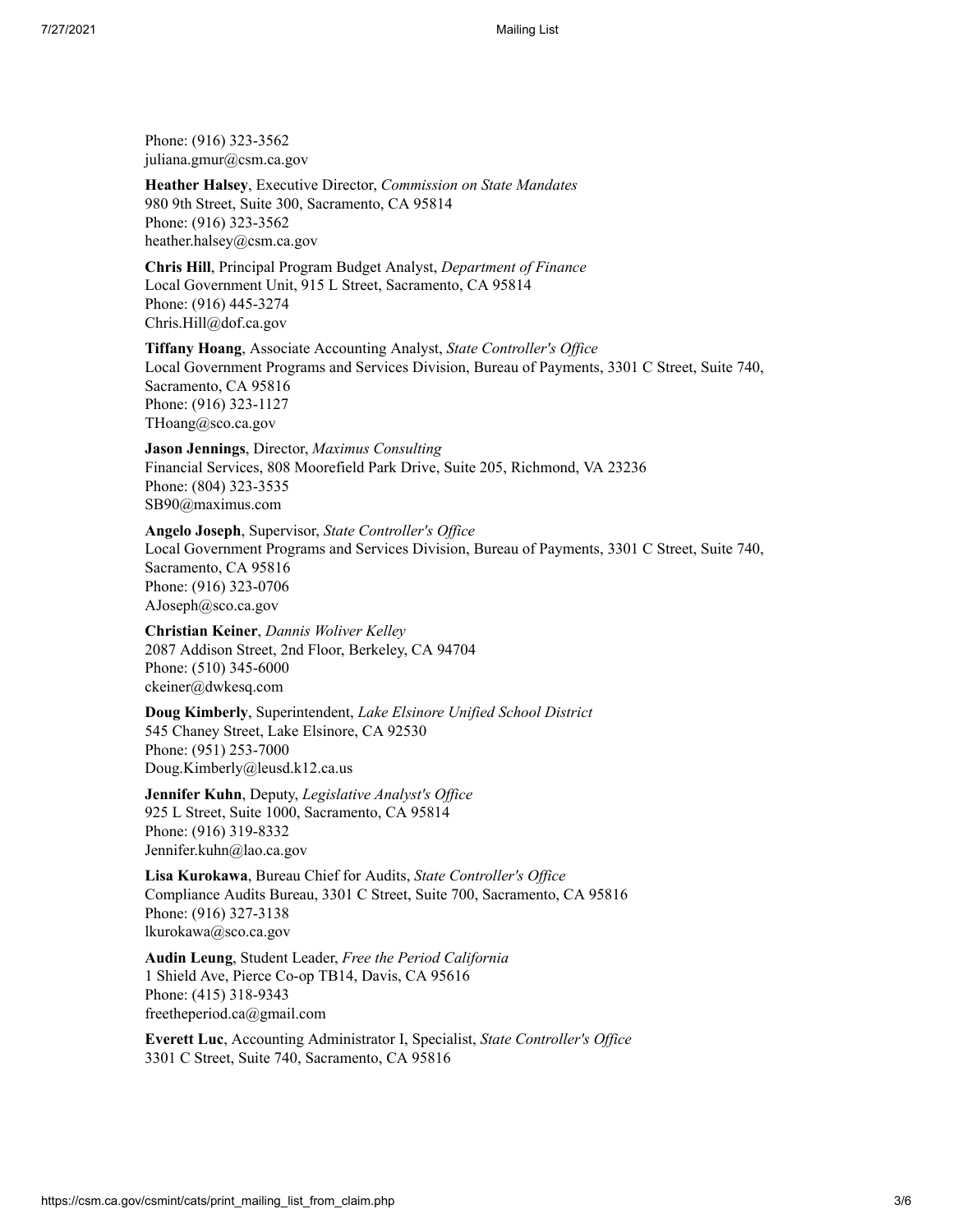Phone: (916) 323-0766 ELuc@sco.ca.gov

**Jill Magee**, Program Analyst, *Commission on State Mandates* 980 9th Street, Suite 300, Sacramento, CA 95814 Phone: (916) 323-3562 Jill.Magee@csm.ca.gov

**Darryl Mar**, Manager, *State Controller's Of ice* 3301 C Street, Suite 740, Sacramento, CA 95816 Phone: (916) 323-0706 DMar@sco.ca.gov

**Michelle Mendoza**, *MAXIMUS* 17310 Red Hill Avenue, Suite 340, Irvine, CA 95403 Phone: (949) 440-0845 michellemendoza@maximus.com

**Yazmin Meza**, *Department of Finance* 915 L Street, Sacramento, CA 95814 Phone: (916) 445-0328 Yazmin.meza@dof.ca.gov

Lourdes Morales, Senior Fiscal and Policy Analyst, *Legislative Analyst's Office* 925 L Street, Suite 1000, Sacramento, CA 95814 Phone: (916) 319-8320 Lourdes.Morales@LAO.CA.GOV

**Marilyn Munoz**, Senior Staff Counsel, *Department of Finance* 915 L Street, Sacramento, CA 95814 Phone: (916) 628-6028 Marilyn.Munoz@dof.ca.gov

**Melissa Ng**, Staff Finance Budget Analyst, *Department of Finance* 915 L Street, 7th Floor, Sacramento, CA 95814 Phone: (916) 445-0328 Melissa.Ng@dof.ca.gov

**Michelle Nguyen**, *Department of Finance* Education Unit, 915 L Street, Sacramento, CA 95814 Phone: (916) 445-0328 Michelle.Nguyen@dof.ca.gov

**Andy Nichols**, *Nichols Consulting* 1857 44th Street, Sacramento, CA 95819 Phone: (916) 455-3939 andy@nichols-consulting.com

**Arthur Palkowitz**, *Artiano Shinof* 2488 Historic Decatur Road, Suite 200, San Diego, CA 92106 Phone: (619) 232-3122 apalkowitz@as7law.com

**Ned Resnikoff**, Fiscal & Policy Analyst, K-12, *Legislative Analyst's Of ice* 925 L Street, Suite 1000, Sacramento, CA 95816 Phone: (916) 319-8332 Ned.Resnikoff@lao.ca.gov

**Sandra Reynolds**, President, *Reynolds Consulting Group, Inc.*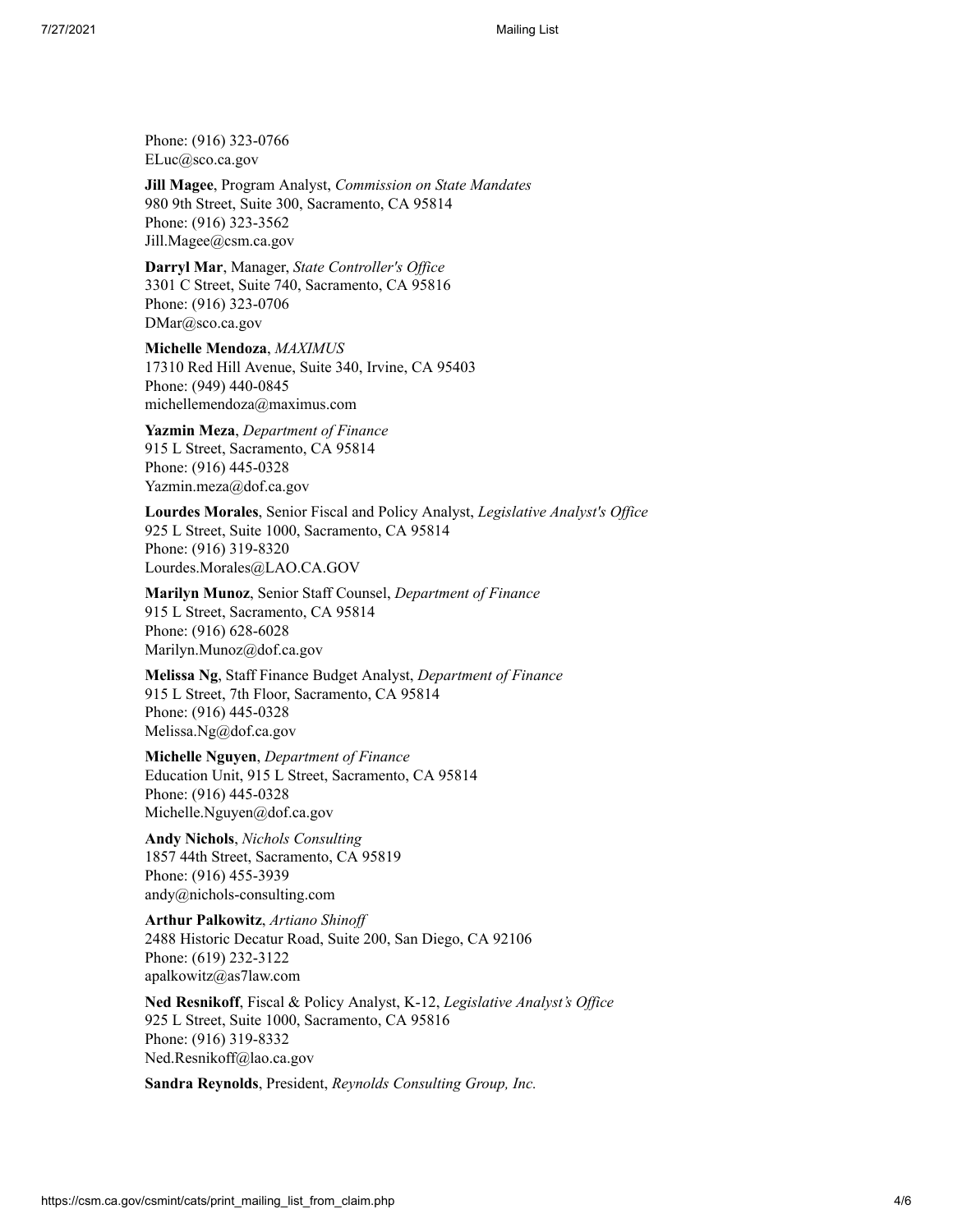P.O. Box 891359, Temecula, CA 92589-1359 Phone: (888) 202-9442 rcginc19@gmail.com

**Carla Shelton**, *Commission on State Mandates* 980 9th Street, Suite 300, Sacramento, CA 95814 Phone: (916) 323-3562 carla.shelton@csm.ca.gov

**Camille Shelton**, Chief Legal Counsel, *Commission on State Mandates* 980 9th Street, Suite 300, Sacramento, CA 95814 Phone: (916) 323-3562 camille.shelton@csm.ca.gov

**Steve Shields**, *Shields Consulting Group,Inc.* 1536 36th Street, Sacramento, CA 95816 Phone: (916) 454-7310 steve@shieldscg.com

**Natalie Sidarous**, Chief, *State Controller's Of ice* Local Government Programs and Services Division, 3301 C Street, Suite 740, Sacramento, CA 95816 Phone: 916-445-8717 NSidarous@sco.ca.gov

**Joe Stephenshaw**, Director, *Senate Budget & Fiscal Review Committee* California State Senate, State Capitol Room 5019, Sacramento, CA 95814 Phone: (916) 651-4103 Joe.Stephenshaw@sen.ca.gov

**Amy Tang-Paterno**, Educational Fiscal Services Consultant, *California Department of Education* Government Affairs, 1430 N Street, Suite 5602, Sacramento, CA 95814 Phone: (916) 322-6630 ATangPaterno@cde.ca.gov

**Jolene Tollenaar**, *MGT Consulting Group* 2251 Harvard Street, Suite 134, Sacramento, CA 95815 Phone: (916) 243-8913 jolenetollenaar@gmail.com

**William Tunick**, Attorney , *Dannis Woliver Kelley* 2087 Addison Street, 2nd Floor, Berkeley, CA 94704 Phone: (510) 345-6000 wtunick@dwkesq.com

**Brian Uhler**, Principal Fiscal & Policy Analyst, *Legislative Analyst's Of ice* 925 L Street, Suite 1000, Sacramento, CA 95814 Phone: (916) 319-8328 Brian.Uhler@LAO.CA.GOV

**Michelle Valdivia**, *Department of Finance* Education Systems Unit, 915 L Street, Sacramento, CA 95814 Phone: (916) 445-0328 Michelle.valdivia@dof.ca.gov

**Marichi Valle**, *San Jose Unified School District* 855 Lenzen Avenue, San Jose, CA 95126